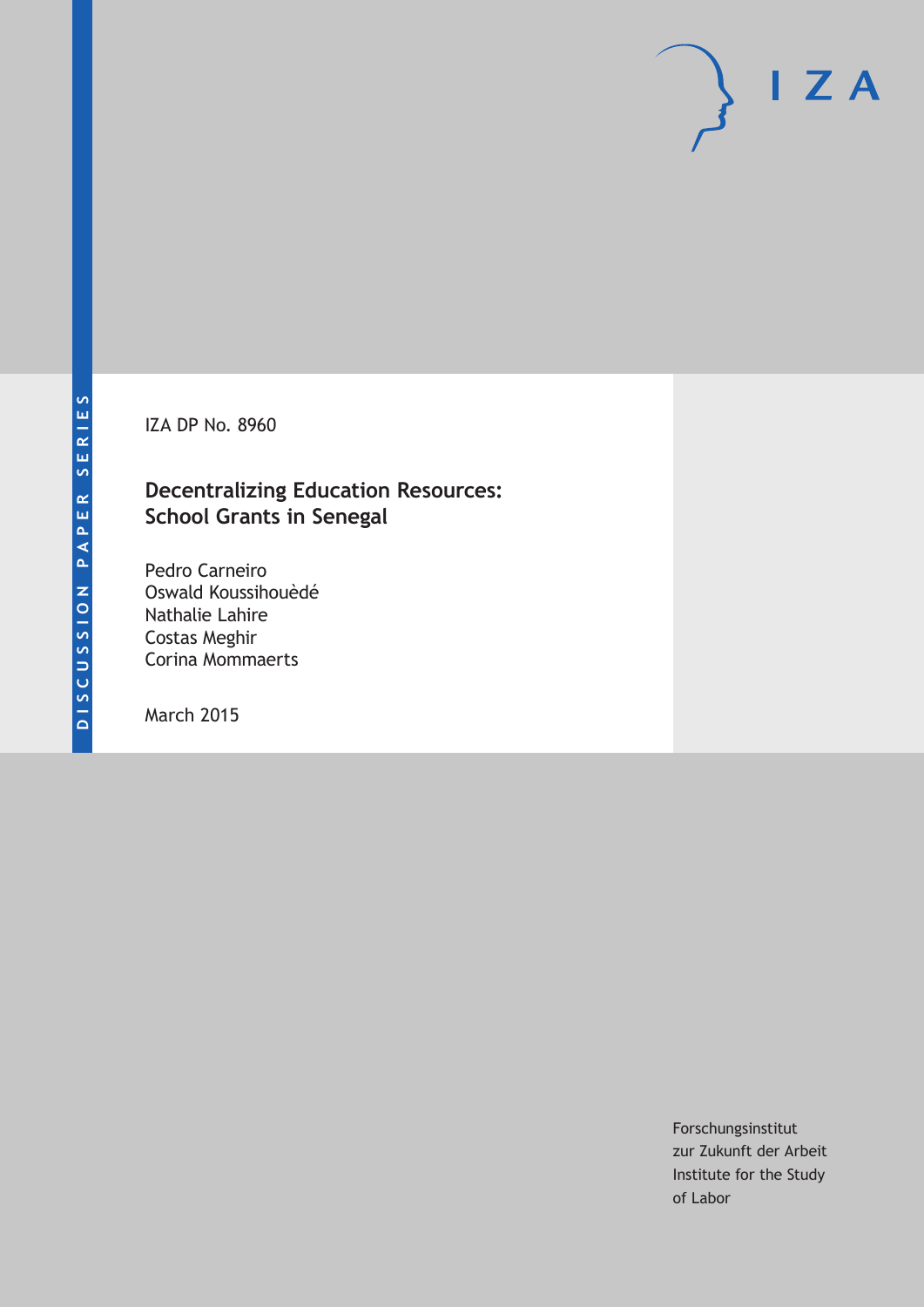# **Decentralizing Education Resources: School Grants in Senegal**

## **Pedro Carneiro**

*University College London, IFS, CEMMAP and IZA*

**Oswald Koussihouèdé**

*University Gaston Berger*

## **Nathalie Lahire**

*World Bank*

**Costas Meghir**

*Yale University and IZA*

## **Corina Mommaerts**

*Yale University*

## Discussion Paper No. 8960 March 2015

IZA

P.O. Box 7240 53072 Bonn **Germany** 

Phone: +49-228-3894-0 Fax: +49-228-3894-180 E-mail: iza@iza.org

Any opinions expressed here are those of the author(s) and not those of IZA. Research published in this series may include views on policy, but the institute itself takes no institutional policy positions. The IZA research network is committed to the IZA Guiding Principles of Research Integrity.

The Institute for the Study of Labor (IZA) in Bonn is a local and virtual international research center and a place of communication between science, politics and business. IZA is an independent nonprofit organization supported by Deutsche Post Foundation. The center is associated with the University of Bonn and offers a stimulating research environment through its international network, workshops and conferences, data service, project support, research visits and doctoral program. IZA engages in (i) original and internationally competitive research in all fields of labor economics, (ii) development of policy concepts, and (iii) dissemination of research results and concepts to the interested public.

<span id="page-1-0"></span>IZA Discussion Papers often represent preliminary work and are circulated to encourage discussion. Citation of such a paper should account for its provisional character. A revised version may be available directly from the author.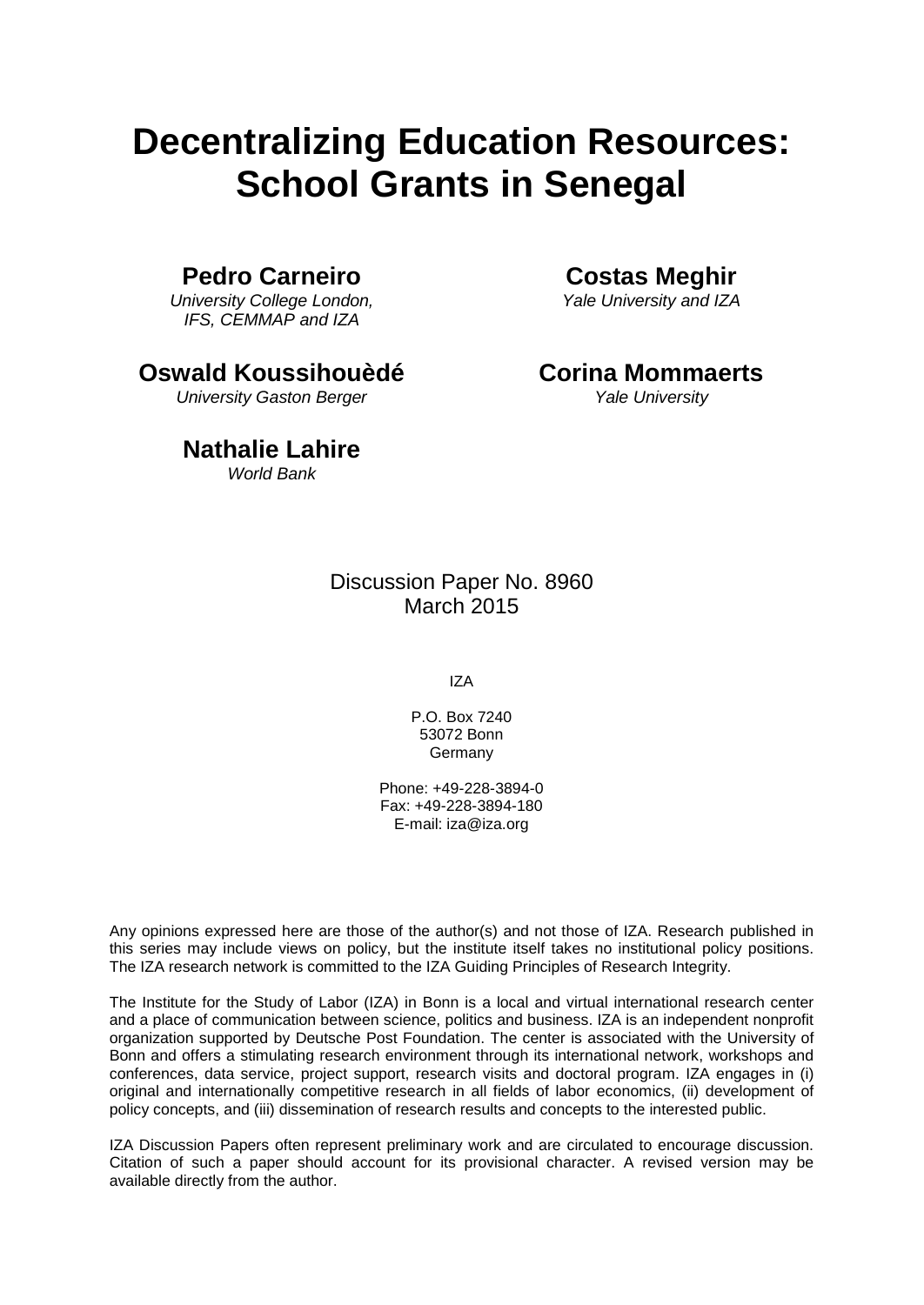IZA Discussion Paper No. 8960 March 2015

## **ABSTRACT**

## **Decentralizing Education Resources: School Grants in Senegal[\\*](#page-1-0)**

The impact of school resources on the quality of education in developing countries may depend crucially on whether resources are targeted efficiently. In this paper we use a randomized experiment to analyze the impact of a school grants program in Senegal, which decentralized a portion of the country's education budget. We find large positive effects on test scores at younger grades that persist at least two years. We show that these effects are concentrated among schools that focused funds on human resources improvements rather than school materials, suggesting that teachers and principals may be a central determinant of school quality.

JEL Classification: H52, I20, I22, I25, O15

Keywords: quality of education, decentralization, school resources, child development, clustered randomized control trials

Corresponding author:

Pedro Carneiro Department of Economics University College London Gower Street London WC1E 6BT United Kingdom E-mail: [p.carneiro@ucl.ac.uk](mailto:p.carneiro@ucl.ac.uk)

We thank David Evans, Deon Filmer and Waly Wane for helpful comments. Financial support was provided by the Education Program Development Fund (EPDF) of the World Bank. Pedro Carneiro thanks the financial support from the Economic and Social Research Council for the ESRC Centre for Microdata Methods and Practice (grant reference RES-589-28-0001), the support of the European Research Council through ERC-2009-StG-240910 and ERC- 2009-AdG-249612. Costas Meghir thanks the ISPS and the Cowles foundation at Yale for financial assistance. Corina Mommaerts thanks the NSF Graduate Research Fellowship for support. All errors and views are ours alone and do not necessarily reflect the views and opinions of the World Bank, the funding bodies or those commenting on the paper.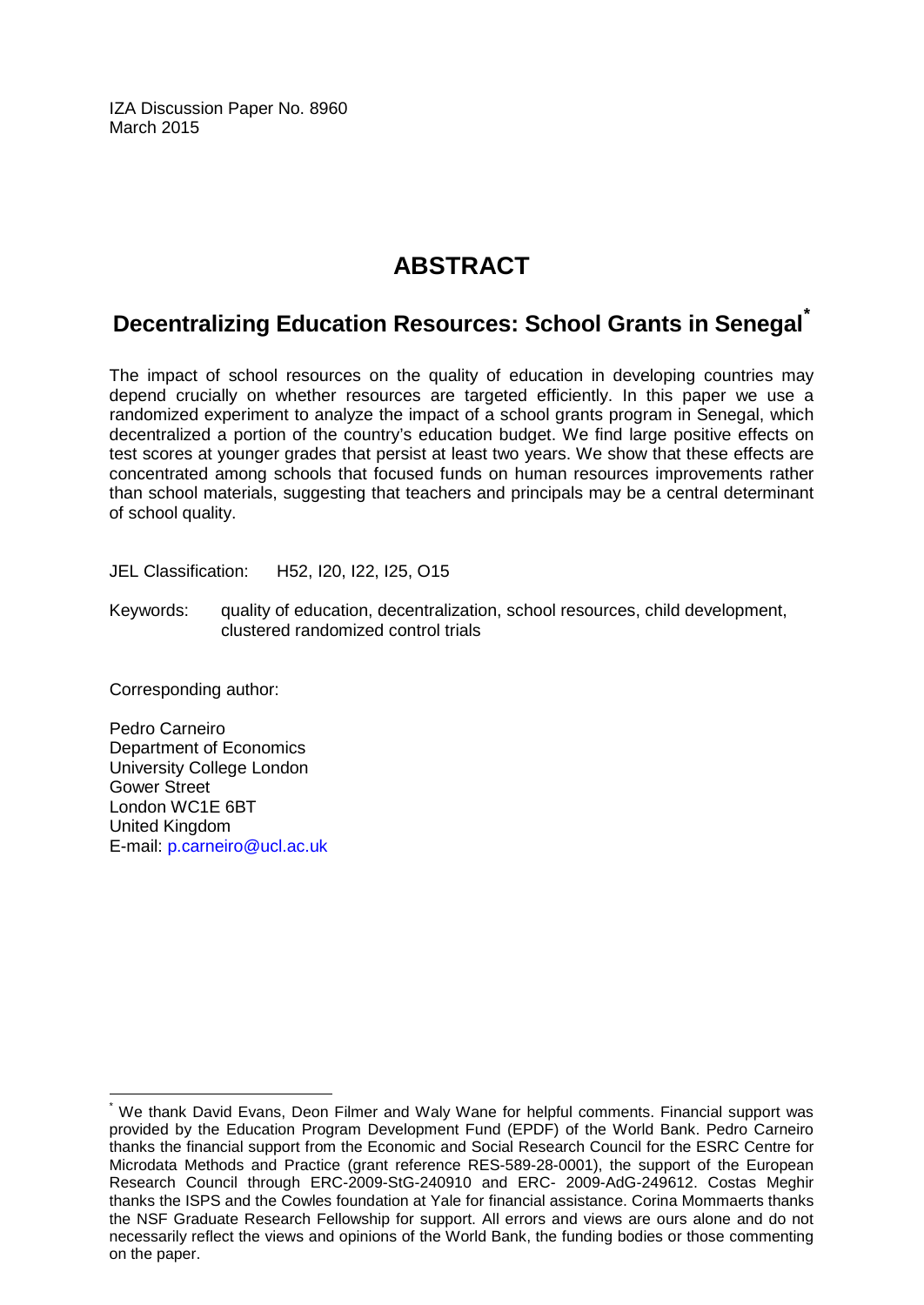### 1 Introduction

In the last 50 years, primary school enrollment has increased dramatically in the developing world. Even in the poorest areas of Sub-Saharan Africa, gross enrollment rates in primary school are approaching 80 percent (e.g., Glewwe and Kremer (2006)). There is, however, widespread evidence that the quality of education in developing countries remains very low. As a result, increases in school enrollment may not translate into corresponding increases in productivity and wellbeing. This is consistent with recent evidence suggesting that education quality, not quantity, matters most for growth (e.g., Hanushek and Woessmann (2010), Glewwe et al. (2013)).

We address the following question: is it possible to improve the quality of poor schools by providing them with cash transfers? The appeal of this idea lies in its simplicity. The assumption behind it is that local decision makers, such as principals and community leaders, are likely to have a deeper understanding of the needs of their schools than central education authorities, and are therefore in the best position to put these resources to their most efficient use.

We study a school grant program in Senegal, which was developed to decentralize at least a small part of the country's education budget. Through this program, every elementary school in Senegal could apply for funds for a specific school project that seeks to improve the quality of learning and teaching, with the best proposals being selected through a competitive process. The maximum amount a school could receive for a project amounted to USD\$3,190, which corresponded to 7 percent of the total annual school budget of a typical school (inclusive of teacher salaries).

We find large and statistically significant effects on test scores one year after the start of the intervention, for children who benefited from school grants when they were in second grade especially for girls. The effects are larger for schools in the South of the country, where projects tended to focus on training human resources (teaching and management), compared to the North, where priority was placed on the acquisition of school material (e.g., textbooks/manuals). We do not observe similar program impacts for children in other grades. The point estimates are very similar in the second follow up for the same children, pointing to persistent effects.

Since we examine the impact of the intervention across different tests and different groups of students, for inferential purposes we implement a step-down procedure proposed by Romano and Wolf (2005) that controls the probability of falsely rejecting at least one true null hypothesis,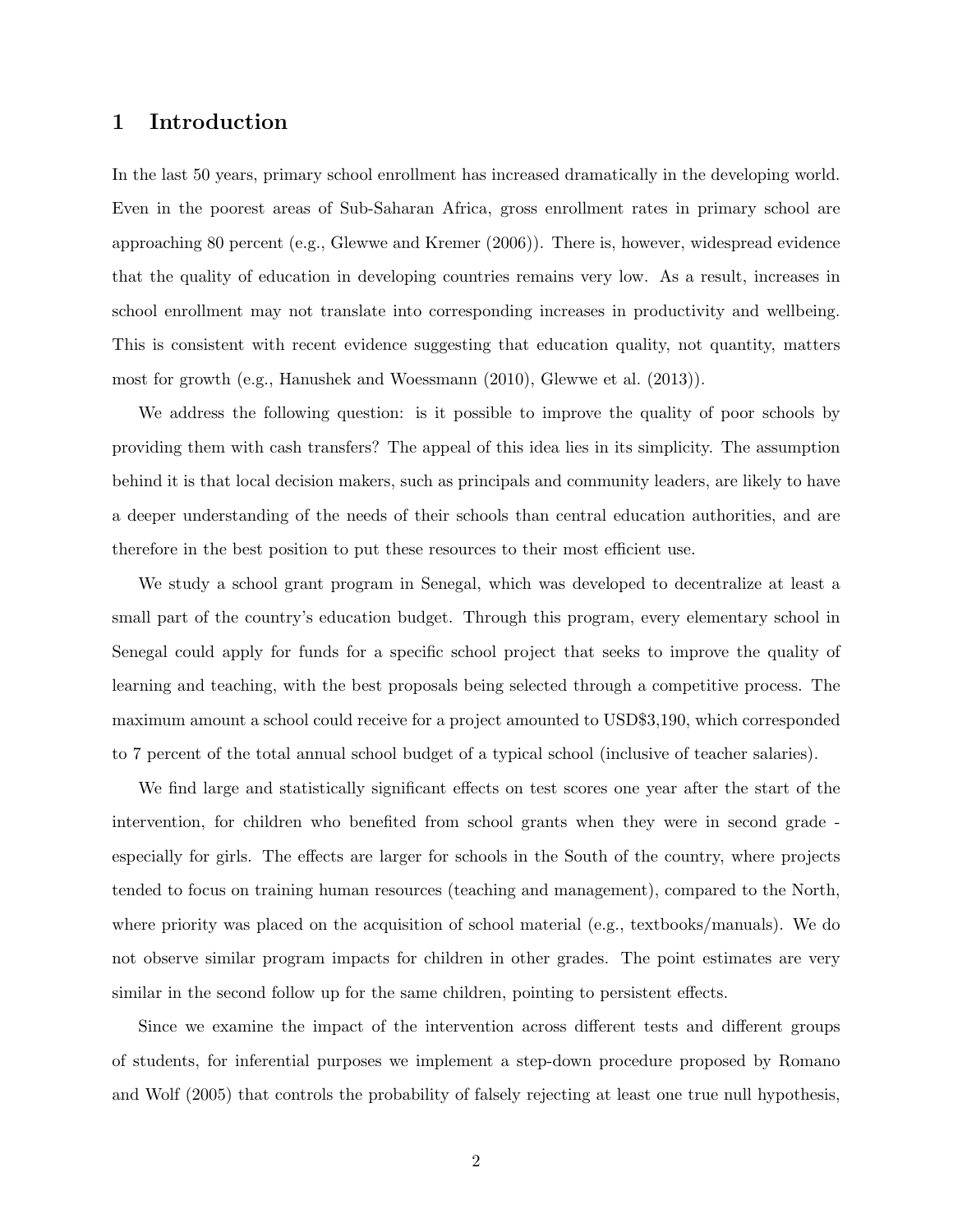and improves upon more conservative prior methods for multiple hypothesis testing such as the Bonferroni procedure. We show that our main conclusions survive and are unlikely to be due to false rejections.

The evidence on the effect of school resources on primary school student achievement in developing countries is at best mixed (see Glewwe and Kremer (2006), Glewwe et al. (2013), and Murnane and Ganimian (2014) for reviews). While some pedagogical resources, such as textbooks and flipcharts, only have positive effects for high-achieving students (see Glewwe et al. (2009), Glewwe et al. (2004)), other resources such as computer-assisted instruction increased test scores by up to one-half of a standard deviation in India (Banerjee et al. (2007)). If local decision-makers can target resources better than a central authority, however, school grants (and other ways of decentralizing funding) could help boost the effect of school resources by targeting funds toward efficient uses of resources (see Galiani and Perez-Truglia (2013) for a review).

In theory, decentralizing decision making about school resources is a good idea, but in practice, this idea is often dismissed. The main problem is that principals in public schools (or other local decision makers) may not be incentivized to use resources optimally to serve students. Recent work on secondary schools in Argentina and primary schools in the Gambia find positive effects of decentralization (Galiani et al. (2008), Blimpo et al. (2014)). Meanwhile, cross-country comparisons show negative effects of decentralization for developing countries (Hanushek et al. (2013)). Our results indicate that decentralized distribution of resources through school grants can have positive effects on student achievement, and we present suggestive evidence that factors such as teacher quality may have enhanced the impacts.

The paper proceeds as follows. In Section 2 we describe the school grants program in Senegal and the evaluation design. In Section 3 we describe our data and Section 4 describes our empirical approach. In Section 5 we present our main results and examine potential mediating factors through which the impact of the program may have operated. Section 6 concludes.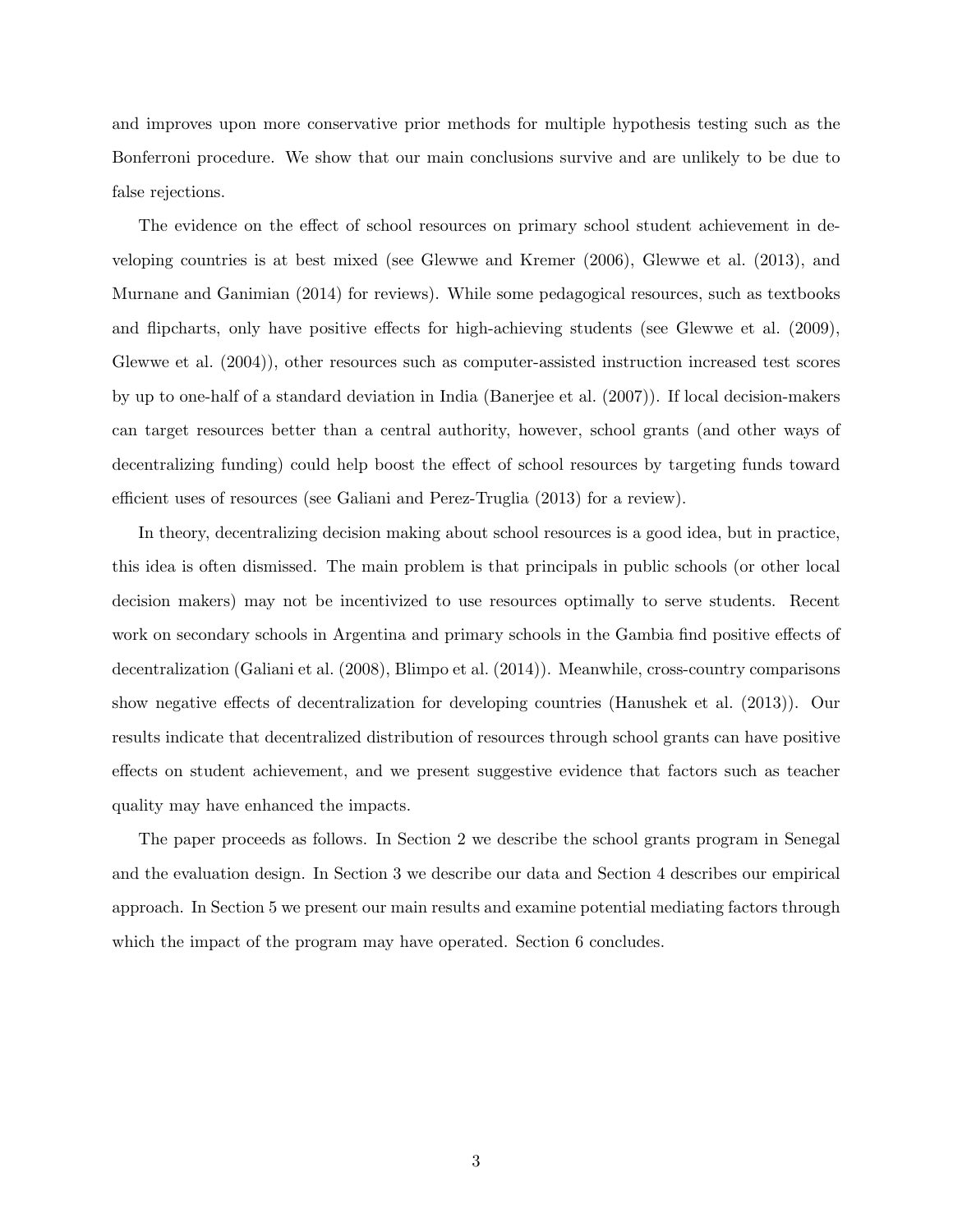### 2 Description of the Program and Evaluation

Primary schooling in Senegal consists of six years of education and is funded through a mix of government, foreign aid, and household resources.<sup>1</sup> Almost all classroom instruction is conducted in French, while the language spoken by students at home is predominantly not French (only 11 percent of the household interviews were conducted in French). Gross enrollment rates in primary schools increased dramatically over the ten years prior to our study, from 67 percent in 2000 to 92 percent in 2009. Despite this large increase in enrollment, in 2009 only 60 percent of students completed primary school. In an effort to increase the quality of primary education, Senegal's Ministry of Education initiated this school grants program (see Appendix A for more historical details).

#### 2.1 School Grants in Senegal

For the past several years, Senegal has used school grants (projets d'école) as a tool to fund improvements in education quality, based on the premise that school-level actors are in the best position to identify a school's unique deficiencies and the most workable solutions to address them. Beginning in 2009, the emphasis of these grants shifted from strengthening the physical environment toward pedagogic issues. At that point the government also sought technical and financial support from the World Bank to rigorously evaluate the program.

The main goal of the program was to improve school quality, as measured by student learning outcomes, specifically by improving pedagogical resources in the school. Instead of providing general funding for all schools, funds were targeted towards problems identified by the school as major obstacles to quality, and identified by a government evaluation committee (Inspection Départementale de l'Education Nationale, IDEN) as being eligible for funding based on districtlevel and system-wide priorities. Problems were identified at the local level, in the hope that decentralized decision-making would allow more efficient and effective use of funds.

Generally, the program worked as follows. The Ministry of Education issued a call for proposals, based on the available grant funding, priority areas, and eligible activities (and sometimes eligible regions). Schools that decided to apply for funding completed a grant application for a school

<sup>&</sup>lt;sup>1</sup>Fees collected from parents represent around ten percent of school funding in 2006 (PASEC (2007)) and are a non-trivial financial burden on families: around one-fifth of students who dropped out in the first year of primary school did so because of limited financial resources of their parents (World Bank (2013)).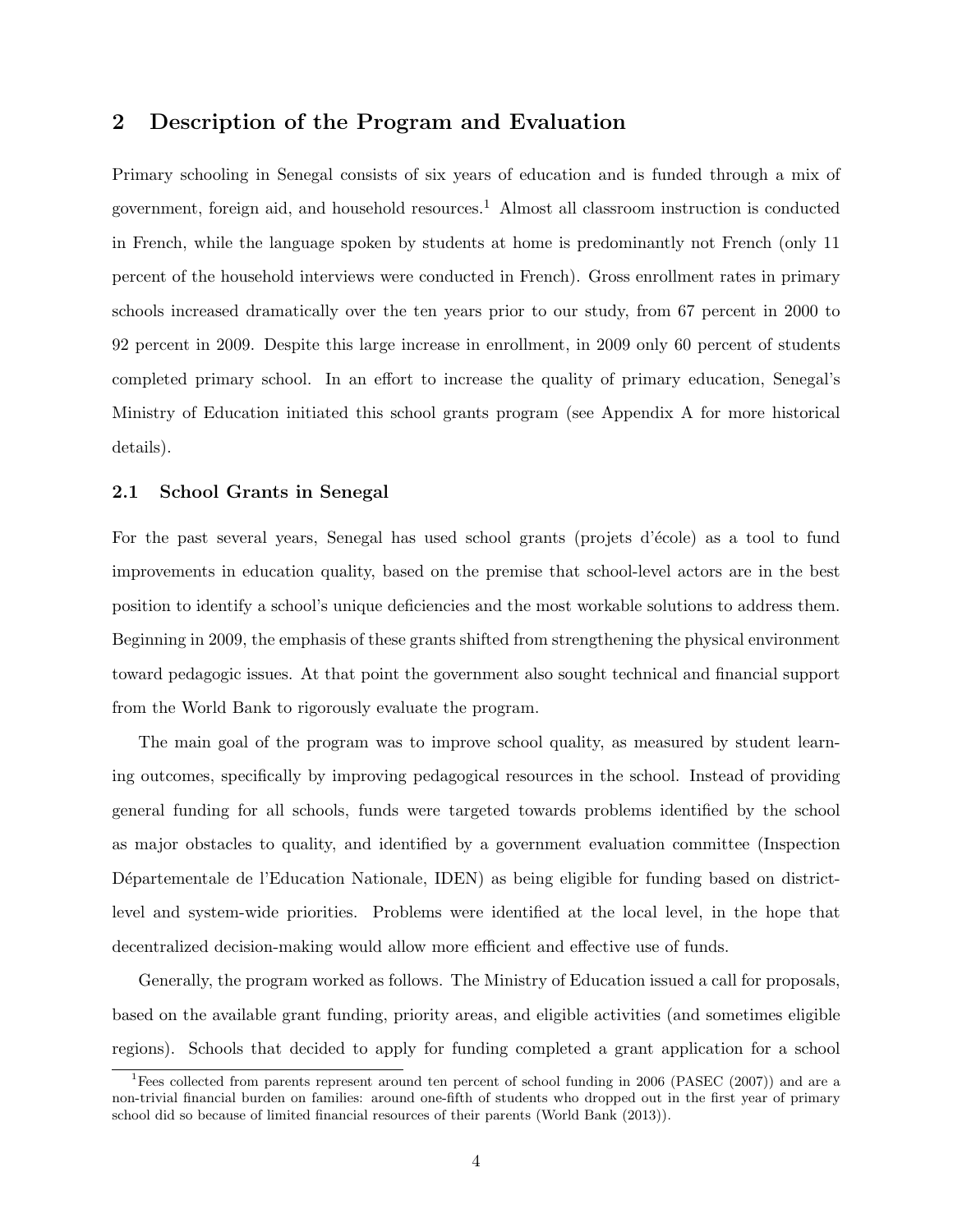project (called the projet d'´ecole) addressing a particular pedagogical issue faced by the school. Another important component of the program was its role in promoting strong community participation in schools. As a result, grants were prepared by a committee of parents, teachers, and local officials. For schools that received a grant, the grant totaled around 1,500,000 CFA Francs (approximately USD\$3,190), which represented a roughly 7 percent increase in expenditures per student in a typical school (inclusive of teacher salaries, which comprise over 90 percent of the budget).<sup>2</sup> In Section 2.2 we describe the process through which grants were approved and allocated.

#### 2.2 Evaluation Design

In the initial stage of this study, all Senegalese schools were eligible to respond to the call for proposals. The IDEN evaluation committee first ranked the applications and discarded low quality and ineligible applications. The remaining ones, referred to as "approved applications" were grouped into two categories. The first consisted of very good proposals which were eligible for financing. The second consisted of strong proposals with potential, but which needed revision. These were sent back to schools with comments from the IDEN evaluation committee, then re-submitted. Figure 1 provides a graphical representation of this process.

This process resulted in the selection of 633 projects to fund, whose locations are shown in Figure 2.<sup>3</sup> For the purposes of the evaluation, these 633 projects were randomly allocated to three funding cohorts. 211 schools were selected randomly to receive funding in the first cohort (June 2009), at the end of the school year. This funding could only be executed at the beginning of the following school year (October/November). Of the remaining schools, 211 were to receive funding in June 2010, and another 211 were to receive funding in June 2011. In practice, the disbursement of the second round of grants did not occur until the first trimester of 2011. This means that between mid-2009 and mid-2011, two groups of schools can be compared. The schools in the first cohort received school grants during this period, while the schools in the second and third cohorts did not and therefore can be used as a comparison group for the schools in the first cohort. The school year runs from October/November through June, allowing us to compare the first cohort to

<sup>2</sup>These numbers are based on collected self-reports from principals and teachers in our sample.

<sup>3</sup>Of these projects, 96 percent included a component to improve French outcomes, 70 percent had a component to improve math outcomes, and 52 percent had a component to improve science outcomes. 82 percent of the projects aimed to build capacity, 63 percent aimed to increase teaching time, and 45 percent aimed to reduce repetition and drop-out. The intended beneficiaries of these projects, in addition to students, were the teachers and principal in 84 percent of projects, and the management committee in 29 percent of projects.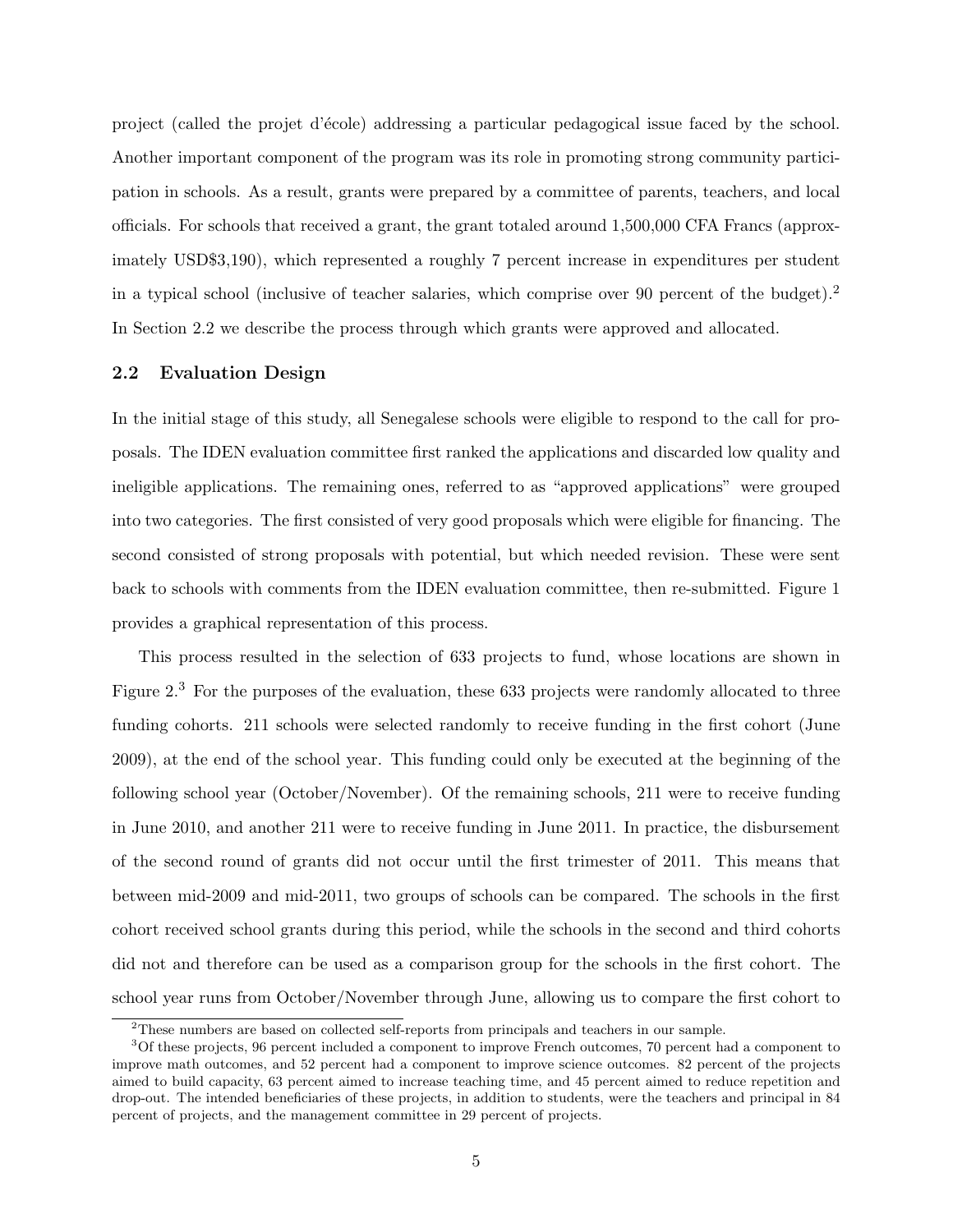



Figure 2: Location of Schools in Sample

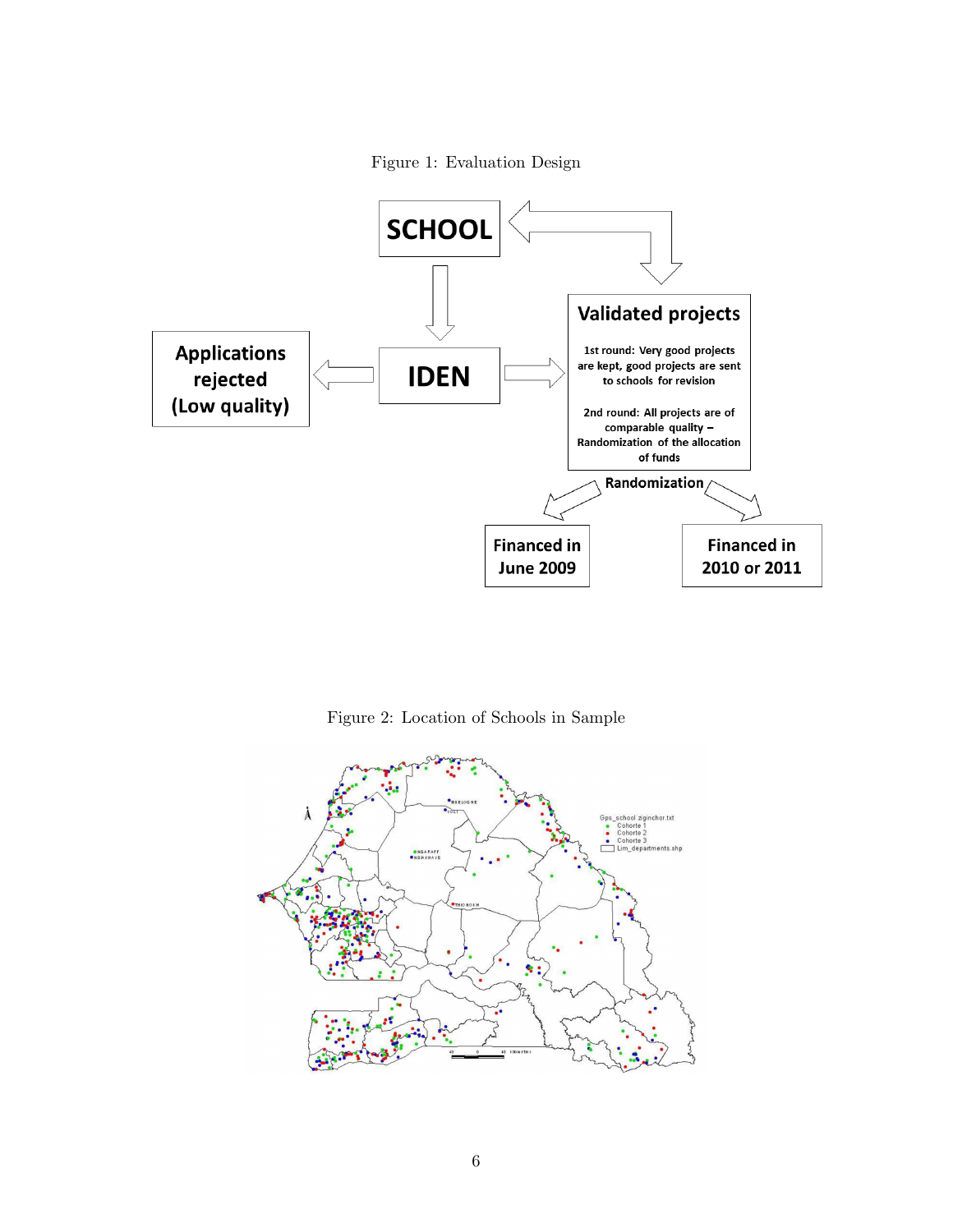#### Figure 3: Evaluation Timeline



both the second and third cohorts for the 2009-2010 school year and the first cohort to the third cohort for the 2010-2011 school year (see Figure 3).

The randomization among eligible schools is critical for our study: it ensures that the three successive cohorts are statistically comparable, which in turn ensures unbiased estimates of the effect of the program. In this process it is crucial that the control group contains only schools that were judged as eligible but were not selected to receive funding by the randomization process until a later date.

### 3 Data and Balance

In order to gather data for this study, three waves of surveys were administered to students and their families, teachers, and principals in these schools. A baseline survey was conducted at the start of the 2009-2010 academic year (in November), right as the first round of grants were able to be executed. Subsequent surveys took place in November 2010 at the beginning of the 2010-2011 academic year (first follow-up), and in May 2011 at the end of the 2010-2011 academic year (second follow-up).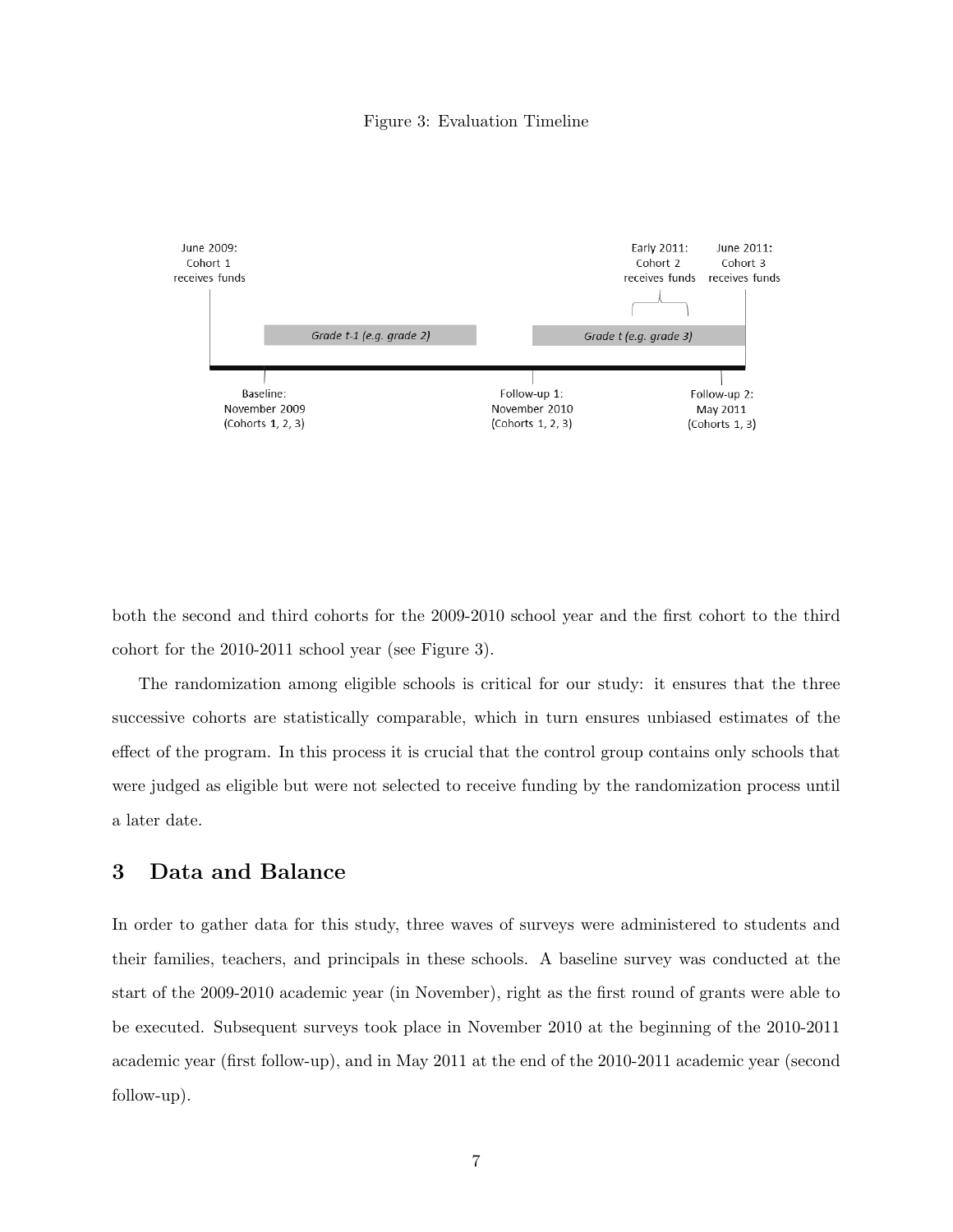At baseline, we administered written assessments in mathematics and French to a random sample of 6 children in each of grades 2 and 4, and an oral reading assessment (similar to Early Grade Reading Assessment, or EGRA) to a random sample of 3 of those 6 children in grades 2 and 4. Importantly, the same tests were administered across all waves. In addition, we randomly selected 2 of the 3 children in each grade who took all three assessments, and conducted a household survey that included demographic and financial information on all household members. Finally, we collected classroom and school level information by surveying the school principals and the teachers of the students in our sample.

In the first follow-up, we surveyed and tested the same children again (at the start of 3rd and 5th grade, respectively) and their households, teachers and principals. Schools who received grants in the first cohort answered a set of questions on the use of the extra funds. To examine the possibility that funds were disproportionately channelled to students preparing to enter secondary school, we also administered written assessments in mathematics and French to a random sample of children who were in 6th grade at follow-up, and also surveyed their teachers.

In the second follow-up, we re-surveyed and tested the same children who were tested at baseline and first follow-up, and we also tested a random sample of 2nd, 4th, and 6th grade students in French and mathematics. In addition, in the second follow-up we administered the Peabody Picture Vocabulary Test (PPVT) to children and their mothers. We did not collect general school and classroom information in the second follow-up.

Of the 633 schools, split randomly into three cohorts of 211 schools each, we sampled 525. We were able to contact 478 schools at baseline (among which 447 were successfully surveyed), 528 at first follow-up<sup>4</sup> (among which 517 were successfully surveyed), and 340 at second follow-up (among which 325 were successfully surveyed and tested).<sup>5</sup> The schools that were not included at baseline were out of bounds either due to inclement weather or rebel activity in the South. While this may have impacted the representativeness of the baseline sample, it did not affect the balance as accessibility was not correlated with treatment status, as we will report later. Due to budgetary

<sup>4</sup>We contacted more schools in the first follow-up than we originally sampled because the enumerators accidentally went to an extra treatment and two extra control schools that we had not originally planned on sampling.

<sup>&</sup>lt;sup>5</sup>See Appendix Table A15 for the corresponding number of student-level observations and attrition. In Appendix Tables A16 and A17 we show the difference in baseline characteristics between treatment and control schools, for students who did not leave the sample between baseline and first follow-up or second follow-up, respectively. The sample is similarly balanced as our main sample (see below).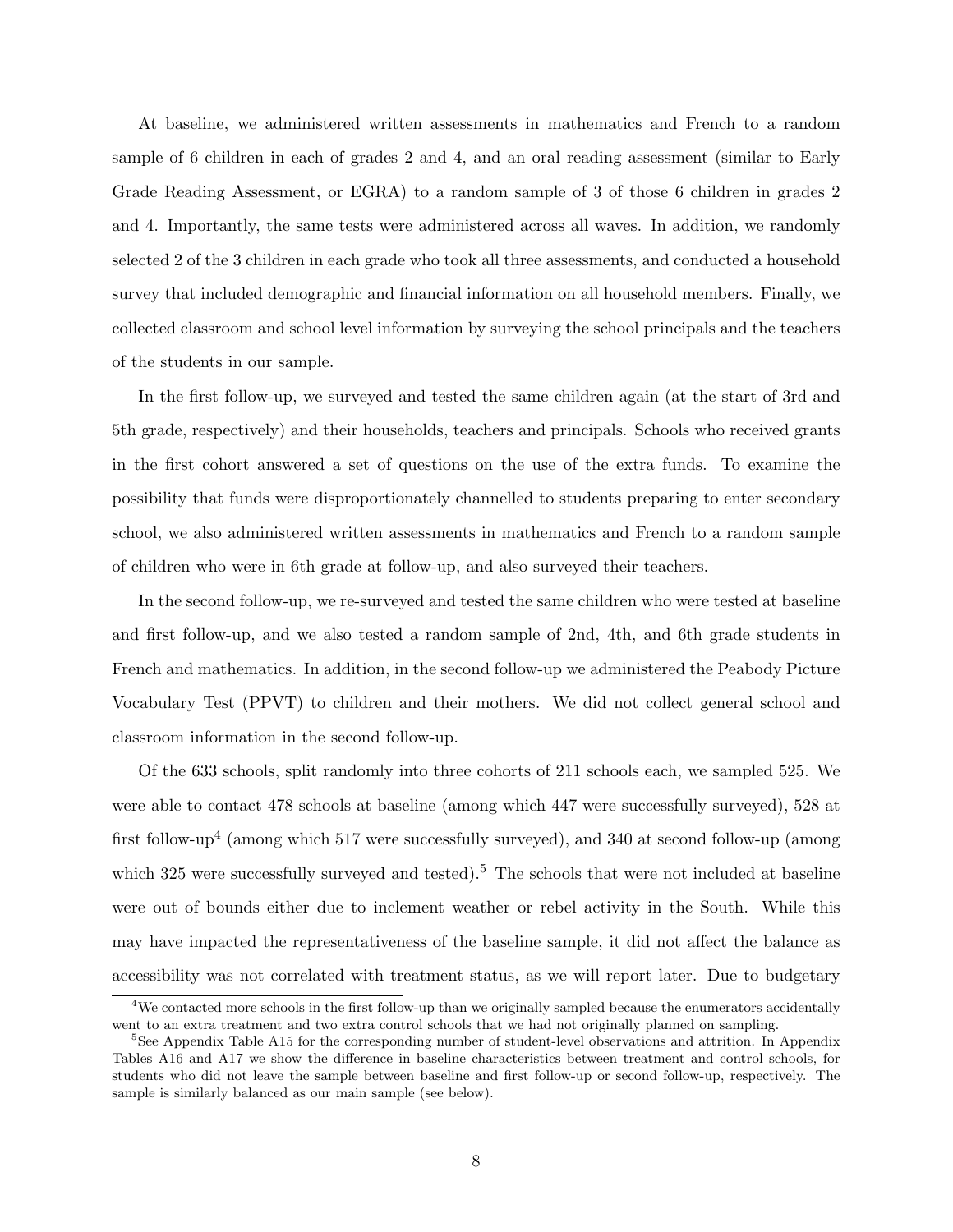constraints, in the second follow-up we dropped Cohort 2 schools, and ended up with a sample of 352 schools, of which 325 schools were successfully surveyed and tested. Since cohorts were randomly allocated, this did not introduce bias.

The first column of Panel A of Table 1 shows means and standard deviations of baseline test scores for females in grade 2 of control schools. The third column shows the same results for boys (analogous results for grade 4 are in Appendix Table 1, and the full distribution of scores is in Appendix B). The French, mathematics, and oral tests were appropriately targeted to student grade level, as mean scores (calculated as the proportion of correct responses on the exam) were around 30-40 percent. The same tests were administered at first follow-up, so these scores allowed room for noticeable improvement. The fourth row corresponds to an index of the three tests (which is the first principal component of these three tests, standardized to have unit variance).

Panel B shows household characteristics of the students. On average these students live less than a kilometer from the school and miss one day of school per month. Their households spend a fair amount of their income on education expenses as compared to household food consumption, and over half of the parents claim to be involved in school activities. Only 10 percent of the household interviews were conducted in French.

Panel C reports school characteristics. The average school in our sample is not small: it has 347 students and 10 teachers, half of whom hold a baccalaureate degree and half of whom participated in training in the five years preceding the intervention. The schools are varied in their resources: 56 percent have electricity, and 23 percent have a library. Three-quarters of principals have a baccalaureate degree.

The second and fourth columns in panels A and B show the differences in test scores and school characteristics between treatment and control at baseline, for both males and females. The second column of panel C shows differences in household characteristics between treatment and control. All but one difference (parental involvement in school) are insignificant. Thus treatment and control are very well balanced. It is noteworthy that the precision of the difference in test scores is very high, which bodes very well for our ability to detect even small effects of the program.<sup>6</sup>

<sup>&</sup>lt;sup>6</sup>With the exception of the index score, we chose not to standardize the mathematics, French, and oral scores. The tests were designed to appropriately measure the types of skills taught in the first years of elementary school, and looking at the proportion of right answers in this test is a natural way to assess student knowledge in these subjects, and its progress over time. Furthermore, these scores are specific to Senegal, so standardization would not be useful for international comparisons. Even within sample, we show below that the distribution of scores is highly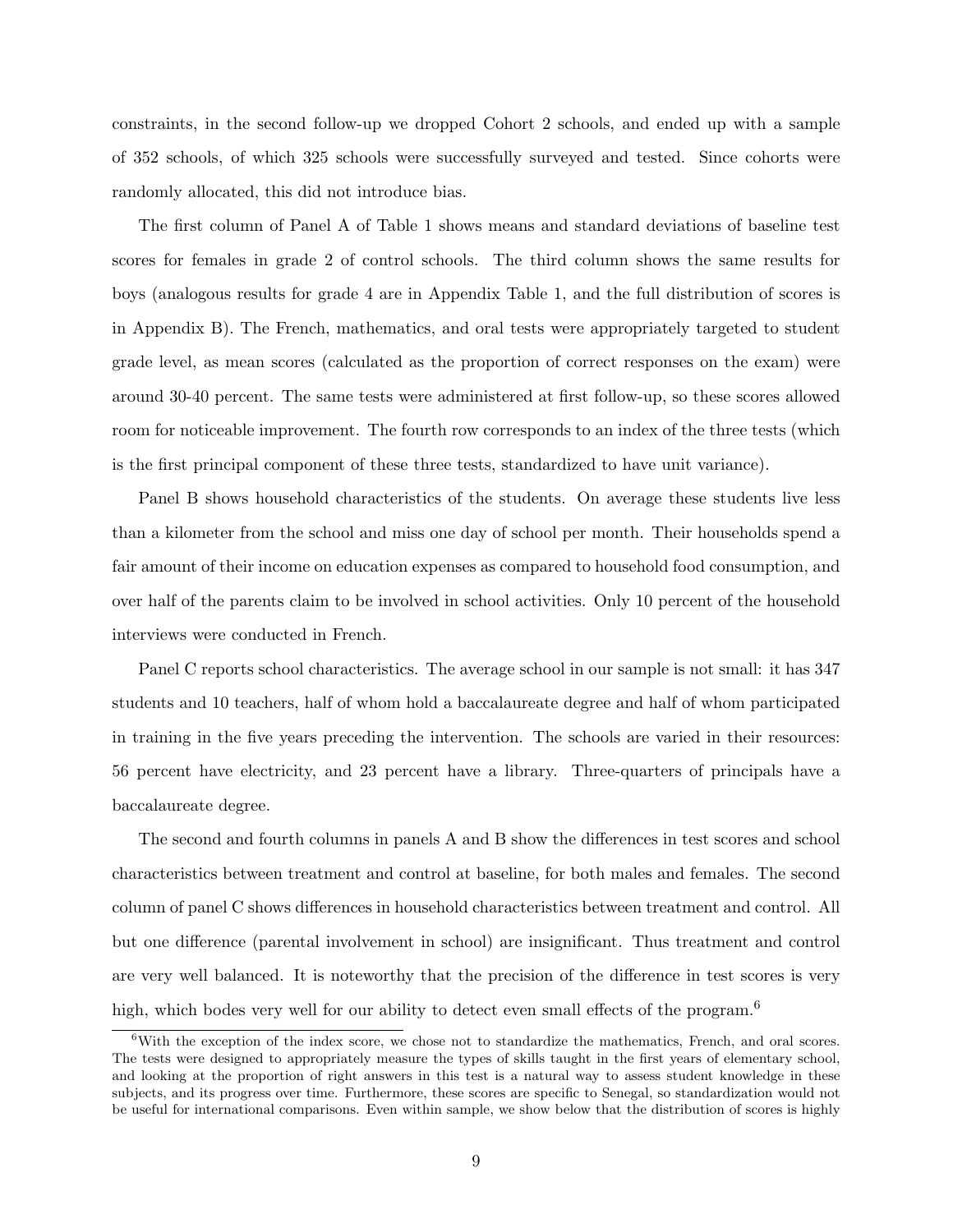|                                             |           | Females       |          | Males         |
|---------------------------------------------|-----------|---------------|----------|---------------|
|                                             | Control   | Treat-Control | Control  | Treat-Control |
| Panel A: Test Scores                        |           |               |          |               |
| Percent Correct: French                     | 0.413     | $-0.001$      | 0.435    | $-0.010$      |
|                                             | (0.219)   | (0.018)       | (0.225)  | (0.019)       |
| Percent Correct: Math                       | 0.351     | $-0.006$      | 0.382    | $-0.001$      |
|                                             | (0.223)   | (0.018)       | (0.234)  | (0.020)       |
| Percent Correct: Oral                       | 0.212     | 0.011         | 0.235    | 0.009         |
|                                             | (0.165)   | (0.016)       | (0.174)  | (0.018)       |
| Index Score (standardized)                  | $-0.085$  | $\,0.012\,$   | 0.081    | $-0.012$      |
|                                             | (0.952)   | (0.096)       | (0.991)  | (0.104)       |
| Panel B: Household Characteristics          |           |               |          |               |
| Days of school missed last week             | 0.209     | 0.057         | 0.128    | 0.070         |
|                                             | (1.085)   | (0.102)       | (0.580)  | (0.081)       |
| Student works after school                  | 0.010     | 0.016         | 0.010    | $-0.003$      |
|                                             | (0.100)   | (0.014)       | (0.099)  | (0.009)       |
| Household size                              | 9.365     | 0.223         | 9.301    | $-0.241$      |
|                                             | (4.048)   | (0.423)       | (4.065)  | (0.432)       |
| Number of children in household             | 5.211     | 0.183         | 5.350    | $-0.277$      |
|                                             | (2.568)   | (0.269)       | (2.665)  | (0.288)       |
| Head has any education                      | 0.605     | $-0.059$      | 0.586    | 0.037         |
|                                             | (0.490)   | (0.050)       | (0.493)  | (0.051)       |
| Percent of adult females with any education | 0.366     | $-0.038$      | 0.363    | $-0.010$      |
|                                             | (0.399)   | (0.041)       | (0.419)  | (0.043)       |
| Distance to school (km)                     | 0.697     | $-0.035$      | 0.742    | $-0.108$      |
|                                             | (0.821)   | (0.077)       | (0.987)  | (0.086)       |
| Parent involved in school                   | 0.369     | $0.141***$    | 0.401    | 0.003         |
|                                             | (0.483)   | (0.050)       | (0.491)  | (0.051)       |
| Expenditure on household food (1,000s CFA)  | 21.806    | 1.385         | 21.828   | 1.273         |
|                                             | (16.099)  | (1.524)       | (14.830) | (1.533)       |
| Expenditure on uniform $(1,000s$ CFA)       | 2.442     | 0.378         | 2.423    | $-0.131$      |
|                                             | (1.395)   | (0.461)       | (0.966)  | (0.385)       |
| Expenditure on tuition $(1,000s$ CFA)       | 1.114     | $-0.017$      | 1.107    | 0.003         |
|                                             | (1.091)   | (0.113)       | (1.279)  | (0.117)       |
| Expenditure on supplies $(1,000s$ CFA)      | 3.460     | 0.151         | 4.281    | $-0.906*$     |
|                                             | (2.475)   | (0.267)       | (7.614)  | (0.497)       |
| Student has tutor                           | $0.148\,$ | 0.007         | 0.157    | $-0.026$      |
|                                             | (0.355)   | (0.038)       | (0.365)  | (0.036)       |
| Home has electricity                        | 0.478     | 0.038         | 0.471    | 0.016         |
|                                             | (0.500)   | (0.052)       | (0.500)  | (0.052)       |
| Home has modern toilet                      | 0.528     | $-0.012$      | 0.572    | $-0.026$      |
|                                             | (0.500)   | (0.053)       | (0.496)  | (0.051)       |
| Land owned (hectares)                       | 2.234     | 0.262         | 2.508    | 0.618         |
|                                             | (3.104)   | (0.451)       | (3.789)  | (0.813)       |
| Interview conducted in French               | 0.114     | $-0.030$      | 0.121    | $-0.049$      |
|                                             | (0.318)   | (0.029)       | (0.327)  | (0.031)       |

| Table 1: Baseline Descriptive Statistics and Balance (grade 2) |  |  |
|----------------------------------------------------------------|--|--|
|----------------------------------------------------------------|--|--|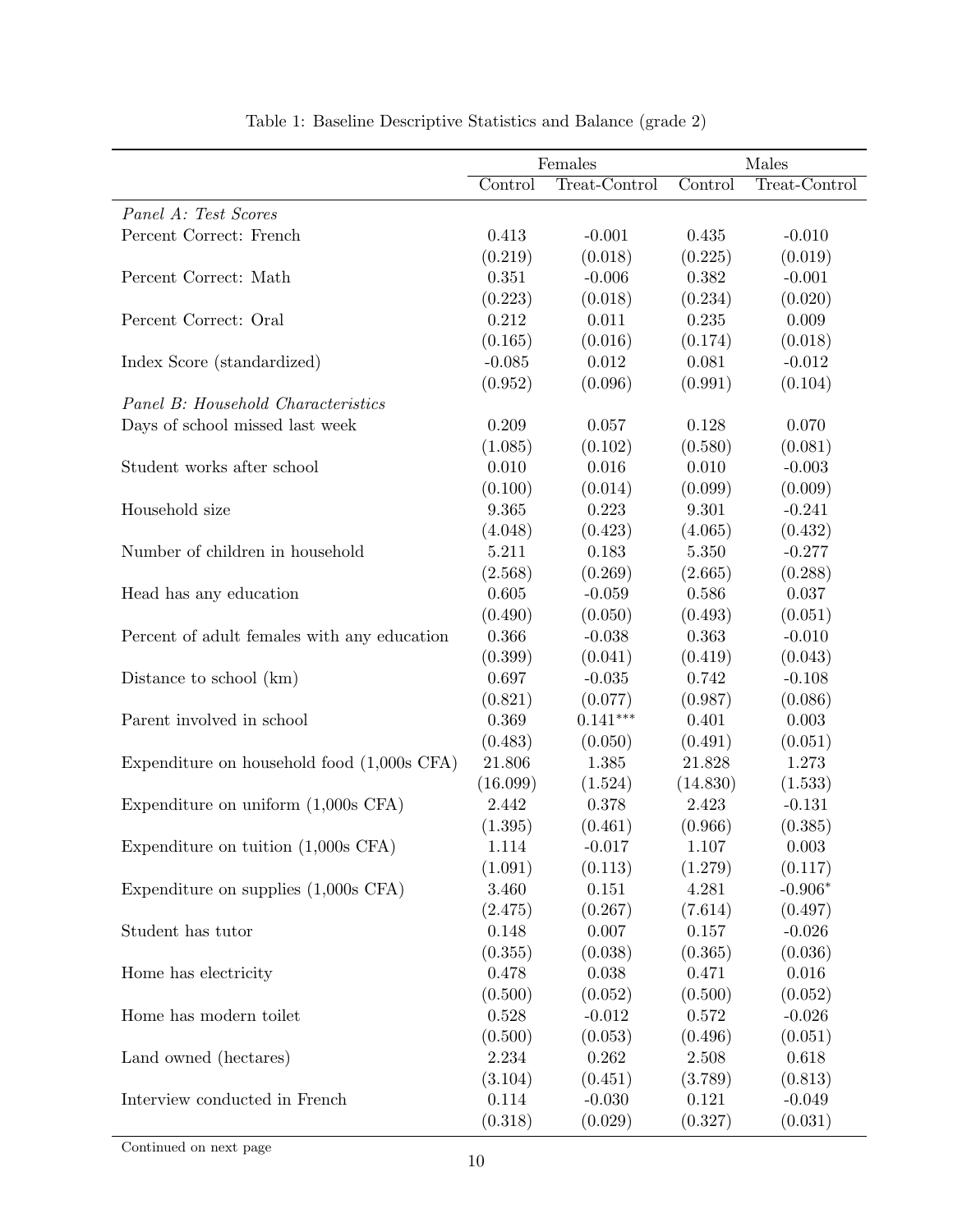|                                                |           | All Students  |
|------------------------------------------------|-----------|---------------|
|                                                | Control   | Treat-Control |
| Panel C: School and Teacher Characteristics    |           |               |
| Distance to nearest city (km)                  | 18.378    | $-0.067$      |
|                                                | (25.007)  | (2.176)       |
| Locality population (100,000s)                 | 1.383     | 0.035         |
|                                                | (4.400)   | (0.459)       |
| Locality has health center                     | 0.709     | 0.026         |
|                                                | (0.454)   | (0.043)       |
| School located in South                        | 0.185     | $-0.007$      |
|                                                | (0.388)   | (0.037)       |
| School has Electricity                         | 0.566     | 0.013         |
|                                                | (0.496)   | (0.048)       |
| Number of Teachers                             | 9.678     | 0.439         |
|                                                | (4.966)   | (0.511)       |
| Number of Pupils                               | 341.113   | 28.473        |
|                                                | (252.387) | (25.604)      |
| School has library                             | 0.206     | $0.079*$      |
|                                                | (0.405)   | (0.042)       |
| Number of computers                            | 1.281     | $-0.011$      |
|                                                | (4.386)   | (0.397)       |
| Number of manuals in classroom                 | 59.897    | 3.173         |
|                                                | (45.183)  | (4.581)       |
| Percent teachers female                        | 0.316     | 0.010         |
|                                                | (0.235)   | (0.023)       |
| Average teacher age                            | 33.118    | $-0.132$      |
|                                                | (4.242)   | (0.389)       |
| Percent of teachers with Baccalaureate         | 0.413     | $-0.019$      |
|                                                | (0.227)   | (0.023)       |
| Average teacher experience                     | 6.558     | 0.083         |
|                                                | (3.693)   | (0.350)       |
| Percent teachers with training in past 5 years | 0.474     | $0.096**$     |
|                                                | (0.499)   | (0.049)       |
| Percent of principals with Baccalaureate       | 0.735     | $-0.051$      |
|                                                | (0.441)   | (0.044)       |

Table 1, continued: Baseline Descriptive Statistics and Balance (grade 2)

Columns 2 and 4 report the difference in means between treatment and control. Standard deviations in parentheses in columns 1 and 3. Clustered standard errors in parentheses in columns 2 and 4.  $* p < 0.10, ** p < 0.05, ** p < 0.01$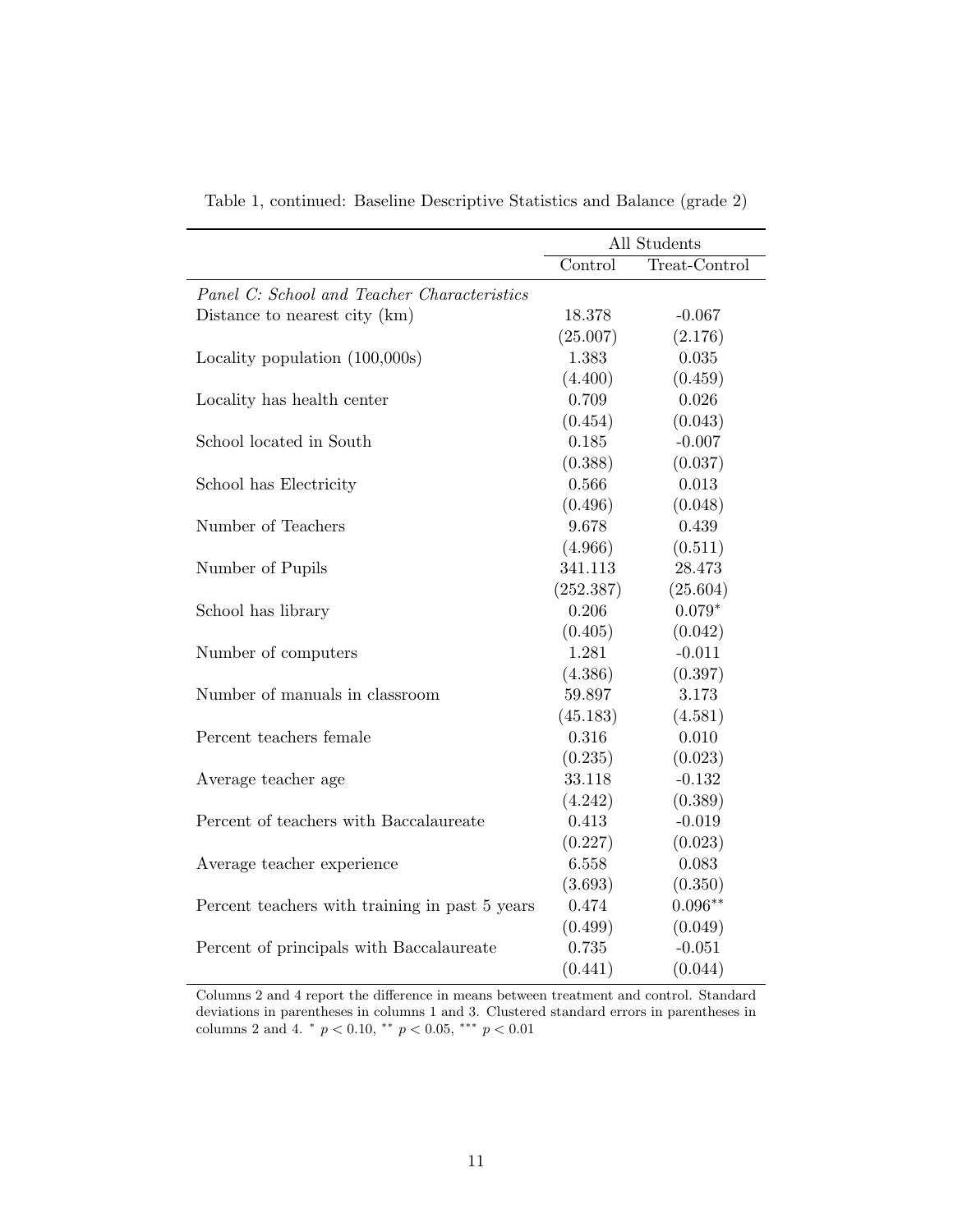As we explained above, some schools were inaccessible at baseline, and thus were only added to the survey in the first follow up (although they participated in the randomization, and the treatment schools in this group were funded as planned). The exclusion from baseline was unrelated to treatment status, which explains why nevertheless baseline schools are balanced. In Appendix Table A2 we present descriptive statistics for all schools including those added at the first follow up. As we expect, when we compare the characteristics of treatment and control schools which we did not expect to change as a result of the experiment there is no significant difference, other than possibly in distance from school. However this is just one significant difference among many differences; jointly there are no differences and this one is very small in magnitude. Hence, whether we look at schools surveyed at baseline or at the first followup, there is no evidence of imbalances between treatment and control with respect to their baseline characteristics.

Another concern is that these 633 schools may be fundamentally different from other primary schools in Senegal as a result of the grant selection process (e.g., these schools were better organized to put together a good grant application). Thus, they may not constitute a random set of schools in Senegal and the results of this study may not generalize. In Appendix Table A3, we show characteristics of a nationally representative sample of Senegalese households using data collected in 2006 by PASEC (Programme on the Analysis of Education Systems), a survey aimed at assessing educational attainment in primary school, and variables that correspond to those in our data. Schools in our sample have fewer students and are more likely to have electricity than the average school in Senegal, but are similar on other measures, including the literacy rates, the number of teachers and their education, and whether the school has a library. At least in terms of these variables, our sample does not look drastically different from the average Senegalese primary school.

### 4 Empirical Approach and Inference

We use a regression approach to estimate the impacts of the program. Specifically, the impacts are the estimated  $\beta_t^k$  coefficients<sup>7</sup> from the following regression:

$$
Y_{ist}^k = \alpha_t^k + \beta_t^k G_s + X_{is}\lambda_t + \varepsilon_{ist}^k
$$
\n<sup>(1)</sup>

non-normal, so a one standard deviation in test scores does not have the usual meaning. Nevertheless, in Appendix C we replicate our main results using standardized test scores.

<sup>7</sup>Appendix Table A4 reports results using standardized test scores.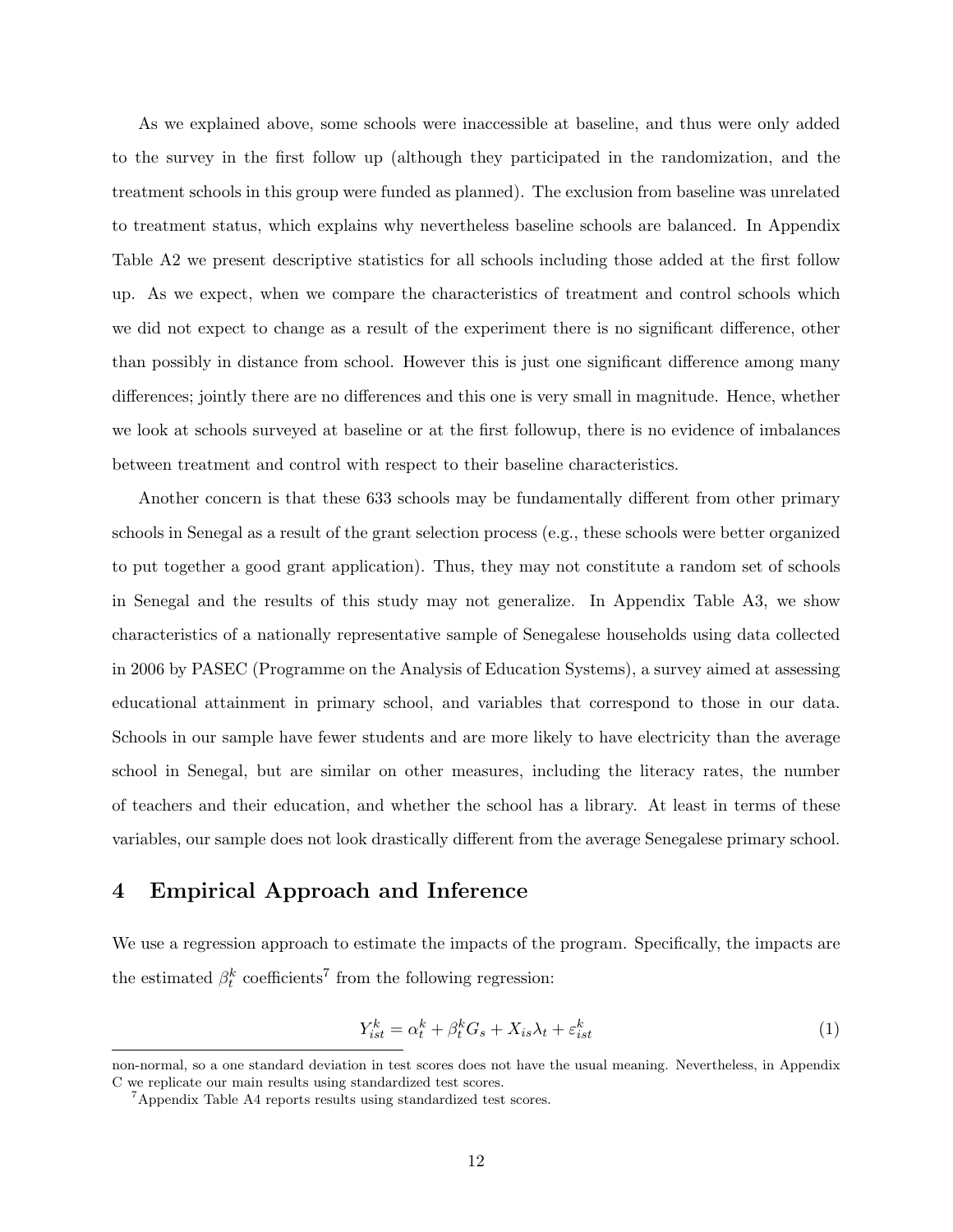where  $Y_{ist}^k$  is the proportion of correct answers in test k, for student i in school s at follow up t (1) or 2),  $G_s$  is a treatment indicator,  $X_{is}$  are conditioning variables measured at baseline, and  $\varepsilon_{ist}^k$  is an error term. Conditioning variables include household size, number of children, whether the head has any education, distance to school, a wealth index<sup>8</sup>, the interview language, and the baseline scores of all tests. Since household interviews were conducted for only a random subsample of students, two-thirds of our sample has missing household characteristics (at random). In order to keep these observations, we assign zeros to conditioning variables if they are missing and include dummies for observations with missing conditioning variables.<sup>9</sup>

Since we are testing multiple hypotheses at once we compute levels of significance for each coefficient using the step-down approach of Romano and Wolf (2005). In this way we control for the family-wise error rate (FWE). The FWE is defined as the probability of incorrectly identifying at least one coefficient as significant, which becomes more likely as the number of hypothesis tests increases. The Romano-Wolf approach improves upon more conservative classical methods such as the Bonferroni correction by applying a "step-down" algorithm that takes advantage of the dependence structure of individual tests. Our approach is to control for a FWE of 5 and 10 percent and mark each coefficient that is significant at each of these rates with \*\* and \* respectively. However, testing too many hypotheses at once may reduce power to detect anything significant. We thus test multiple hypotheses in related groups rather than for all effects reported in the paper.

We also present bootstrap-based 95% confidence intervals, clustered at the school level. They may exclude zero, pointing to a coefficient that is significant at a 5% level, while the multiple-testing adjusted p-value may be above 5% or even above 10%. This is perfectly consistent because the p-value is adjusted for multiple testing, while inference based on the 95% CI only corresponds to a 5% level of significance if no other hypothesis is tested.

<sup>8</sup>The wealth index is standardized to have unit variance and is defined as the first principal component of the following variables: the home has electricity, the home has plumbing, the home has a radio, the home has a television, the home has a telephone, the home has a computer, the home has a refrigerator, the home has gas, the home has an iron, the home has a bicycle, the home has an automobile, the home has a bed, the home has a modern toilet, the number of chickens, the number of sheep, the number of cows, the number of horses, the number of donkeys, the amount of land, savings, debt, food expenditure, child expenditure, other expenditure, wall material, ground material, and roof material.

<sup>9</sup>Results without conditioning variables are presented in Appendix C and they are almost identical, but of course less precise.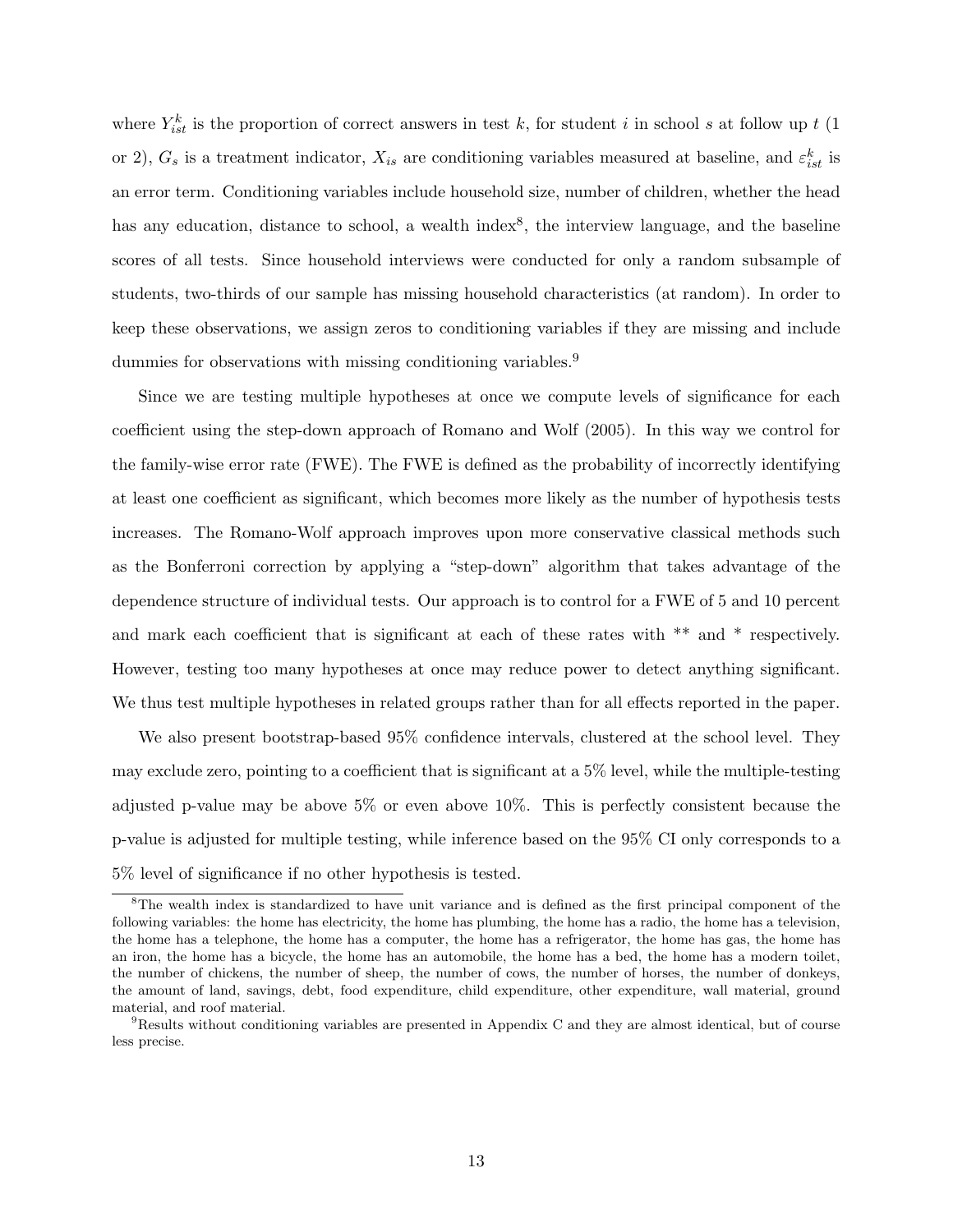#### 5 Results

#### 5.1 Impacts on Test Scores for Boys and Girls

In Table 2 we present estimates of the difference between third grade test scores in treatment and control schools, measured at first follow-up (beginning of third grade) in Panel A, and at second follow-up (end of third grade) in Panel B.

As explained above, at first follow-up we have measurements of student performance in written tests in French and mathematics, as well as an oral test that covers sound, letter and word recognition, and reading comprehension, but (for cost reasons) was only administered to a third of the students who take written tests. For each of these three tests we compute the proportion of correct answers given by each student. In addition, we use the first principal component as a summary index of these three tests, which is standardized to have mean zero and standard deviation 1. For the second follow-up, we also have scores for the Peabody Picture Vocabulary Test, which is standardized to have mean zero and standard deviation 1 (within sample).

Before proceeding to a more detailed analysis of the impacts, we first note that the effects of the program for third grade students on the entire set of  $42$  main outcomes we consider<sup>10</sup> are jointly significant with a p-value of 0.02. This conclusion is based on a  $\chi^2$  type test with critical values derived using the bootstrap. Thus the intervention had an overall significant effect on third grade outcomes.

We start with the results for children who were in third grade at the first follow up, one year after the intervention started. Panel A of Table 2 has 4 columns, one for each of the three tests, and one for the aggregate index of all tests. There are two rows. The first presents the estimates for female students and the second presents estimates for males. Each cell displays estimates of  $\beta_t^k$ , the corresponding 95% bootstrap confidence interval, and significance stars based on the Romano and Wolf (2005) procedure.

There are large impacts of school grants on third grade test scores of girls. This is true across all tests. Impacts range from an increase of over 3 (math) to almost 5 (oral) percentage points in the proportion of correct answers in each test. These are large effects in light of the means (and

 $10$ The outcomes jointly tested include the 3 tests for boys and girls in both followups plus the PPVT in the second follow-up. We consider a national sample (14 hypotheses), and a sample split between the north and south of the country (28 hypotheses), for a total of 42 hypotheses.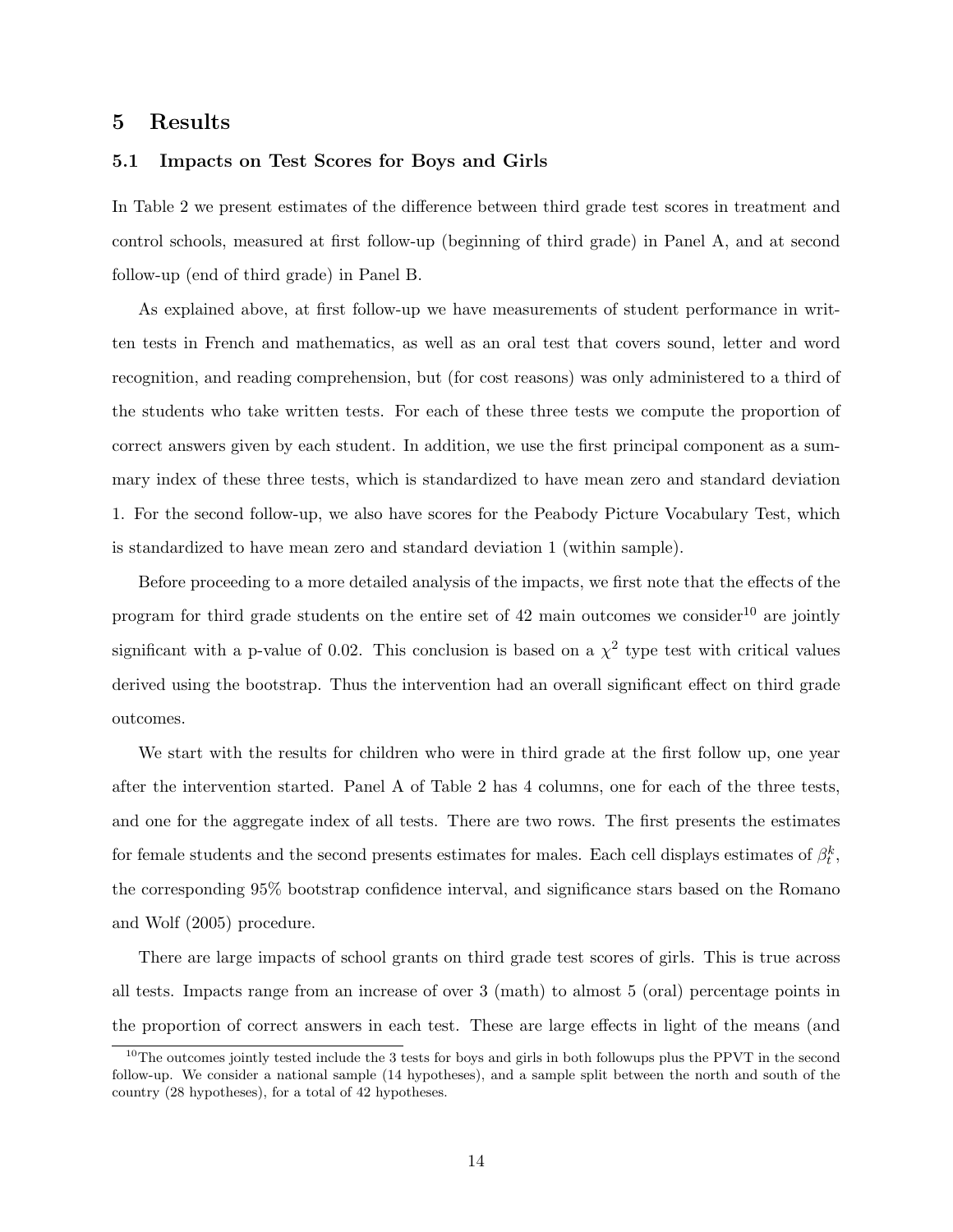| T and A. Degining of Thina Graud (T is Tonow-Op) |                   |                   |                   |                   |  |
|--------------------------------------------------|-------------------|-------------------|-------------------|-------------------|--|
|                                                  | French            | Math              | Oral              | $Index^a$         |  |
| Female                                           | 0.037             | 0.031             | $0.047*$          | $0.217**$         |  |
|                                                  | [0.005, 0.068]    | [0.004, 0.057]    | [0.015, 0.080]    | [0.071, 0.358]    |  |
| Male                                             | 0.022             | 0.024             | 0.011             | 0.041             |  |
|                                                  | $[-0.009, 0.055]$ | $[-0.004, 0.050]$ | $[-0.024, 0.044]$ | $[-0.100, 0.188]$ |  |
| Observations                                     | 2720              | 2718              | 1385              | 1350              |  |

Table 2: Program Impacts on Grade 3 Test Scores

 $Panel A \cdot Benjamin of Third Grade (First Follow-IIn)$ 

#### Panel B: End of Third Grade (Second Follow-Up)

|              | French            | Math              | Oral              | $Index^a$         | $PPVT^a$          |
|--------------|-------------------|-------------------|-------------------|-------------------|-------------------|
| Female       | 0.043             | 0.019             | 0.054             | 0.246             | 0.096             |
|              | [0.006, 0.082]    | $[-0.016, 0.053]$ | [0.007, 0.103]    | [0.057, 0.447]    | $[-0.155, 0.358]$ |
| Male         | 0.026             | 0.016             | 0.024             | 0.078             | 0.207             |
|              | $[-0.008, 0.063]$ | $[-0.019, 0.051]$ | $[-0.018, 0.066]$ | $[-0.099, 0.251]$ | $[-0.016, 0.410]$ |
| Observations | 1732              | 1721              | 853               | 826               | 566               |

 $\emph{^a}$  The index and PPVT columns are in standardized units.

Bootstrapped confidence intervals in square brackets are calculated using the 2.5 and 97.5 percentiles of the bootstrap distribution and are adjusted for clustering.  $\degree p < 0.10$ ,  $\degree\degree p < 0.05$ ,  $\degree\degree\degree p < 0.01$ correspond to Romano Wolf (2005) p-values from a joint test (see text for included hypotheses). Conditioning variables: Household size, number of children, education of head, distance to school, wealth index, interview language, baseline scores, missing dummies. In the first follow-up, overall means of French, math, and oral tests are 0.540, 0.538, and 0.351 for females and 0.546, 0.564, and 0.376 for males, respectively. In the second follow-up, overall means of French, math, oral, and (standardized) PPVT tests are 0.678, 0.678, 0.463, and -0.030 for females and 0.685, 0.696, 0.474, and 0.025 for males, respectively.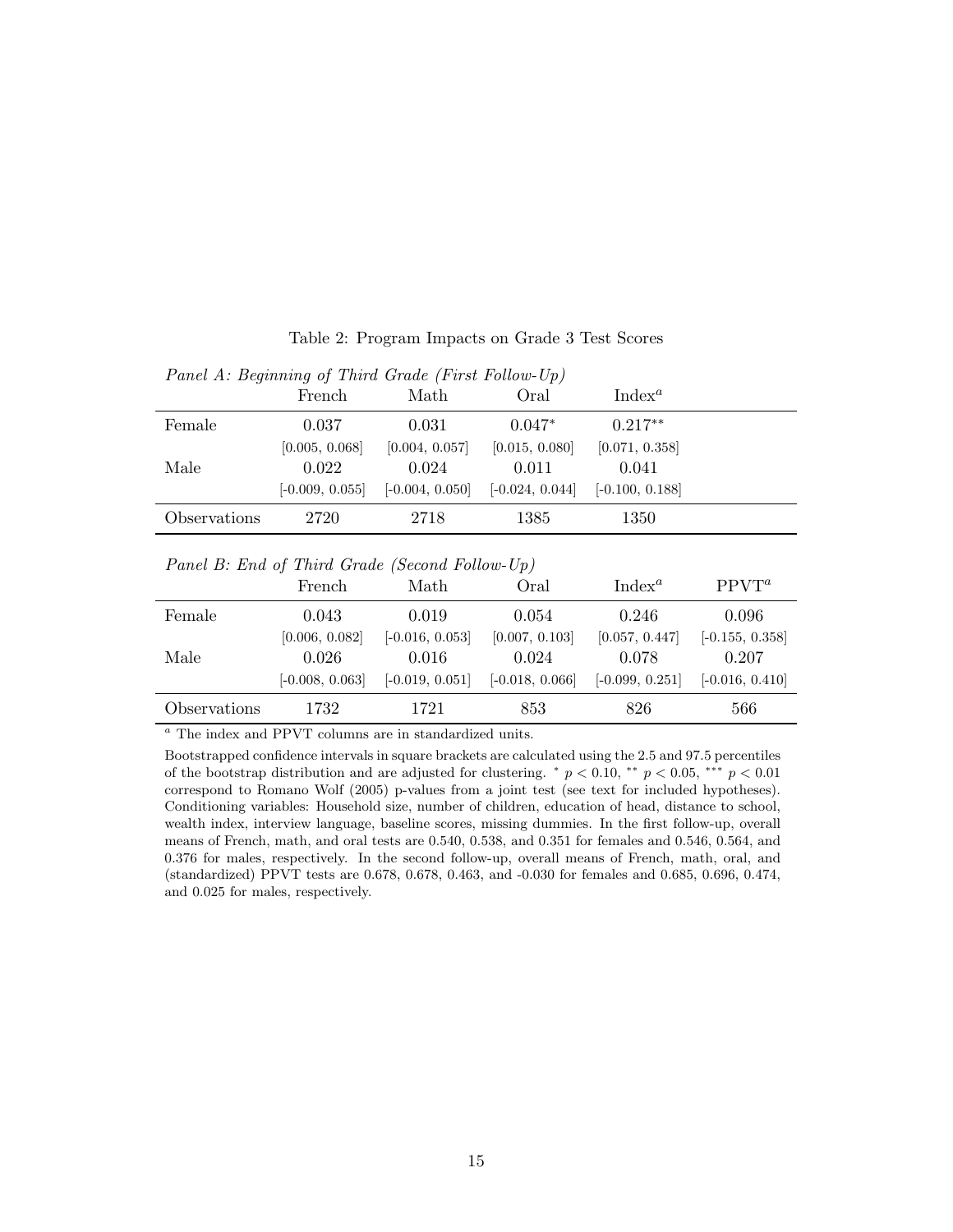standard deviations) of these test scores: 0.54 (0.24) for both written French and written math, and 0.35 (0.22) for the oral test. If we view all of these tests as noisy measurements of one underlying human capital factor we may improve precision by using the first principal component computed using factor analysis. When we look at this aggregate index of the three tests, the school grant increases third grade school performance of females by 0.22 of a standard deviation.

All of these effects are individually significant (i.e. the 95% confidence interval does not include zero) for girls, but none are for boys, where the effects are much smaller and the index points to no overall improvement. To evaluate the statistical significance of these effects as a group, as explained above, we first carry out a joint  $\chi^2$  test for all effects reported in Table 2 (excluding the index). Jointly these effects are significant at the 2% level. To pinpoint which effects are responsible for the overall rejection of the null hypothesis, we implement the Romano and Wolf (2005) procedure and find that the oral test for girls is significant at the 10% level but none of the other effects are significant.<sup>11</sup> However, the effect on the aggregate index for girls, which effectively filters out measurement error, is still significant at the 5% level once we control for multiple testing.<sup>12</sup> Taken together, these results imply substantial, sizable and significant effects on the performance for girls but did not change the overall performance of boys.

Panel B of Table 2 documents program impacts measured using test scores at the end of third grade for the same students (the second follow-up). In addition to the three tests and the index described above, column 5 shows the impact on PPVT scores, standardized to have mean zero and standard deviation 1 in the sample.

Impacts of the program for boys are again positive but much smaller than for girls, below 2.6 percentage points for all tests considered (about 0.08 of a standard deviation for the index). These are not significant by any criterion.

For females, impact sizes are similar to those reported in Panel A of Table 2, if not larger, with the exception of math. This indicates that program impacts persisted two years after the grant was disbursed to schools. The effects we report for girls are all individually significant, except for the PPVT and mathematics in the second follow up. However, we note that, based on the step-down

<sup>&</sup>lt;sup>11</sup>Here we are including the French, mathematics, and oral outcomes for boys and girls for the first follow up, overall and by north and south of the country (18 joint hypotheses).

 $12$  Here the joint test includes the index for the first follow up for males and females, overall and by north and south of the country (6 joint hypotheses).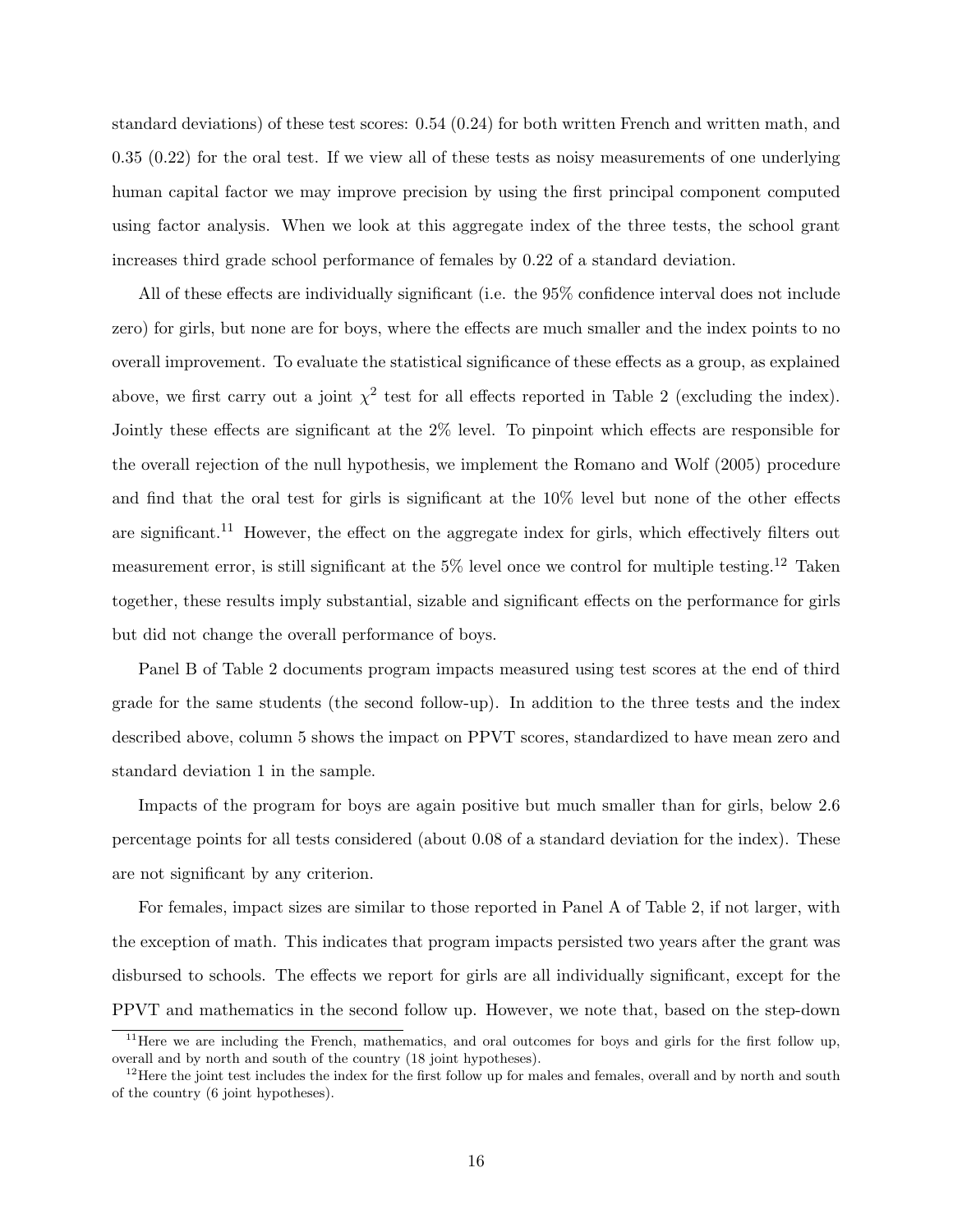p-values, the effects are not significant in the second followup (albeit the sample used is smaller, since we could not use cohort 2 schools).<sup>13</sup> Our interpretation of these results is that the program seems to be improving the performance of girls who, at the start of the program, were in second grade (and tested at the beginning and the end of third grade).

It is interesting that a relatively small grant is able to improve children's learning outcomes to this extent, especially for girls. By contrast, in Glewwe and Kremer's (2006) survey of the recent literature on the effectiveness of improvements in school resources on students' learning in developing countries, there are several interventions that show no significant impact. In developed countries, there are even fewer examples of successful school resource interventions (Hanushek  $(2006)$ ).

It is possible that the intervention improved outcomes because it provided cash in a decentralized way to local decision makers, who could then put these funds to an efficient use. Nevertheless, there is abundant evidence of leakages in other similar grant programs across the world (Reinikka and Svensson (2004), Bruns et al. (2011)). If the extent of local capture of these funds is also substantial in Senegal then the results in this paper are even more remarkable because they would have been produced with minimal resources.

Whether the program has different effects across the distribution is an important question relating to targeting. In Figure 4 we show parameter estimates together with their 95% confidence intervals from a quantile regression of the relevant test scores for grade three in the first follow up, on the treatment indicator and including the usual controls, clustered by school. For girls the effects of the grant are spread over most of the distribution, except at the very top. For boys these results confirm no effect along the entire distribution.

A similar picture emerges for the second follow up in Figure 5, although the results are unfortunately less precise because of the smaller sample size. Finally, estimates of the grant on PPVT scores occur mainly in the middle of the distribution, for boys. No other effect is observed for boys on the remaining test scores.

We also estimated the main effects for children who were at grade 5 in the two followups in Table 3. The impacts are numerically close to zero and statistically insignificant by any criterion.<sup>14</sup>

 $13$ Notice that all the individual confidence intervals increase relatively to those in Panel A.

 $14$ Appendix Table A6 resports these effects without controls, as well as the impacts of school grants on test scores of children in other grades for which we collected test scores but no other data.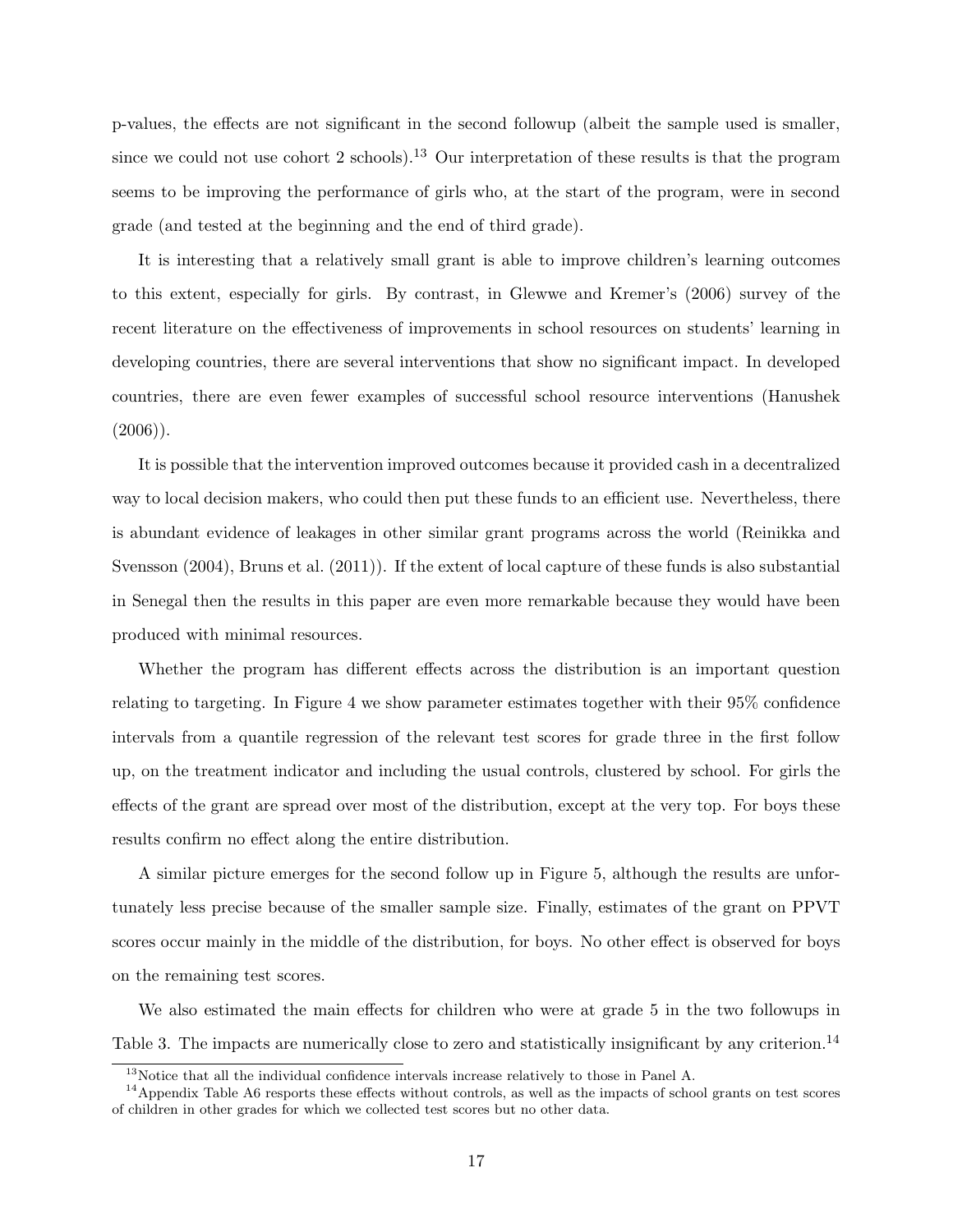

Figure 4: Distributional Impacts on Test Scores at the Beginning of Third Grade (First Follow-up)

Note: Point estimates from a quantile regression at each decile with 95% confidence intervals. Index coefficients are standardized.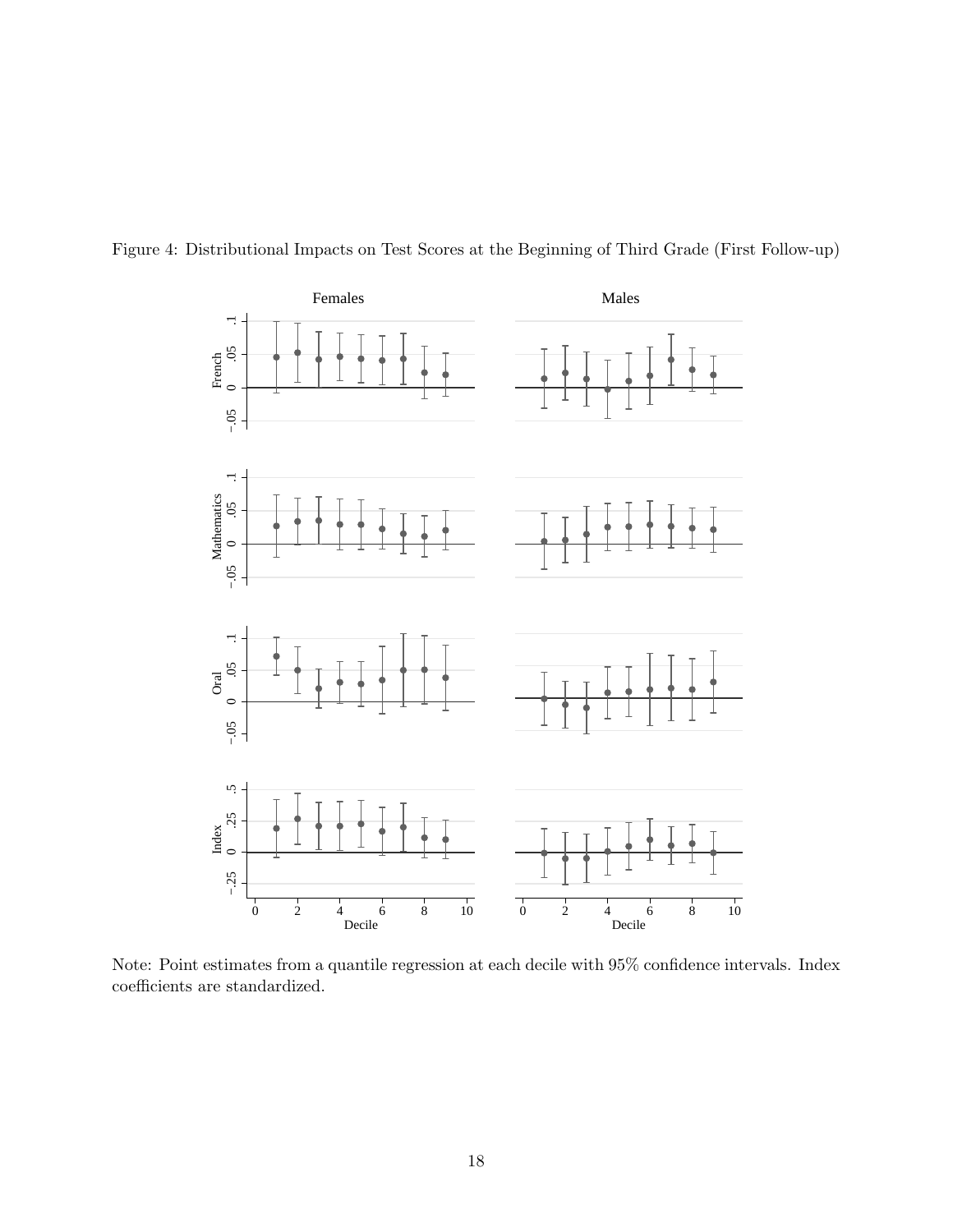

Figure 5: Distributional Impacts on Test Scores at the End of Third Grade (Second Follow-up)

Note: Point estimates from a quantile regression at each decile with 95% confidence intervals. Index and PPVT plot coefficients are standardized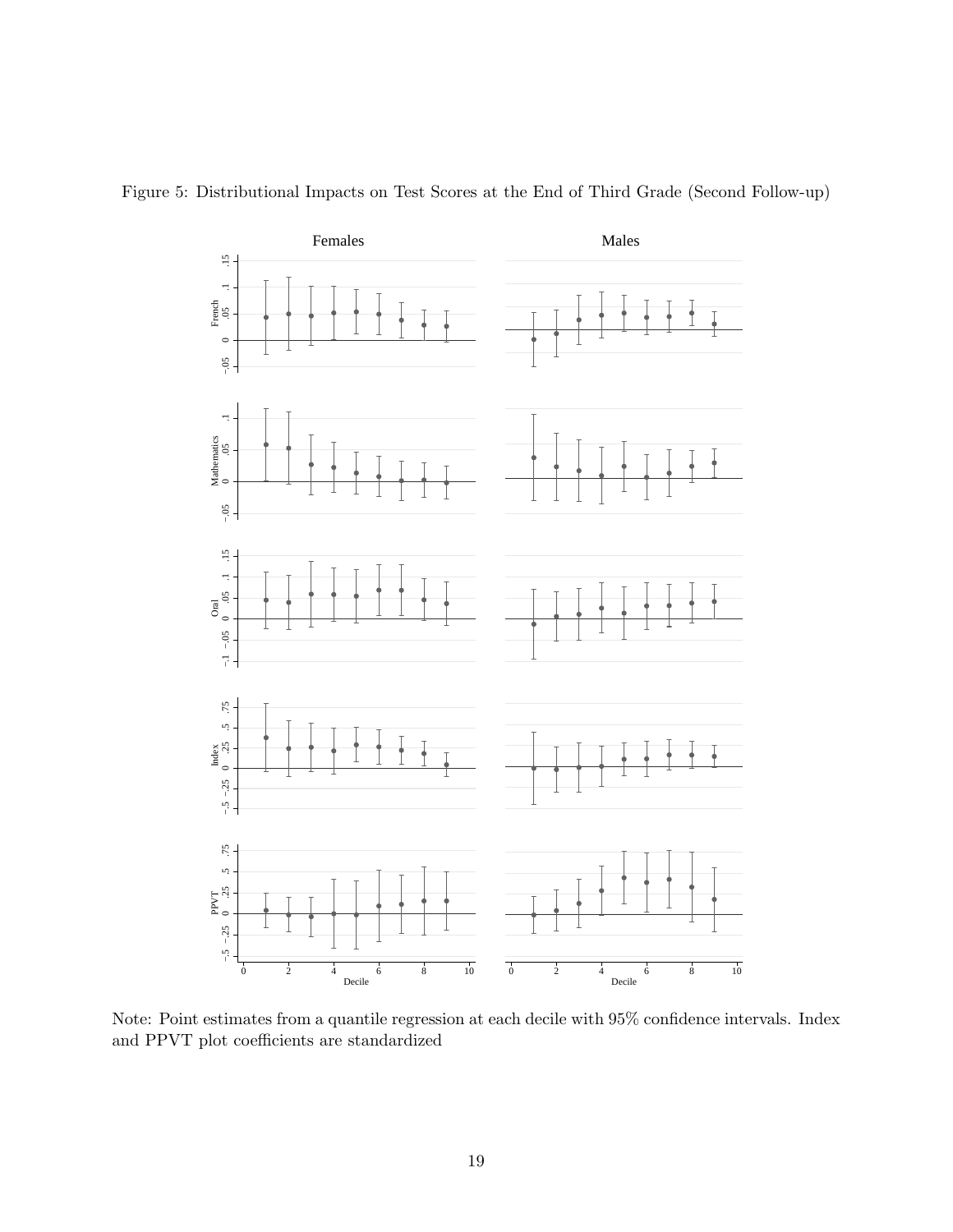It is remarkable that there are only (individually) statistically significant program impacts (either positive or negative) on grade 3 tests. The standard errors of the estimates are similar across grades, but the point estimates are quite small across all tests, grades, and survey waves, with the exception of grade 3.<sup>15</sup>

| Panel A: Beginning of Fifth Grade (First Follow-Up) |                   |                   |                                                                         |                    |  |  |  |
|-----------------------------------------------------|-------------------|-------------------|-------------------------------------------------------------------------|--------------------|--|--|--|
|                                                     | French            | Math              | Oral                                                                    | Index <sup>a</sup> |  |  |  |
| Female                                              | 0.009             | 0.013             | $-0.005$                                                                | 0.009              |  |  |  |
|                                                     | $[-0.014, 0.033]$ | $[-0.017, 0.041]$ | $[-0.034, 0.025]$ $[-0.104, 0.131]$                                     |                    |  |  |  |
| Male                                                | 0.014             | 0.008             | 0.020                                                                   | 0.043              |  |  |  |
|                                                     |                   |                   | $[-0.009, 0.035]$ $[-0.021, 0.034]$ $[-0.011, 0.051]$ $[-0.084, 0.171]$ |                    |  |  |  |
| Observations                                        | 2648              | 2643              | 1347                                                                    | 1329               |  |  |  |

Table 3: Program Impacts on Grade 5 Test Scores

Panel B: End of Fifth Grade (Second Follow-Up)

|              | French            | Math              | Oral              | Index <sup><i>a</i></sup> | $PPVT^a$          |
|--------------|-------------------|-------------------|-------------------|---------------------------|-------------------|
| Female       | 0.008             | $-0.003$          | $-0.006$          | $-0.022$                  | $-0.096$          |
|              | $[-0.019, 0.033]$ | $[-0.029, 0.023]$ | $[-0.046, 0.030]$ | $[-0.163, 0.108]$         | $[-0.339, 0.155]$ |
| Male         | $-0.001$          | $-0.013$          | 0.019             | 0.046                     | $-0.029$          |
|              | $[-0.029, 0.027]$ | $[-0.044, 0.013]$ | $[-0.019, 0.055]$ | $[-0.113, 0.212]$         | $[-0.280, 0.218]$ |
| Observations | 1606              | 1606              | 833               | 794                       | 556               |

 $^a$  The index and PPVT columns are in standardized units.

Bootstrapped confidence intervals in square brackets are calculated using the 2.5 and 97.5 percentiles of the bootstrap distribution and are adjusted for clustering. Conditioning variables: Household size, number of children, education of head, distance to school, wealth index, interview language, baseline scores, missing dummies. In the first follow-up, overall means of French, math, and oral tests are 0.470, 0.417, and 0.628 for females and 0.490, 0.459, and 0.659 for males, respectively. In the second follow-up, overall means of French, math, oral, and (standardized) PPVT tests are 0.590, 0.543, 0.705, and -0.022 for females and 0.601, 0.580, 0.743, and 0.030 for males, respectively.

This is a very puzzling finding. It is possible that a belief that learning delays emerge early in the life of the child, and that in the early stages of school it is central to build a strong foundation for future learning, leads principals to invest in earlier grades more than in later grades. This seems to be a widespread belief among elementary school principals in Senegal.

Using data from the teachers' questionnaires at follow-up we investigate whether there were differential impacts of school grants on observable investments in  $3^{rd}$  and  $5^{th}$  grade students in

<sup>&</sup>lt;sup>15</sup>Therefore, the lack of statistically significant results in grade 5 (but not in grade 3) does not appear to be due to a lack of power. If the point estimates for grade 5 were as large as those for grade 3 it is likely that we would be able to reject that they were statistically equal to zero. When designing our study we anticipated that with our sample we would be able to detect program impacts of between 0.2 and 0.3 standard deviations, which is in line with what we find.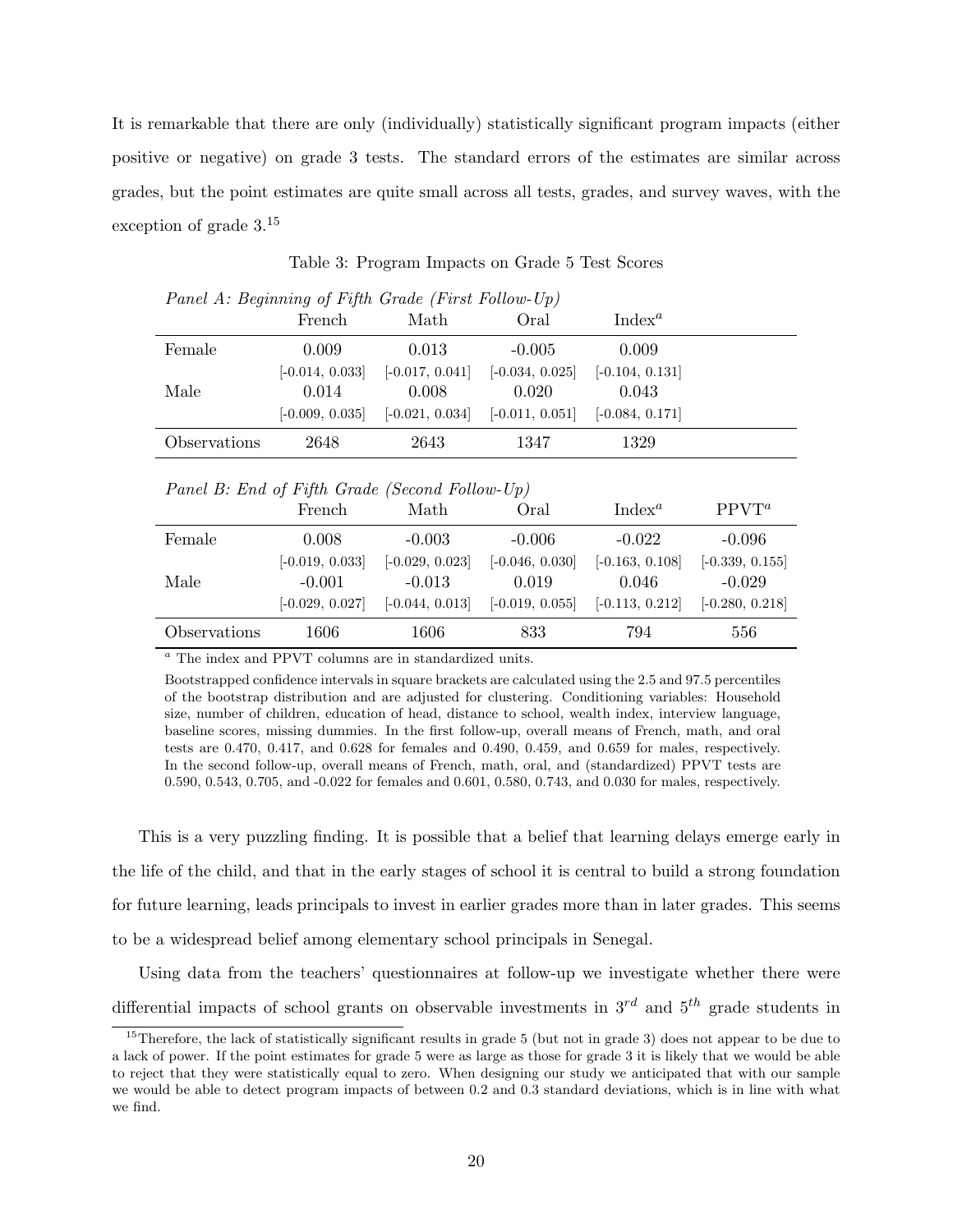Panel A of Appendix Table A7.<sup>16</sup> Some of the variables we can study are classroom materials (e.g., textbooks/manuals, desks, tables, etc), and teacher training. We find no differential impact of the program in any of these. When we examine other classroom characteristics or teacher behaviors, the only interesting difference to report concerns student (mis-)behavior in the classroom. While in third grade there was a positive impact of the program on student behavior as measured by the number of times a day a teacher needs to demand silence, in fifth grade there was a negative impact of the program on student behavior measured by this variable, and by the number of times a teacher has to punish a child for impolite behavior.

It is also possible that parents believe that investments in the early grades are more productive than investments in later grades. If that were true it could happen that parents decreased their home investments (if they were substitutes with school investments) more in later grades than in earlier grades in response to an increase in school resources. However, once again, there is no evidence that this took place, at least in terms of observable parental investments (see Panel B of Appendix Table A7).

#### 5.2 Heterogenous Impacts

There are important differences in the impact of school grants on the test scores of boys and girls. Here we consider two additional characteristics by which the impact of the school grants may plausibly differ: prior ability and region (the South is much poorer and geographically distinct from the North).

For baseline ability, we convert corresponding baseline test scores into a "high" (above median) or "low" (below median) binary variable. However, as we mentioned above, several schools were missing at baseline. In Appendix Table A8 we show that missing schools at baseline are mainly in the South, and that they display worse student performance in the first follow-up than comparable non-missing schools. It is noteworthy that they are not disproportionately control or treatment schools.

For region, we distinguish schools located in the most southern regions in Senegal (Ziguinchor and Kolda) from schools in the rest of the country. We consider these regions separately because Ziguinchor and Kolda are much poorer regions (ANSD (2007)) and have been beset by problems

<sup>&</sup>lt;sup>16</sup>Ideally we would want to do this using  $2^{nd}$  and, say,  $4^{th}$  grade students, but we do not have the follow-up data for these teachers, although we have baseline data for them.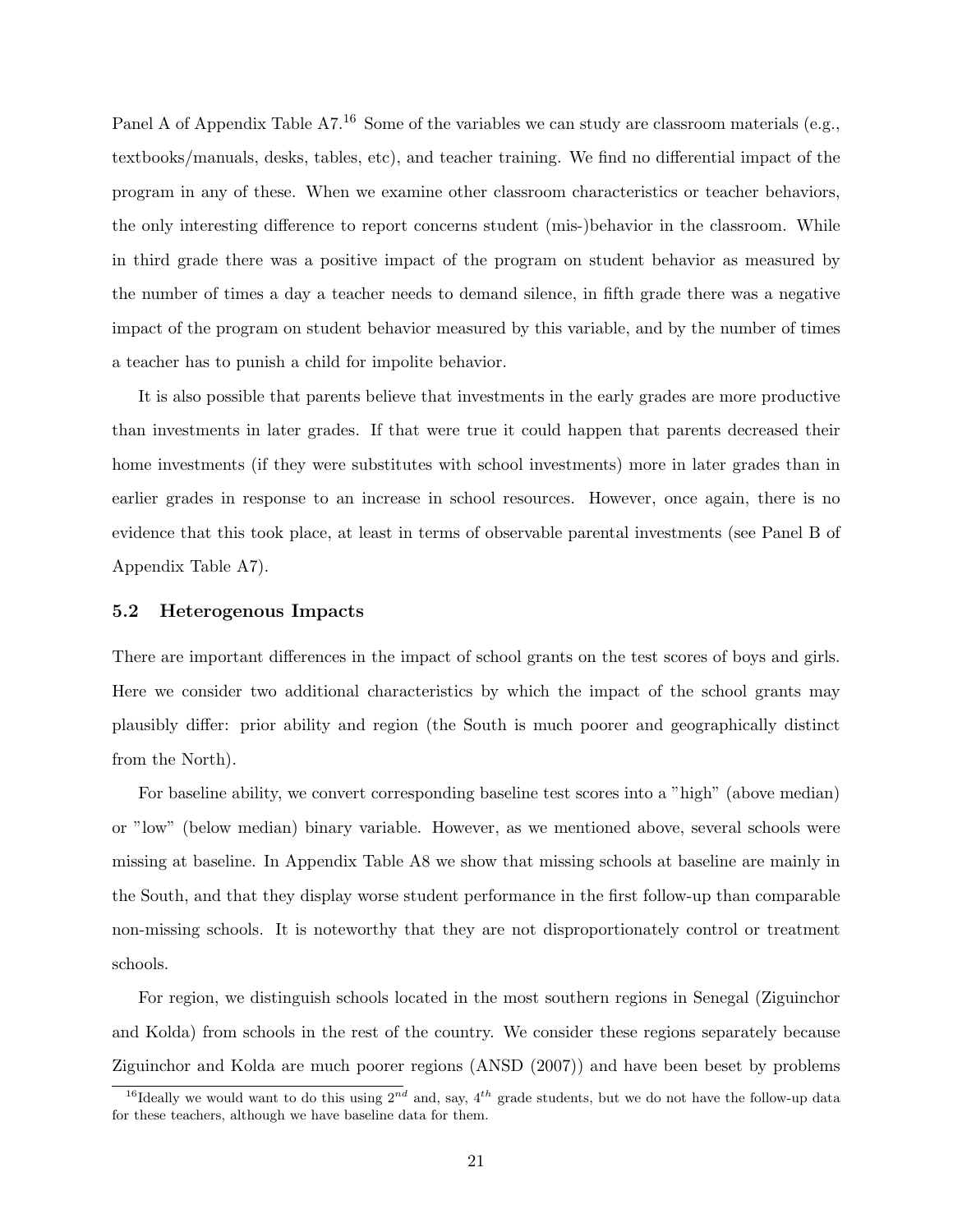related to rebel activity.

Since our larger estimates of program impacts were for students in  $3^{rd}$  grade, who were first exposed to the program in  $2^{nd}$  grade, we focus this analysis of heterogeneous impacts on them. A similar analysis performed on the test results of students in  $5<sup>th</sup>$  grade did not produce evidence of any program impacts for this set of students (see Appendix Tables A9 and A10).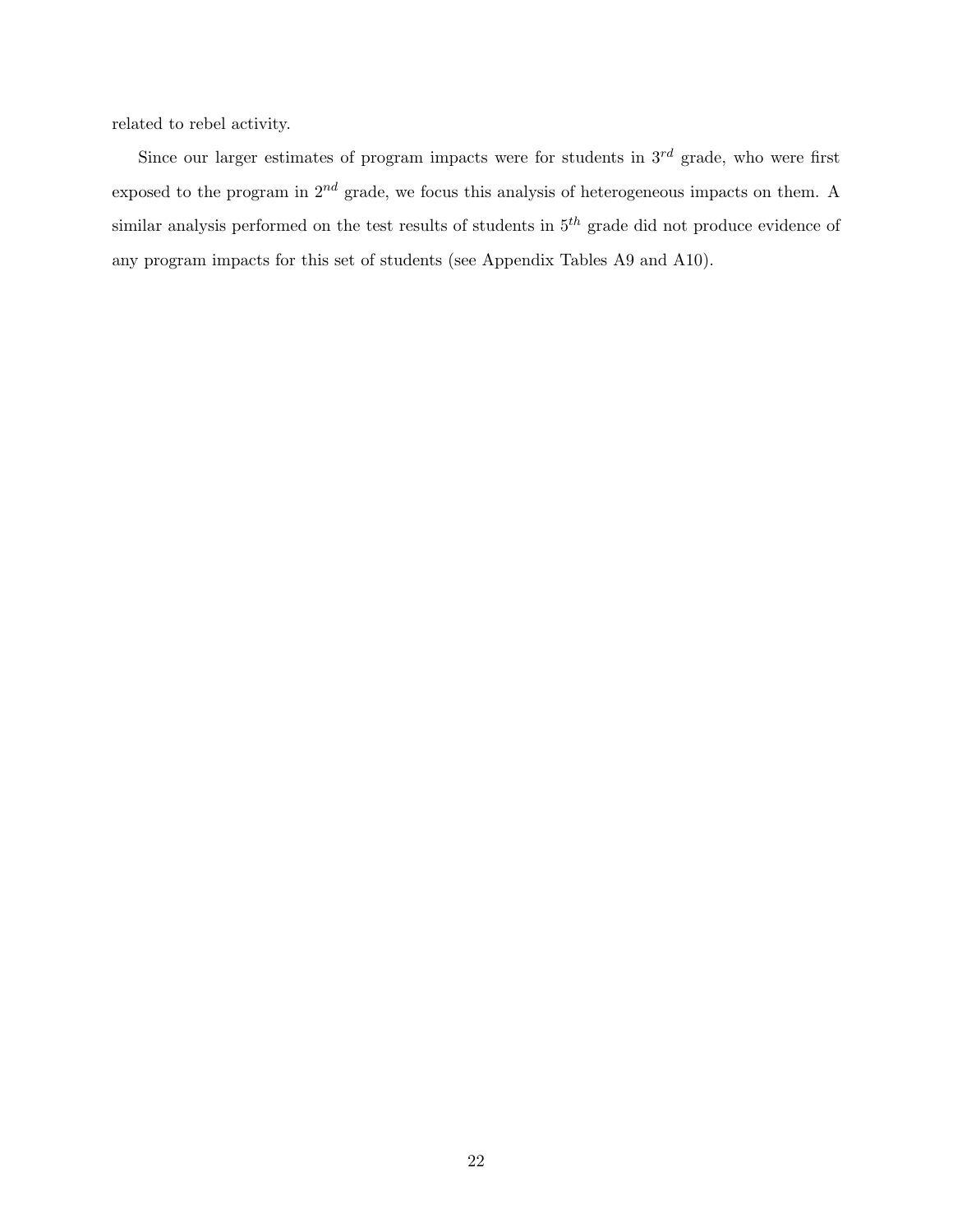Table 4: Program Impacts on Grade <sup>3</sup> Test Scores by Baseline Ability

|                                            | French            |                   |                   | Math              |                   | Oral<br>$Index^a$ |                   |                   |
|--------------------------------------------|-------------------|-------------------|-------------------|-------------------|-------------------|-------------------|-------------------|-------------------|
|                                            | Female            | Male              | Female            | Male              | Female            | Male              | Female            | Male              |
| Low                                        | $-0.007$          | 0.016             | $-0.013$          | $-0.000$          | 0.049             | $-0.003$          | 0.020             | $-0.072$          |
|                                            | $[-0.054, 0.035]$ | $[-0.026, 0.061]$ | $[-0.052, 0.024]$ | $[-0.036, 0.041]$ | [0.003, 0.092]    | $[-0.042, 0.039]$ | $[-0.158, 0.223]$ | $[-0.287, 0.144]$ |
| High                                       | 0.056             | $-0.001$          | 0.049             | 0.010             | 0.010             | $-0.001$          | 0.243             | 0.032             |
|                                            | [0.007, 0.102]    | $[-0.047, 0.044]$ | [0.009, 0.084]    | $[-0.025, 0.046]$ | $[-0.036, 0.057]$ | $[-0.048, 0.043]$ | [0.033, 0.434]    | $[-0.149, 0.201]$ |
| $p$ -value $(diff)$                        | 0.036             | 0.574             | 0.020             | 0.683             | 0.216             | 0.940             | 0.098             | 0.463             |
| Panel B: End of Grade 3 (Second Follow-up) |                   |                   |                   |                   |                   |                   |                   |                   |
|                                            |                   | French            |                   | Math              |                   | Oral              |                   | $Index^a$         |
|                                            | $\blacksquare$    | <b>B</b> T        | <b>D</b>          | <b>B</b> T        | D.                | <b>B</b> T        | $\mathbf{L}$      | <b>B</b> T        |

Panel A: Beginning of Grade <sup>3</sup> (First Follow-up)

|                     | French                                          |                                                 |                                                 | Math                                            |                                                 | Oral                                            |                                                 | Index <sup><i>a</i></sup>                       |  |
|---------------------|-------------------------------------------------|-------------------------------------------------|-------------------------------------------------|-------------------------------------------------|-------------------------------------------------|-------------------------------------------------|-------------------------------------------------|-------------------------------------------------|--|
|                     | Female                                          | Male                                            | Female                                          | Male                                            | Female                                          | Male                                            | Female                                          | Male                                            |  |
| Low                 | 0.025                                           | 0.027                                           | 0.003                                           | $-0.004$                                        | 0.060                                           | 0.008                                           | 0.095                                           | 0.041                                           |  |
| High                | $[-0.030, 0.076]$<br>0.052<br>$[-0.001, 0.105]$ | $[-0.025, 0.087]$<br>0.004<br>$[-0.052, 0.058]$ | $[-0.050, 0.049]$<br>0.028<br>$[-0.018, 0.078]$ | $[-0.056, 0.056]$<br>0.023<br>$[-0.019, 0.061]$ | $[-0.008, 0.130]$<br>0.025<br>$[-0.039, 0.098]$ | $[-0.052, 0.067]$<br>0.032<br>$[-0.031, 0.089]$ | $[-0.208, 0.410]$<br>0.241<br>$[-0.018, 0.497]$ | $[-0.247, 0.308]$<br>0.097<br>$[-0.138, 0.305]$ |  |
| $p$ -value $(diff)$ | 0.439                                           | 0.526                                           | 0.468                                           | 0.376                                           | 0.473                                           | 0.567                                           | 0.487                                           | 0.759                                           |  |

<sup>a</sup> The index columns are in standardized units.

Bootstrapped confidence intervals in square brackets are calculated using the 2.5 and 97.5 percentiles of the bootstrap distribution and are adjusted for clustering. See text or Table <sup>2</sup> for control variables. The P-value row shows the p-value of the difference in the two treatment effects of the column.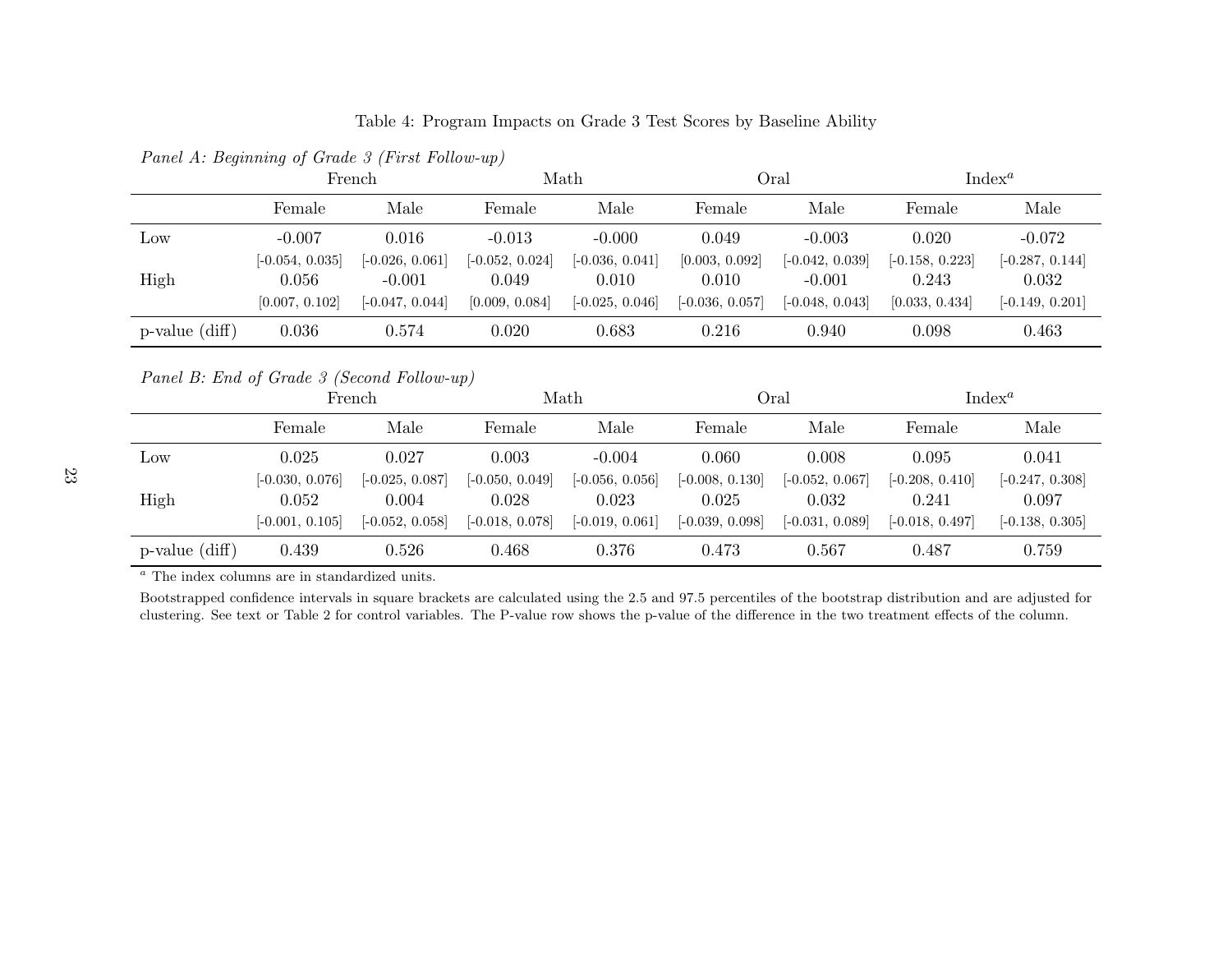|       | Panel A: Beginning of Grade 3 (First Follow-up) |                         |                            |                         |                         |                            |                         |                               |  |
|-------|-------------------------------------------------|-------------------------|----------------------------|-------------------------|-------------------------|----------------------------|-------------------------|-------------------------------|--|
|       |                                                 | French                  | Math                       |                         | Oral                    |                            |                         | Index <sup><i>a</i></sup>     |  |
|       | Female                                          | Male                    | Female                     | Male                    | Female                  | Male                       | Female                  | Male                          |  |
| South | $0.125**$                                       | 0.078                   | 0.069                      | $0.090*$                | 0.102                   | 0.048                      | $0.491*$                | 0.287                         |  |
| North | [0.060, 0.194]<br>0.015                         | [0.011, 0.154]<br>0.009 | $[-0.001, 0.137]$<br>0.021 | [0.028, 0.156]<br>0.008 | [0.045, 0.161]<br>0.035 | $[-0.031, 0.118]$<br>0.003 | [0.172, 0.775]<br>0.146 | $[-0.055, 0.581]$<br>$-0.016$ |  |
|       | $[-0.021, 0.051]$                               | $[-0.025, 0.045]$       | $[-0.007, 0.051]$          | $[-0.024, 0.040]$       | $[-0.005, 0.071]$       | $[-0.032, 0.038]$          | $[-0.015, 0.302]$       | $[-0.161, 0.152]$             |  |

P-value (diff) 0.006 0.096 0.208 0.022 0.057 0.294 0.044 0.086

Table 5: Program Impacts on Grade <sup>3</sup> Test Scores by Region

Panel B: End of Grade <sup>3</sup> (Second Follow-up)

|    | $\frac{1}{2}$ another $\frac{1}{2}$ . Entra $\frac{1}{2}$ of another $\frac{1}{2}$ of $\frac{1}{2}$ of $\frac{1}{2}$ of $\frac{1}{2}$ of $\frac{1}{2}$ |                         |                            |                            |                            |                         |                            |                         |                            |                            |                            |
|----|--------------------------------------------------------------------------------------------------------------------------------------------------------|-------------------------|----------------------------|----------------------------|----------------------------|-------------------------|----------------------------|-------------------------|----------------------------|----------------------------|----------------------------|
|    |                                                                                                                                                        |                         | French                     |                            | Math                       |                         | Oral                       |                         | Index <sup><i>a</i></sup>  |                            | $PPVT^a$                   |
|    |                                                                                                                                                        | Female                  | Male                       | Female                     | Male                       | Female                  | Male                       | Female                  | Male                       | Female                     | Male                       |
|    | South                                                                                                                                                  | 0.088                   | 0.067                      | 0.066                      | 0.095                      | 0.143                   | 0.054                      | 0.547                   | 0.282                      | 0.192                      | 0.213                      |
| 24 | North                                                                                                                                                  | [0.011, 0.173]<br>0.035 | $[-0.015, 0.158]$<br>0.012 | $[-0.018, 0.139]$<br>0.010 | [0.021, 0.176]<br>$-0.008$ | [0.043, 0.242]<br>0.031 | $[-0.042, 0.136]$<br>0.014 | [0.139, 1.049]<br>0.170 | $[-0.067, 0.642]$<br>0.018 | $[-0.438, 0.802]$<br>0.098 | $[-0.429, 0.853]$<br>0.199 |
|    |                                                                                                                                                        | $[-0.008, 0.078]$       | $[-0.028, 0.052]$          | $[-0.029, 0.045]$          | $[-0.045, 0.028]$          | $[-0.015, 0.081]$       | $[-0.032, 0.063]$          | $[-0.066, 0.395]$       | $[-0.152, 0.206]$          | $[-0.195, 0.385]$          | $[-0.044, 0.422]$          |
|    | $p$ -value $(diff)$                                                                                                                                    | 0.289                   | 0.252                      | 0.201                      | 0.021                      | 0.042                   | 0.440                      | 0.125                   | 0.184                      | 0.787                      | 0.969                      |

a The index and PPVT columns are in standardized units.

Bootstrapped confidence intervals in square brackets are calculated using the 2.5 and 97.5 percentiles of the bootstrap distribution and are adjusted for clustering. See text or Table 2 for control variables. \*  $p < 0.10$ , \*\*  $p < 0.05$ , \*\*\*  $p < 0.01$  correspond to Romano Wolf (2005) p-values from a joint test (see text for included hypotheses). The P-value row shows the p-value of the difference in the two treatment effects of the column.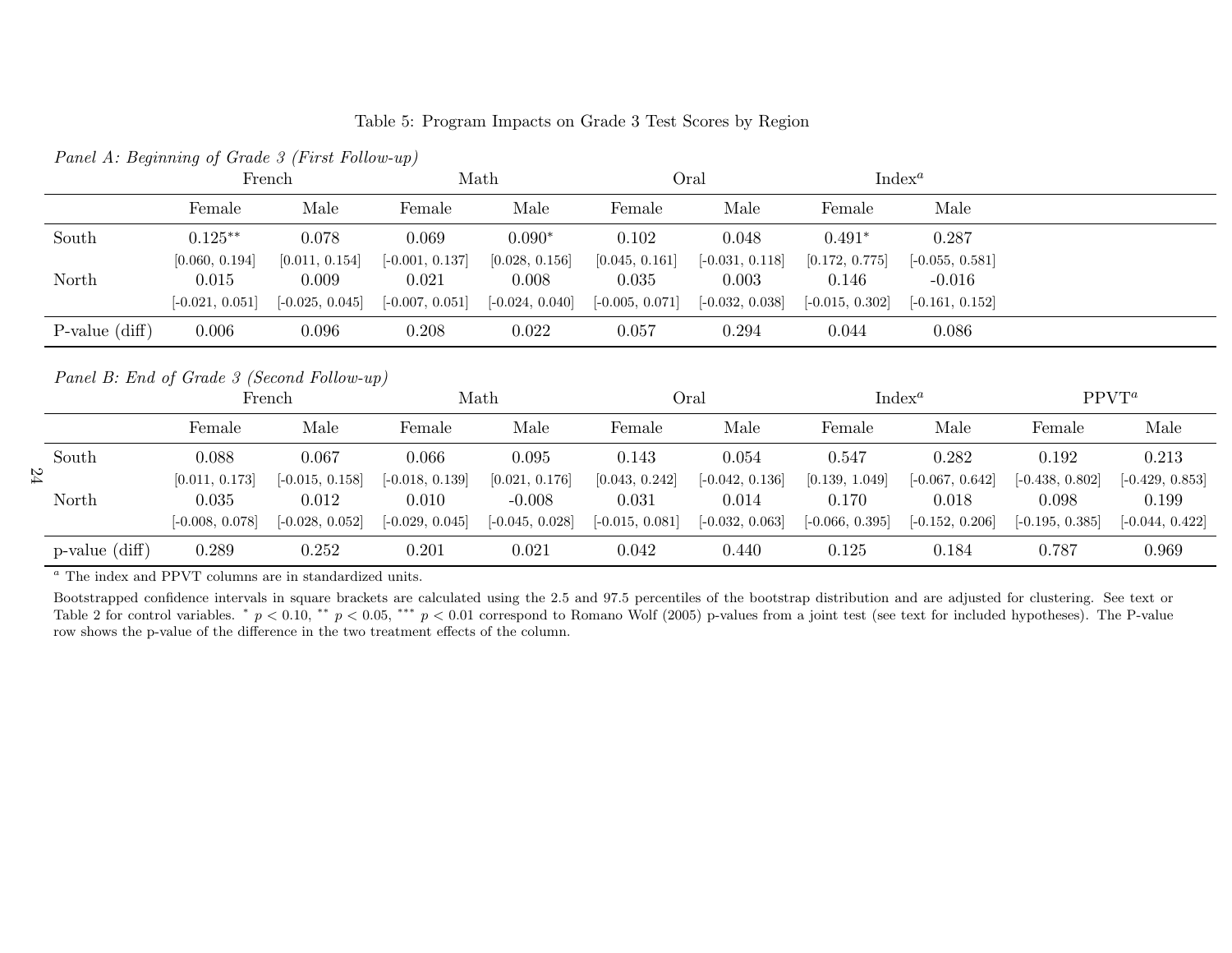The regressions we run to construct Tables 4 and 5 extend equation (1) to include an interaction between the treatment variable  $G_s$  and a pre-determined variable  $W_{ist}$  (baseline ability or region):

$$
Y_{ist}^k = \alpha_t^k + \beta_t^k G_s + \delta_t^k (G_s * W_{ist}) + \psi_t^k W_{ist} + \varepsilon_{ist}^k
$$
\n<sup>(2)</sup>

Tables 4 and 5 have two panels, corresponding to  $W_{ist} = "Baseline$  ability" and  $W_{ist} = "Region",$ respectively. Each panel reports the treatment effect for each  $W_{ist}$  ( $\delta_t^k$ ) and the 95% bootstrapped confidence interval, clustered at the school level. The final row reports the p-value of the difference between the estimated treatment effects for high and low ability children.

The first panel of Table 4 shows that the impact of school grants on  $3^{rd}$  grade French scores is especially large for girls with a high level of baseline ability in French. This is consistent with the idea that investments in skills are complementary over time and hence will be more productive for those with high levels of skill to start with. There are several education interventions that share this characteristic.

There are also several education interventions that benefit mostly girls. It is much less common to find programs that affect boys alone. Again, this could be related to the skills that girls bring to elementary schools, such as discipline, patience, and higher levels of maturity overall, which may make them better able to enjoy the benefits of additional school resources, such as a better teacher, better training manuals, a library, and so on.

We now turn to differences by North and South of the country, two very different regions. In Tables A12 and A13 of the appendix we show that the samples are balanced within each geographic region. There are dramatic differences in program impacts depending on whether the school is located in the South of the country (which are poorer and have worse school results) or in the North (Table 5, or see Appendix Table A11 for standardized coefficients). In fact, if we focus on  $3^{rd}$  grade French scores, there are no statistically significant impacts of the program in the North of the country, whereas in the South they are very large, even among boys. For example, as a result of the program, girls in southern schools are able to increase the proportion of correct answers by 12.5 percentage points, which is over 0.5 of a standard deviation. These effects are qualitatively similar for other tests and persist through the end of the grade (second follow-up). When we examine all of the tests and correct the p-values for multiple testing, the impacts remain significant despite the high number of hypotheses tested. In addition, we still find no effects for fifth graders (Appendix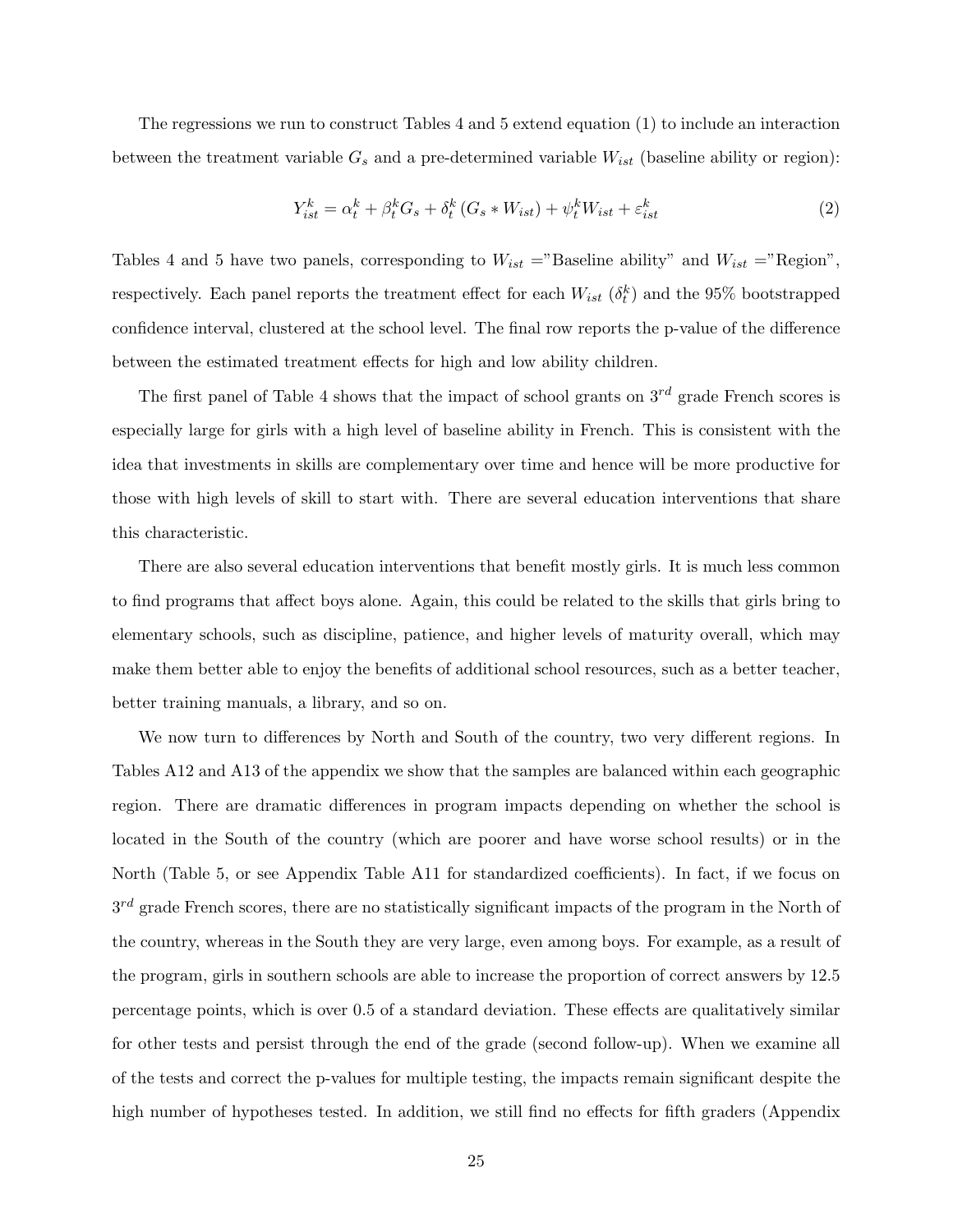Tables A9 and A10).

The South-North differences in estimates of the impact of school grants are striking. It may be the case that the types of investments made in response to the grants varied by region and took different amounts of time to manifest themselves in test scores. In the remainder of the paper we examine whether there are differences between what school principals, teachers, and parents did in response to the availability of school grants in each of these areas, which could help shed light on the sources of regional differences in the impacts of the program on the performance of students.

#### 5.3 Understanding Differences Between South and North

We start by examining baseline test performance differences of third grade students between schools in the South and in the North. These are shown in Table 6, panel A. Students in the southern schools perform worse on almost all tests than their counterparts in the North. This is particularly true for girls. For control schools in the first follow-up, documented in panel B, the differences between the North and the South are much larger, they hold across gender groups, and they always show larger scores in the North. A possible interpretation of this is that schools in the south had more room for improvement than schools in the North. However, this interpretation conflicts with the finding that program impacts are larger for students with high baseline test scores.

Next, we examine differences in household and project characteristics in Table 7. Panel A compares household characteristics of students in the South and in the North. Because of the missing schools at baseline, we take characteristics measured in the first follow-up among students in the control schools. A few interesting patterns emerge. Households in the south are poorer but have fewer children and better educated heads (and more prominently so for the families of female students).

Panel B of Table 7 considers the characteristics of projects being undertaken by schools with the school grant funds. This information comes from a survey conducted in treatment schools which asked principals about the project for which they got funding. We conducted two of these surveys, one at first follow-up, and one at second follow-up. We report estimates from the second follow-up survey when, presumably, data about the project is more mature and complete.

In the South, students were much more frequently named as participants in the drafting of the proposal. Although it is not clear what input students may have had, this could indicate that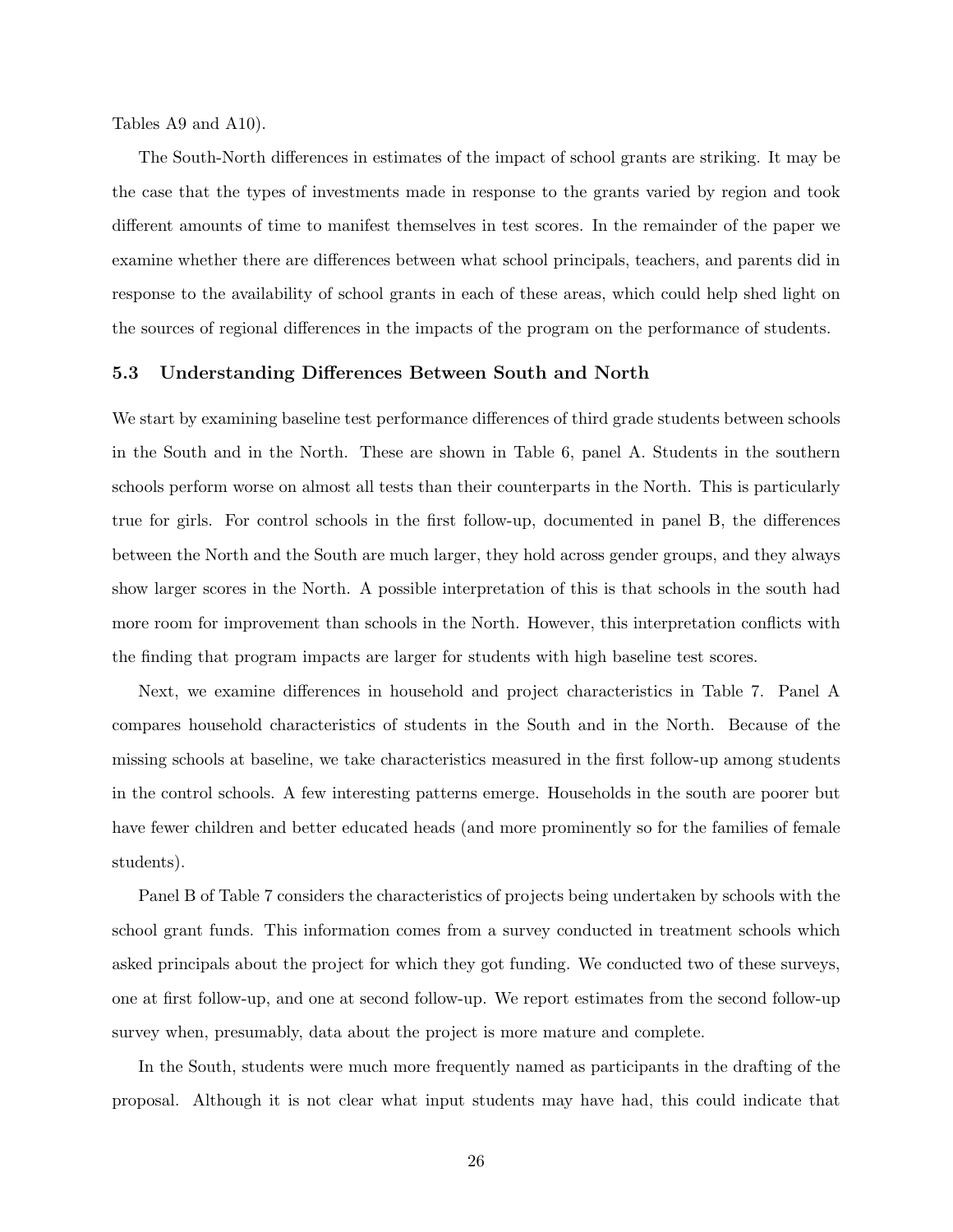Table 6: South - North Difference in Test Performance, Second-Third Grade

Panel A: Beginning of Second Grade (Baseline)

|                            | Female      | Male                   |
|----------------------------|-------------|------------------------|
| Percent Correct: French    | $-0.015$    | 0.035                  |
|                            | (0.027)     | (0.031)                |
| Percent Correct: Math      | $-0.068***$ | $-0.028$               |
|                            | (0.024)     | $(0.026)$<br>-0.078*** |
| Percent Correct: Oral      | $-0.099***$ |                        |
|                            | (0.017)     | (0.019)                |
| Index Score (standardized) | $-0.357***$ | $-0.226*$              |
|                            | (0.123)     | (0.126)                |

Panel B: Beginning of Third Grade (First Follow-Up, Control Schools)

|                            | Female      | Male        |
|----------------------------|-------------|-------------|
| Percent Correct: French    | $-0.174***$ | $-0.132***$ |
|                            | (0.026)     | (0.026)     |
| Percent Correct: Math      | $-0.145***$ | $-0.125***$ |
|                            | (0.025)     | (0.024)     |
| Percent Correct: Oral      | $-0.193***$ | $-0.111***$ |
|                            | (0.022)     | (0.027)     |
| Index Score (standardized) | $-0.894***$ | $-0.575***$ |
|                            | (0.104)     | (0.125)     |

Each coefficient reported is the difference in test score between south and north (south-north). The mean test scores in the South for French, math, and oral at baseline are 0.400, 0.292, and 0.134 for females and 0.461, 0.358, and 0.173 for males, respectively, and at first follow- up are 0.426, 0.430, and 0.215 for females and 0.457, 0.486, and 0.298 for males. Clustered standard errors in parentheses. \*  $p < 0.10$ , \*\*  $p < 0.05$ , \*\*\*  $p < 0.01$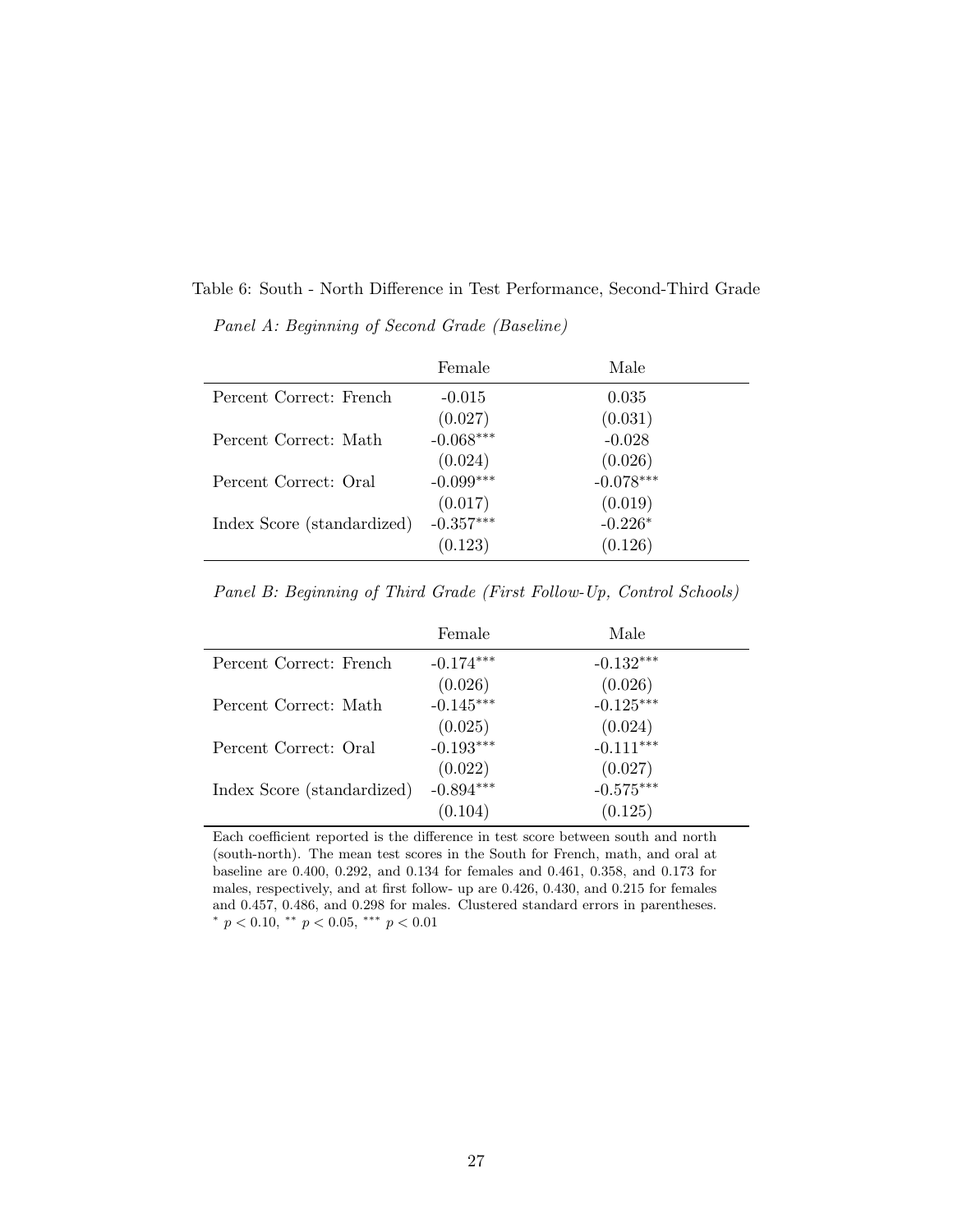| Panel A: Household Characteristics, First Follow-up |             |             |
|-----------------------------------------------------|-------------|-------------|
|                                                     | Females     | Males       |
| Household size                                      | $-1.945***$ | $-1.408**$  |
|                                                     | (0.594)     | (0.546)     |
| Number of children in household                     | $-0.743**$  | $-0.365$    |
|                                                     | (0.366)     | (0.385)     |
| Head has any education                              | $0.118*$    | $0.157**$   |
|                                                     | (0.070)     | (0.078)     |
| Percent of adult females with any education         | $-0.033$    | 0.072       |
|                                                     | (0.050)     | (0.062)     |
| Wealth index                                        | $-0.829***$ | $-0.778***$ |
|                                                     | (0.112)     | (0.122)     |
| Interview conducted in French                       | 0.066       | $0.115*$    |
|                                                     | (0.051)     | (0.059)     |

Table 7: South - North Differences in Grade 3 Household and Project Characteristics

Panel B: Project Characteristics, Second Follow-up

| All Students |
|--------------|
| $-7.564***$  |
| (1.144)      |
| $0.253***$   |
| (0.082)      |
| $-0.095$     |
| (0.074)      |
| $-0.092**$   |
| (0.042)      |
| $0.162**$    |
| (0.062)      |
| $0.261***$   |
| (0.093)      |
| $0.151***$   |
| (0.046)      |
| 0.106        |
| (0.100)      |
| $-0.015$     |
| (0.063)      |
| $0.048***$   |
| (0.014)      |
| 0.039        |
| (0.058)      |
| $0.087***$   |
| (0.022)      |
| $-0.520***$  |
| (0.092)      |
|              |

Each coefficient reported is the difference in test score between south and north (southnorth). Clustered standard errors in parentheses.  $*$   $p < 0.10$ ,  $**$   $p < 0.05$ ,  $***$   $p < 0.01$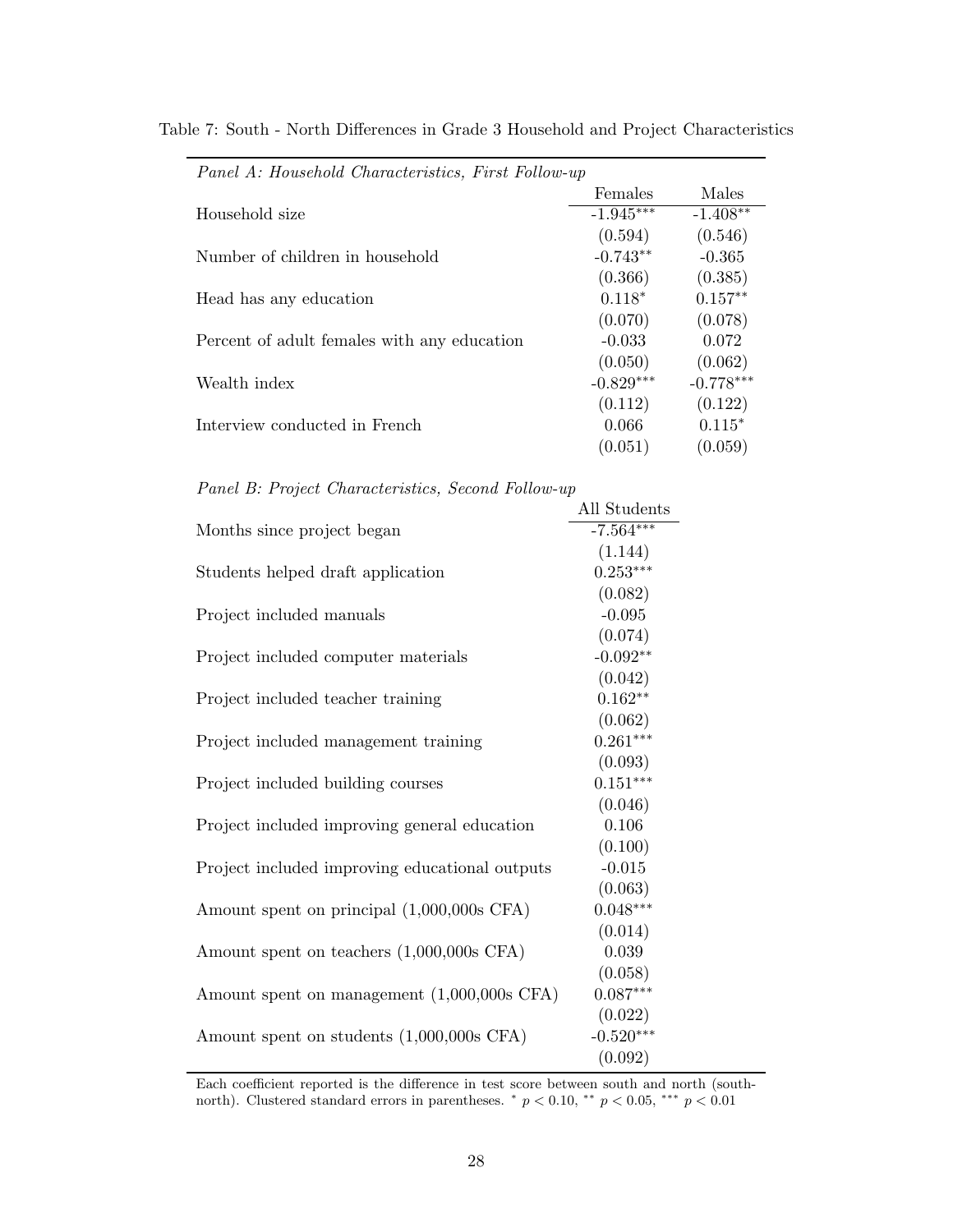principals were more sensitive to the needs of the students in the South. It is also significant that projects in the South started later. By the end of year 2 of the study projects in the North had been running 7.6 months longer than in the South. If results faded out quickly this could explain why we observe effects of the more recent projects than in the earlier projects but this is unlikely to be the case, given our previous results about the sustainability of program impacts (although those are not very precise). If, on the other hand, a project needed time before it started to influence children's learning (as in the case of activities that take time, such as training a teacher, or building a library), we would expect larger impacts for more mature projects, which goes against what we find in terms of the South - North comparison.

Some of the most remarkable differences relate to the components of the project. The schools in the North were more likely to have components involving the purchase of textbooks/manuals and other educational materials, while schools in the South were much more likely to have components related to training of teachers and of the management committee. This is also reflected in the amounts schools reported the project spent on principals, teachers, the management committee, and the students. Thus there are clear differences in the characteristics of projects in schools in the North and the South, as stated by the principals of these schools. Schools in the South seem to be investing more in the teaching and management abilities of their human resources, while schools in the North invest more in materials. This may well be a force behind the large differences in program impacts in these two sets of schools.

Table 8 reports the impact of the program on principals' (panel A) and teachers' (panel B) behaviors. We present separate estimates of program impacts in the South and in the North, and test whether differences in program impacts in these two areas are equal to zero (column 3).

As expected, there are no broad impacts of the school grants on aspects of school infrastructure. This was expected because, as we mentioned above, the projects had to have exclusively a pedagogical emphasis. However one aspect that can be considered infrastructure was very significantly affected by school grants both in the North and in the South: the existence of a library in the school. While the impact is twice as large in the South as in the North, we cannot reject that the two impacts are statistically equal. In addition, schools in the North that received a school grant spent more money on electricity and water for the school.

Regarding school materials and training, we see that the school grants caused an increase in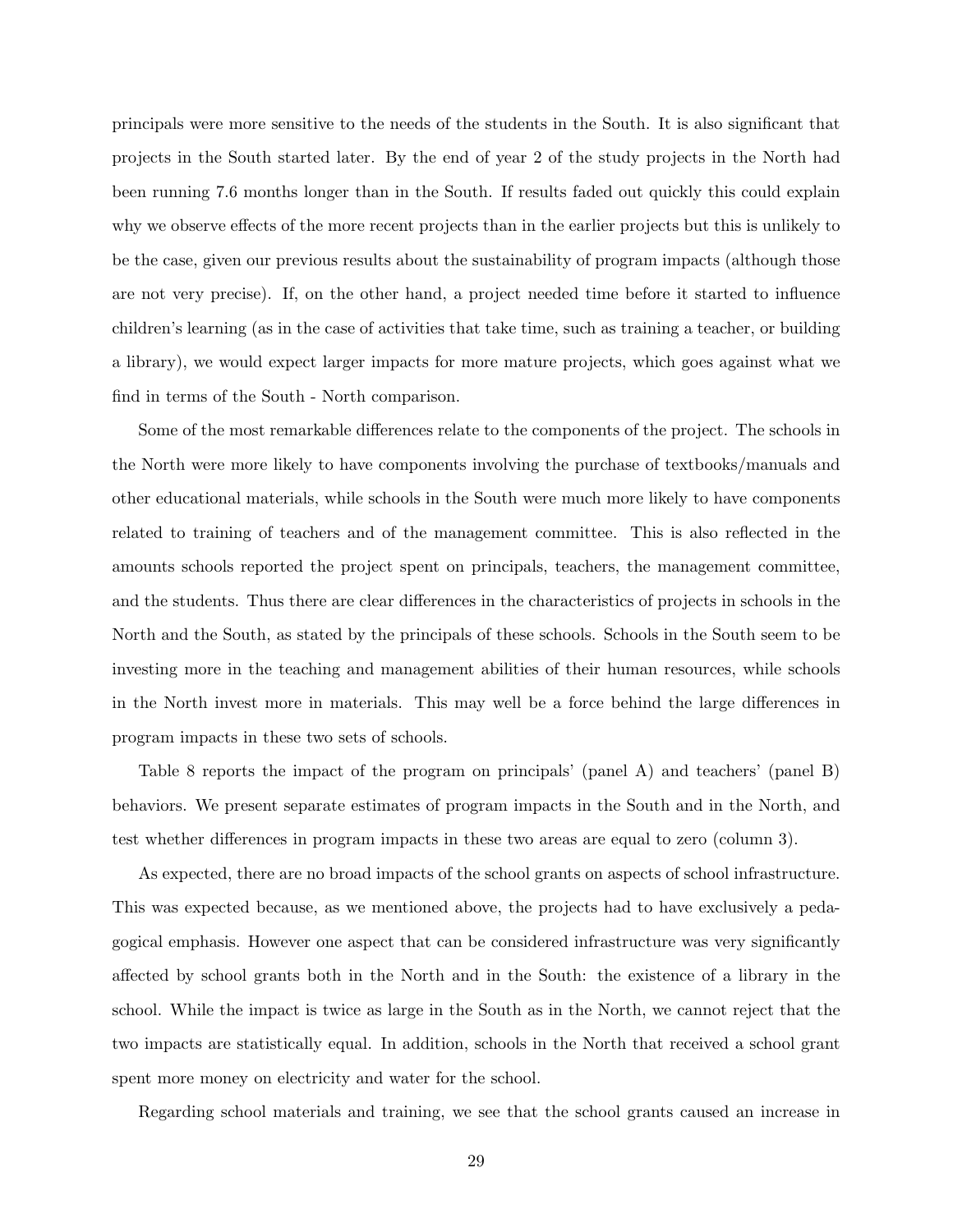| Panel A: School Characteristics              | South       | North     | South-North |
|----------------------------------------------|-------------|-----------|-------------|
|                                              |             |           |             |
| Age of youngest infrastructure               | 1.135       | 0.298     | 0.837       |
|                                              | (1.500)     | (0.928)   | (1.764)     |
| Number of teachers                           | $-0.975$    | 0.823     | $-1.798$    |
|                                              | (1.085)     | (0.564)   | (1.223)     |
| Number of students                           | $-29.100$   | $51.321*$ | $-80.421$   |
|                                              | (49.317)    | (29.009)  | (57.216)    |
| School has library                           | $0.201**$   | $0.120**$ | 0.081       |
|                                              | (0.086)     | (0.049)   | (0.099)     |
| Number of books in library                   | 15.343      | 85.753*   | $-70.410$   |
|                                              | (80.607)    | (44.284)  | (91.971)    |
| Amount spent on infrastructure               | 40.337      | 53.156    | $-12.819$   |
|                                              | (39.718)    | (40.678)  | (56.853)    |
| Amount spent on electricity/water            | $-10.421$   | $29.550*$ | $-39.972**$ |
|                                              | (7.867)     | (15.735)  | (17.592)    |
| Amount spent on manuals                      | 27.388**    | 23.019**  | 4.369       |
|                                              | (11.112)    | (10.507)  | (15.293)    |
| Amount spent on tutoring                     | $50.230*$   | $13.512*$ | 36.718      |
|                                              | (29.365)    | (7.731)   | (30.366)    |
| Amount spent on teacher training             | $30.487**$  | 27.856*   | 2.630       |
|                                              | (13.825)    | (14.315)  | (19.901)    |
| Teacher composition changed in past year     | $-0.201**$  | $-0.064$  | $-0.138$    |
|                                              | (0.086)     | (0.042)   | (0.096)     |
| Percent teachers female                      | $-0.031$    | 0.012     | $-0.043$    |
|                                              | (0.040)     | (0.025)   | (0.048)     |
| Average teacher age                          | 0.273       | 0.315     | $-0.041$    |
|                                              | (0.772)     | (0.432)   | (0.885)     |
| Percent of teachers with Baccalaureate       | $-0.043$    | $-0.008$  | $-0.035$    |
|                                              | (0.049)     | (0.025)   | (0.056)     |
| Average teacher experience                   | 0.224       | 0.098     | 0.126       |
|                                              | (0.583)     | (0.396)   | (0.705)     |
|                                              |             |           |             |
| Panel B: Third Grade Teacher Characteristics |             |           |             |
| Minutes spent preparing lesson               | 3.226       | 1.894     | 1.332       |
|                                              | (2.941)     | (2.061)   | (3.591)     |
| Number of manuals                            | 10.475      | 4.990     | 5.486       |
|                                              | (7.647)     | (4.980)   | (9.125)     |
| Number of measuring instruments              | $0.805**$   | $-0.039$  | $0.844**$   |
|                                              | (0.338)     | (0.208)   | (0.397)     |
| Times per day ask for silence                | $-5.060***$ | $-0.774$  | $-4.287**$  |
|                                              | (1.847)     | (0.699)   | (1.975)     |
| Times per day punish a student               | 0.263       | $-0.242$  | 0.505       |
|                                              | (0.792)     | (0.268)   | (0.837)     |

Table 8: Program Impacts on School Characteristics by Region, First Follow-Up

Column 3 reports the difference between the impact of the program in the south and the north. Clustered standard errors in parentheses,  $* p < 0.10$ ,  $** p < 0.05$ ,  $*** p < 0.01$ . Amounts in CFA.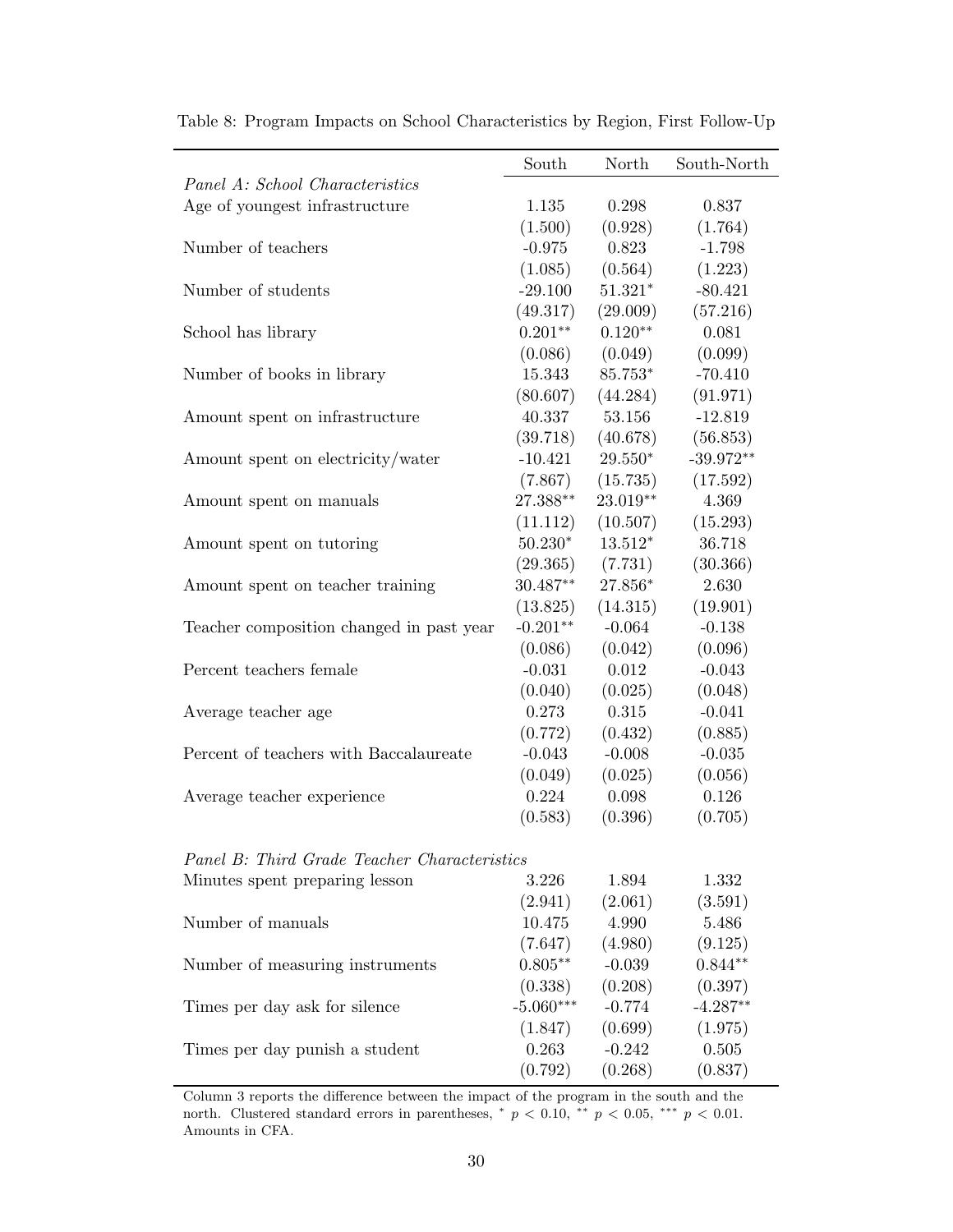books in the library in the North and an increase in the amount spent on manuals in both regions. In contrast, schools in the South spent substantially more in tutoring while both sets of schools increased spending on teacher training. All this is very much consistent with the way principals described the grant projects, as reported in Table 7. While the point estimates reveal differences in direction in the North and South, it is difficult to be conclusive since none of the impacts are significantly different between the two (except expenditure on electricity and water).

It is also interesting that there was an increase in the number of students in the North (perhaps attracted by more school materials) which is not matched by an equally large increase in the number of teachers, and which could lead to a dilution of treatment effects. In the South both these quantities go down, but not significantly. Nevertheless, it is not easy to explain how these changes in class size came about.

Finally, school grants decreased teacher turnover, particularly in the South. Given that teachers are likely to be the most important input in the school production function, the fact that in the South the program significantly affected the amount of training they got and how likely they were to remain in the school from one year to the next, is consistent with the finding of strong program impacts on student performance in this region of the country.

One final and important thing to report is that, as a result of the grant, the behavior of students seems to have improved considerably in the South, but not in the North: treatment affected how often teachers have to ask for silence during the day in southern schools. This mimics what we found before when we compared  $3^{rd}$  and  $5^{th}$  grade teacher reports (see Appendix Table A7). Student behavior improved among  $3^{rd}$  graders but not among  $5^{th}$  graders, which is exactly what happened in terms of test results. It is difficult to say whether test results improved because teachers were able to improve student behavior, or whether teachers who are good at teaching reading and math are also able to improve behaviors in their students.

We also examined the impact of the program on household behaviors in the South and in the North, which is shown in Appendix Table A14. It could happen that households in the North reacted differently to the availability of school grants than those in the South, say, by investing less (substitution) in their children (which would then help explain the pattern of test results). However, this did not happen. There are no noteworthy impacts of the program on household behaviors, and they do not seem to vary with the region of the country where households are located.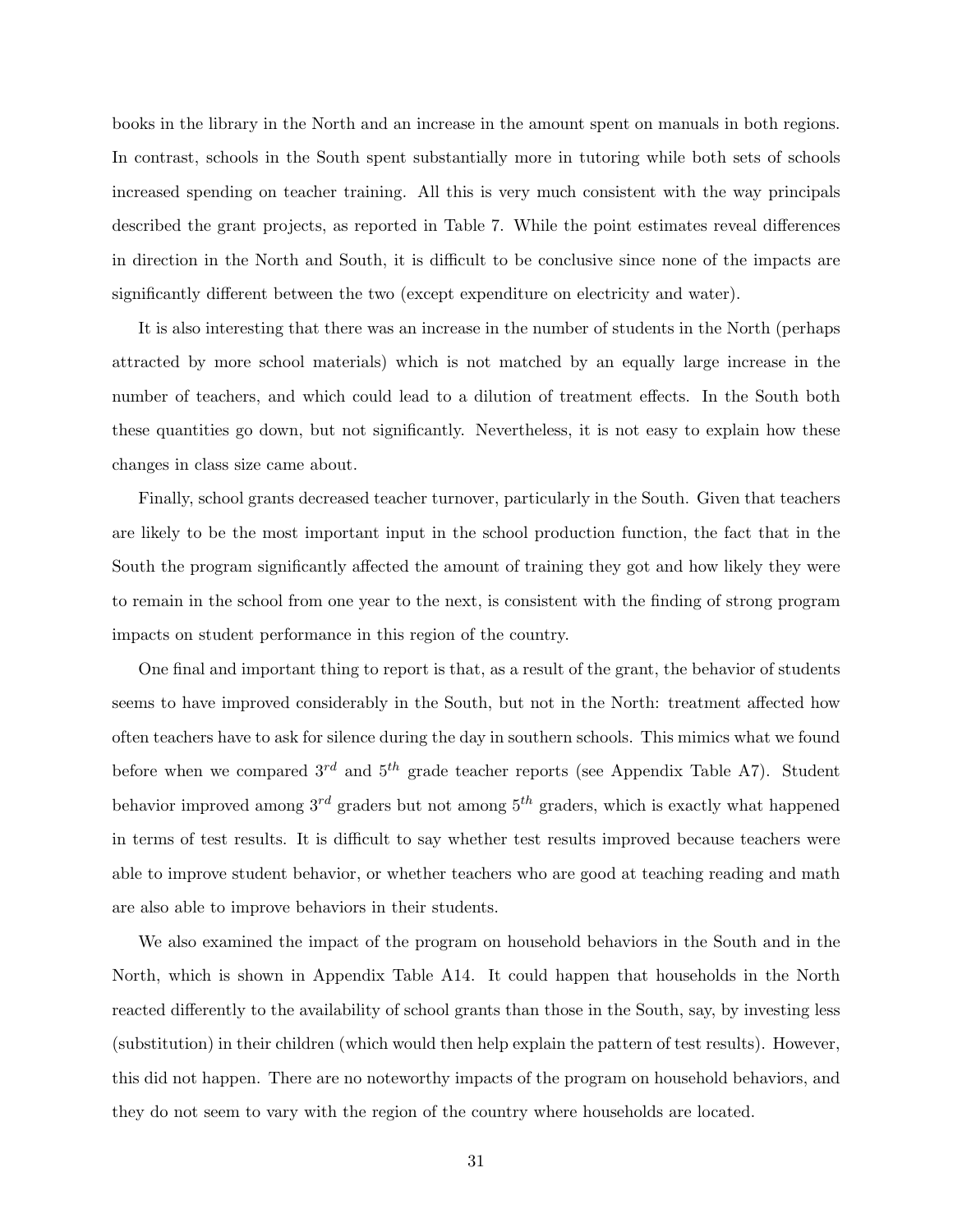The resulting picture from this section is mixed. There are several differences between the south and the north: households are poorer yet more educated households in the south, and projects in the south tended to focus on training and less on information technology. However, when we look at the impact of the grant on how schools use the money, there are no obviously significant differences between the north and south. Nevertheless, the improvement in behavior in the south is remarkable and one can expect that fewer classroom disruptions - perhaps due to teacher training - can help learning.

### 6 Conclusions

There is substantial debate about the importance of resources in schools for student performance. More often than not, increases in school resources are not associated with increases in student performance. One reason may be that central education authorities lack an understanding of the needs of schools. Principals, on the other hand, could have better information and could target resources more efficiently. The danger is that incentives to improve student performance may vary across school principals and there may be several sources of local pressures for alternative uses of these funds.

This paper studies the impact of a school grant program on student performance and on potential mechanisms that could underlie the change in school performance induced by such a program. We find impacts of school grants on student learning, especially on girls with high ability levels at baseline. Notably, these impacts persist over the two years of our evaluation. However, these impacts occur only in third grade, as opposed to later grades, and they are stronger in the South of the country. These results suggest that resources distributed in a decentralized manner can have positive impacts on students.

While it is difficult to explain the grade differential in program impacts, one conjecture is that principals focus on earlier grades because they see there the foundations for future learning. We can say a bit more, however, about the North-South difference in program impacts, based on how we see principals spending their resources. While schools in the North emphasized manuals and other education materials, schools in the South emphasized human resources, namely through the training of teachers and school administrators. Our results suggest that the latter type of investments, although perhaps less visible to the local community (and therefore less preferred by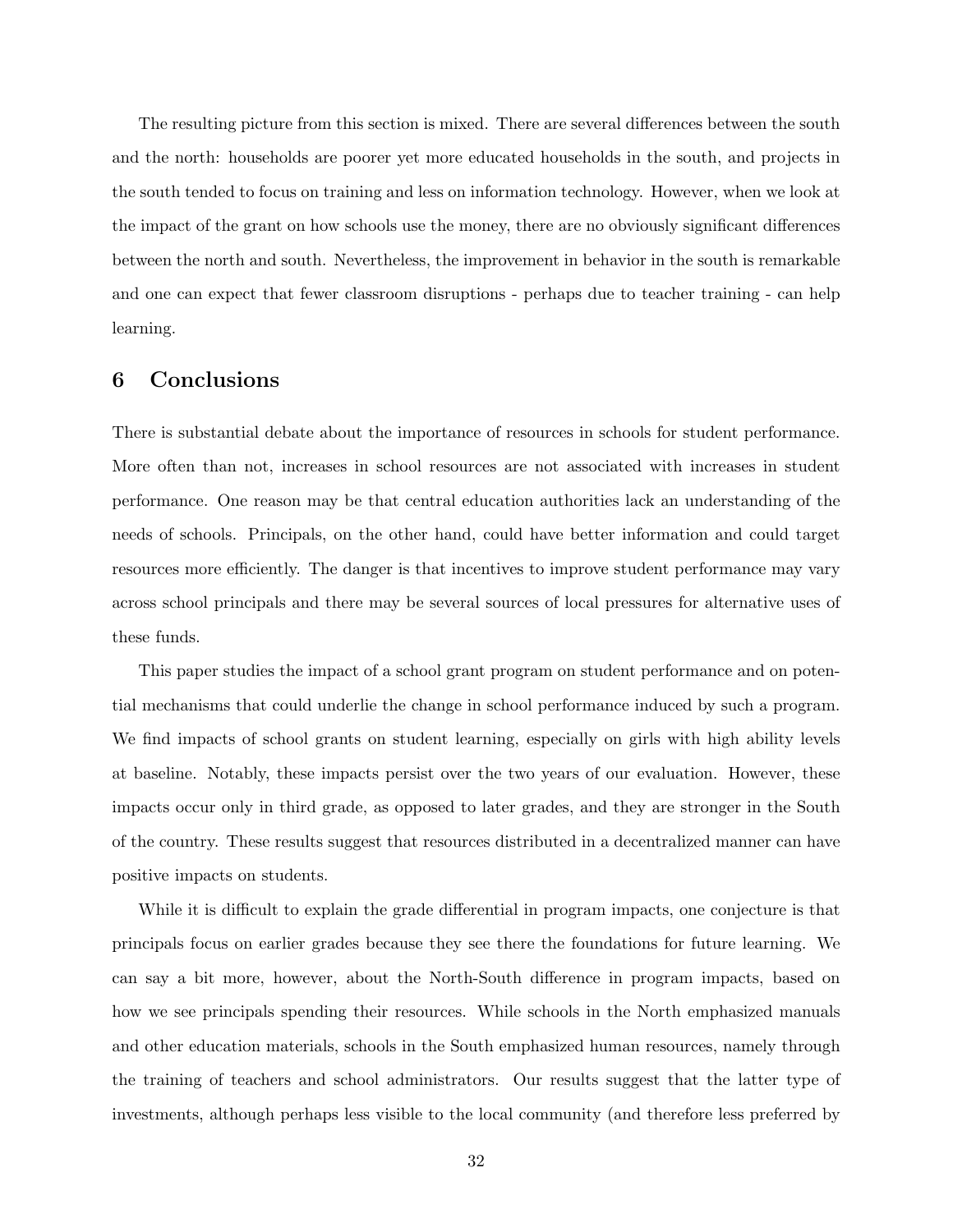say, local politicians, or even local school authorities), is likely to be more effective than the former type of investments. This result is also consistent with the idea that the main determinant of school quality is teachers, not equipment, as suggested by the most recent literature on this topic (e.g., Hanushek and Rivkin (2006)).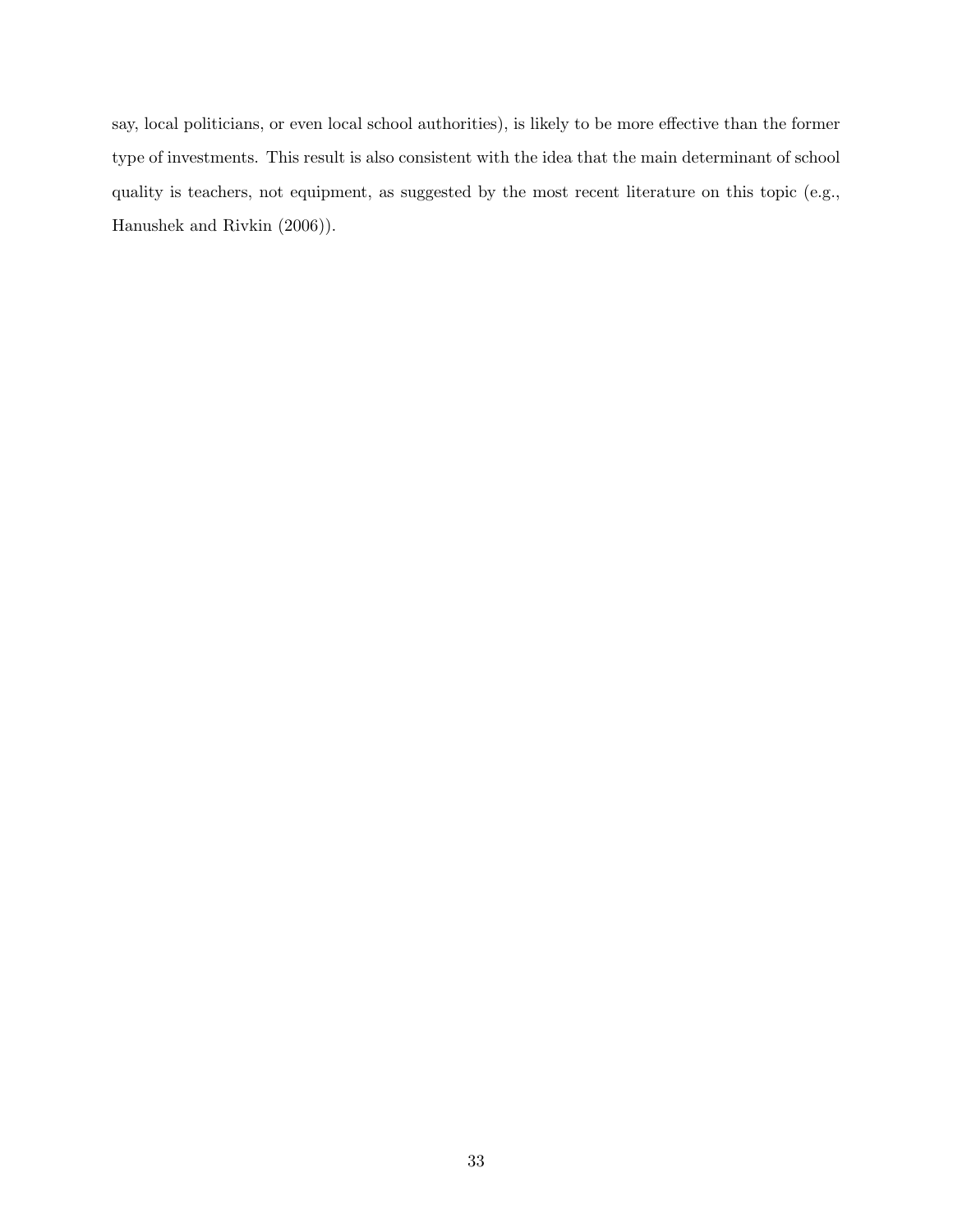## Online Appendix: Not for Publication

#### A. Primary Education in Senegal: School Grants Program

Senegal is investing a large portion of public expenditures in education (6 percent of GDP in 2009). About 90 percent of the budget is geared towards teacher salaries. Yet, despite these resources, results have been slow to materialize. While access to primary education has increased (gross enrollment rates reached 92 percent in 2009), primary completion rates remain low (57 percent in 2009).

Senegal's education decentralization policy dates back to 1972. A decree in 2002 established school management committees (Comite de Gestion des Ecoles), which are composed of representatives of the village chief, the commune, the Parents' Association, the local sports and cultural association, school directors, teachers, and others. The CGEs' central role is to manage and supervise the implementation of school grants. Other education management aspects, such as teacher salaries, continue to be steered at the central level.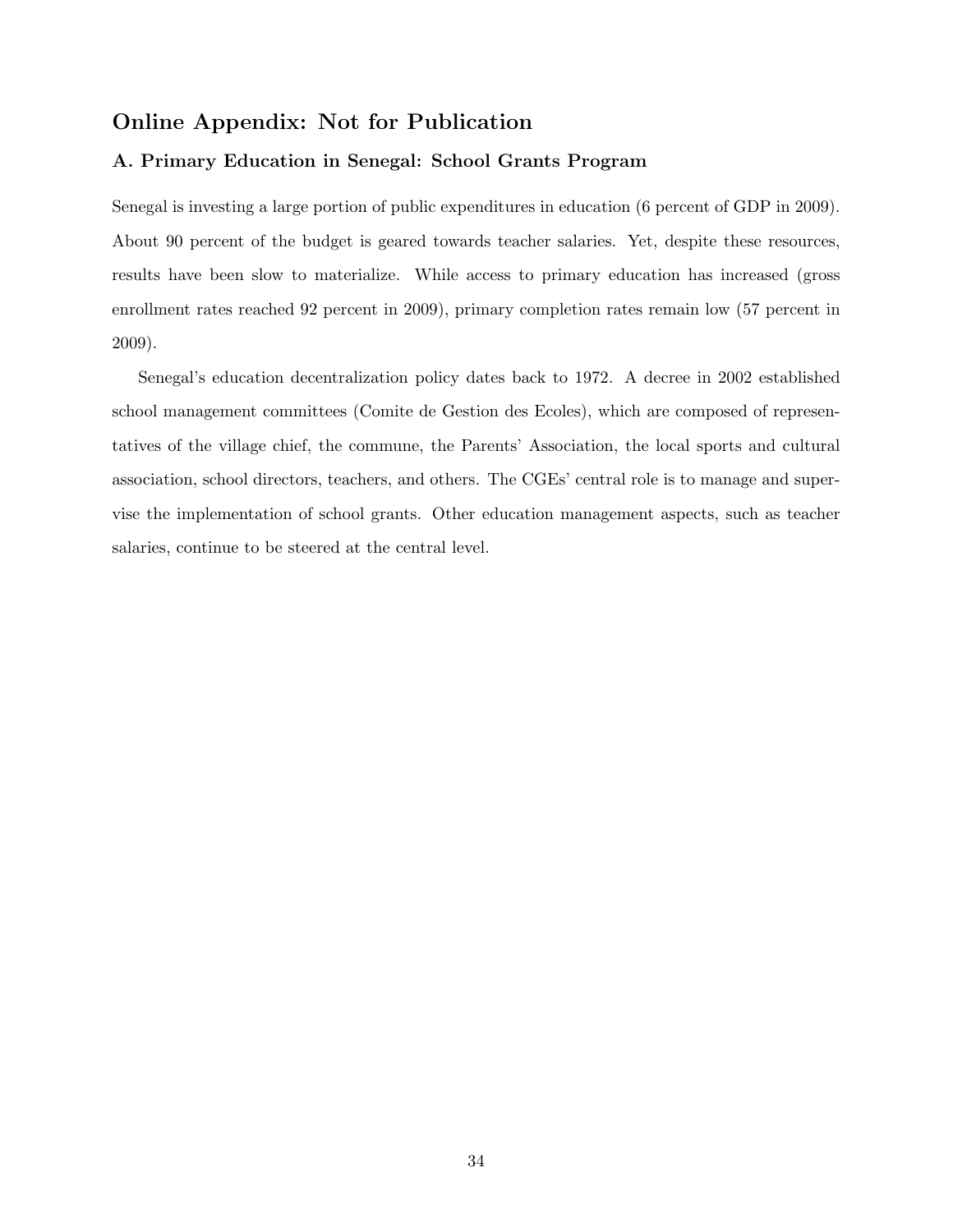#### B. Test Score Distributions

In this appendix we document the way the distribution of test scores changed over time and as a result of the experiment. The first panel of Figure A1 shows the densities of scores in the French written test taken by girls in 2nd grade at baseline, first follow-up, and second follow-up. The dashed lines in the figures correspond to the control schools while the solid lines are the treatment schools. The second panel of Figure A1 shows the corresponding figure for boys. As expected given earlier results, the thinnest, lightest lines show that the distributions of test scores are balanced for treatment and control at baseline (beginning of second grade) for children of both genders.

The lines with a medium level of thickness correspond to the densities of scores at the beginning of third grade at first follow-up. Again, the dashed lines correspond to control schools, and the solid lines correspond to treatment schools. Although the densities of test scores are balanced at baseline, they are different at first follow-up, especially for girls, indicating that the program has an impact on this group of children. Notice also that students in the first follow-up have a much higher (and statistically significant) proportion of correct answers than at baseline (recall that they take the same test in both occasions). Given that the baseline takes place at the beginning of second grade, and the first follow-up at the beginning of third grade, this is expected if schools provide knowledge about the test material. Notice also that program impacts are smaller for boys.

The thickest lines in Figure A1 correspond to the densities of scores for the second follow-up, conducted at the end of third grade. We use the same test as in the previous two waves. Like before, the evolution of test scores shows (statistically significant) learning during third grade. Program impacts remain strong for girls towards the end of the third grade, roughly two years after the funds were disbursed to the treatment schools.

Figures A2 and A3 show that this is also true if we examine math and oral tests.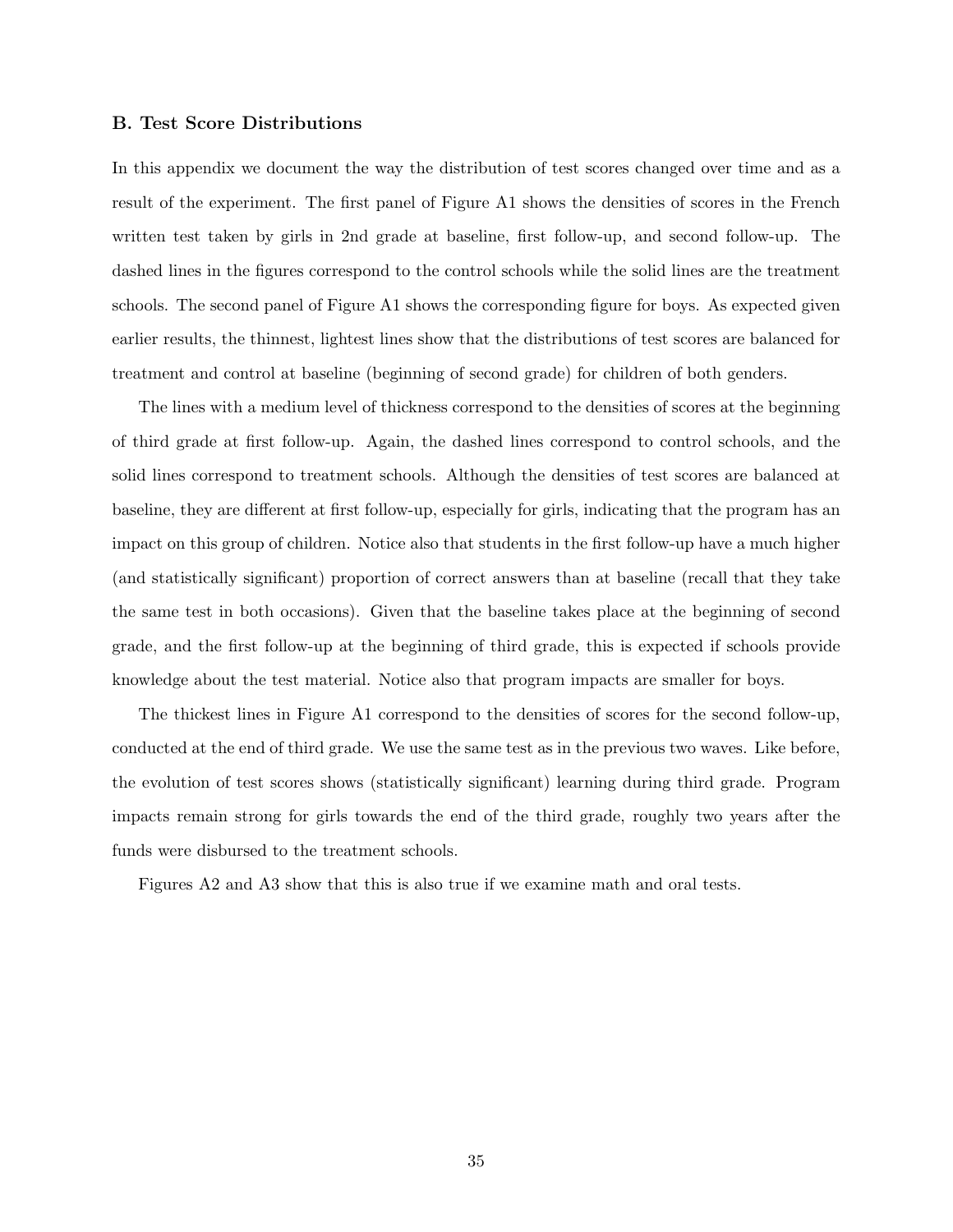



Figure A2: Distribution of Second/Third Grade Math Scores, by Gender

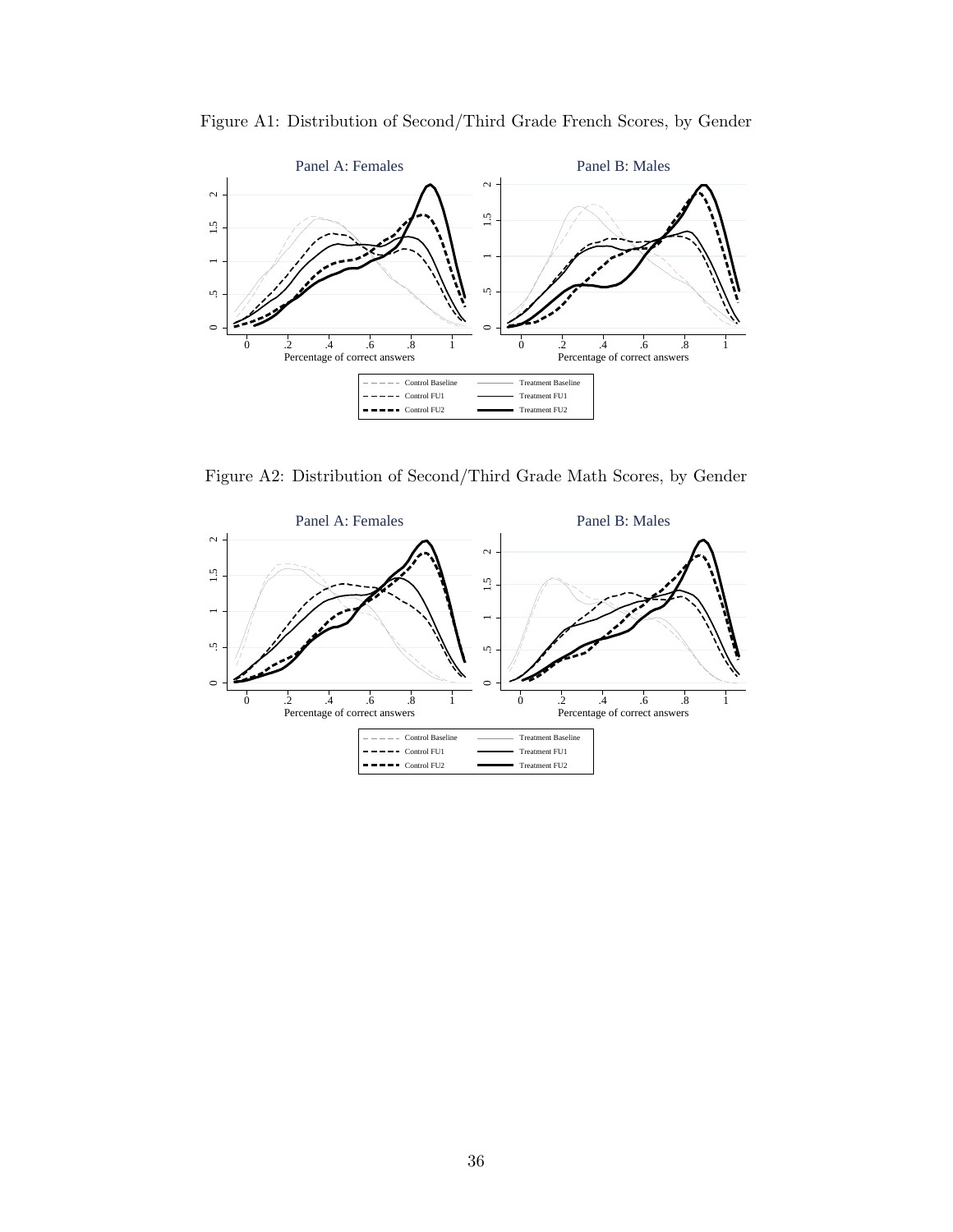



Analagously, in Figures A4, A5, and A6, we display the densities of scores at first and second follow-up for boys and girls who were in fourth grade at baseline (and in fifth grade in the subsequent year). The differences between treatment and control schools are smaller than the ones we document for grade 3, especially when we consider girls. In the main body of the paper we show that there is no statistically significant impact of school grants on fifth grade test scores.

Figure A4: Distribution of Fourth/Fifth Grade French Scores, by Gender

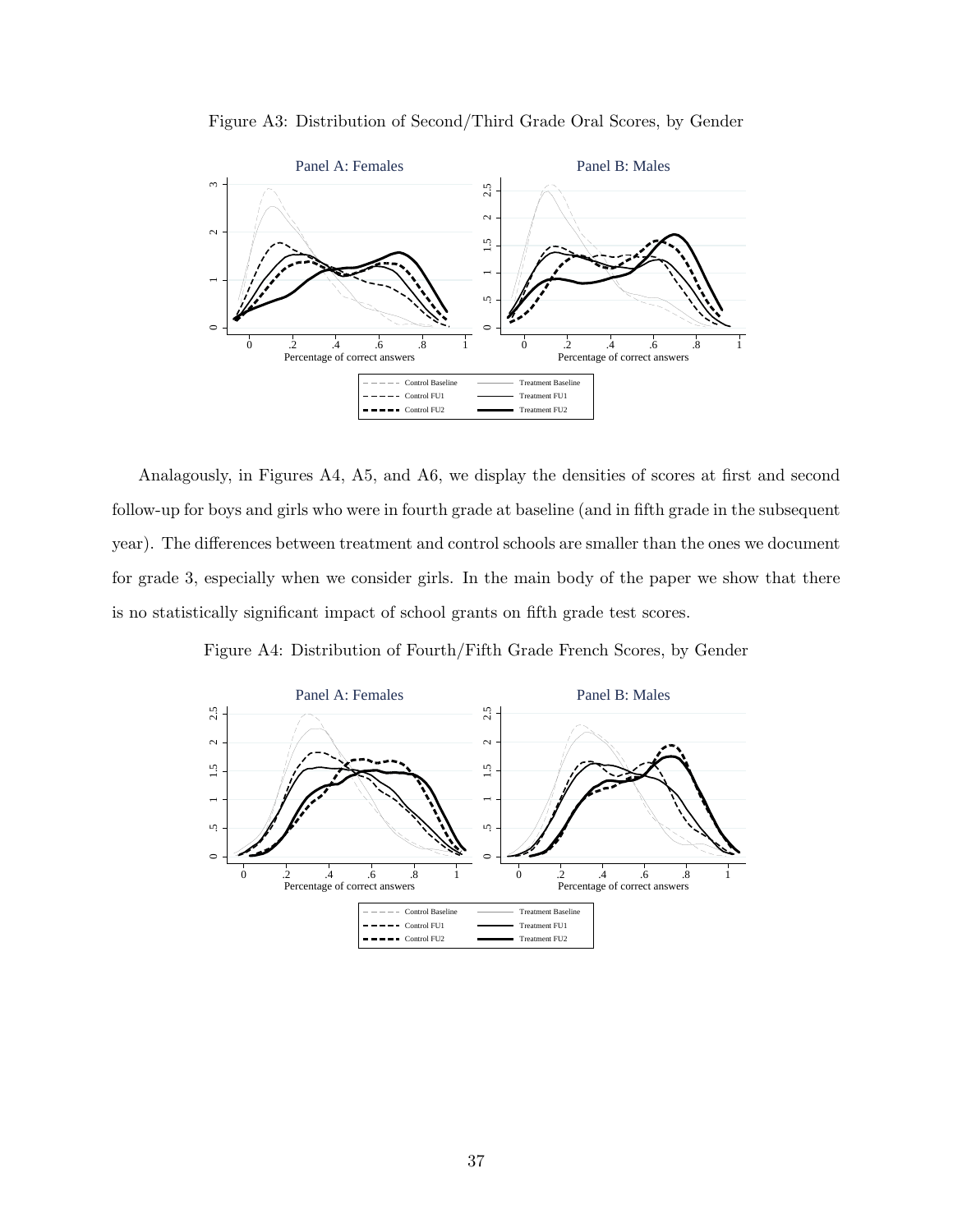



Figure A6: Distribution of Fourth/Fifth Grade Oral Scores, by Gender

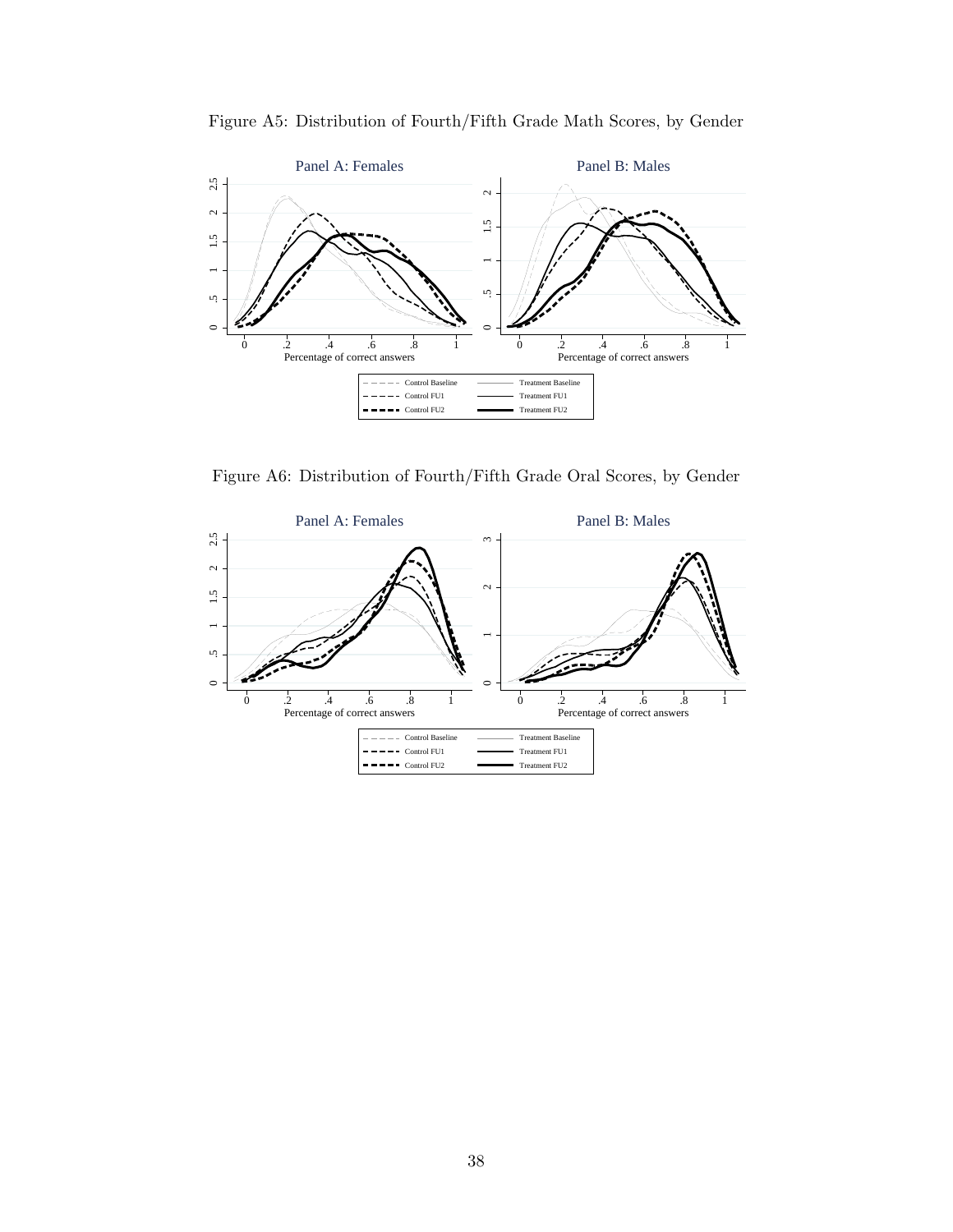## C. Other Appendix Tables and Figures



Figure A7: Distributional Impacts on Test Scores at the Beginning of Fifth Grade (First Follow-up)

Note: Point estimates from a quantile regression at each decile with 95% confidence intervals. Index coefficients are standardized.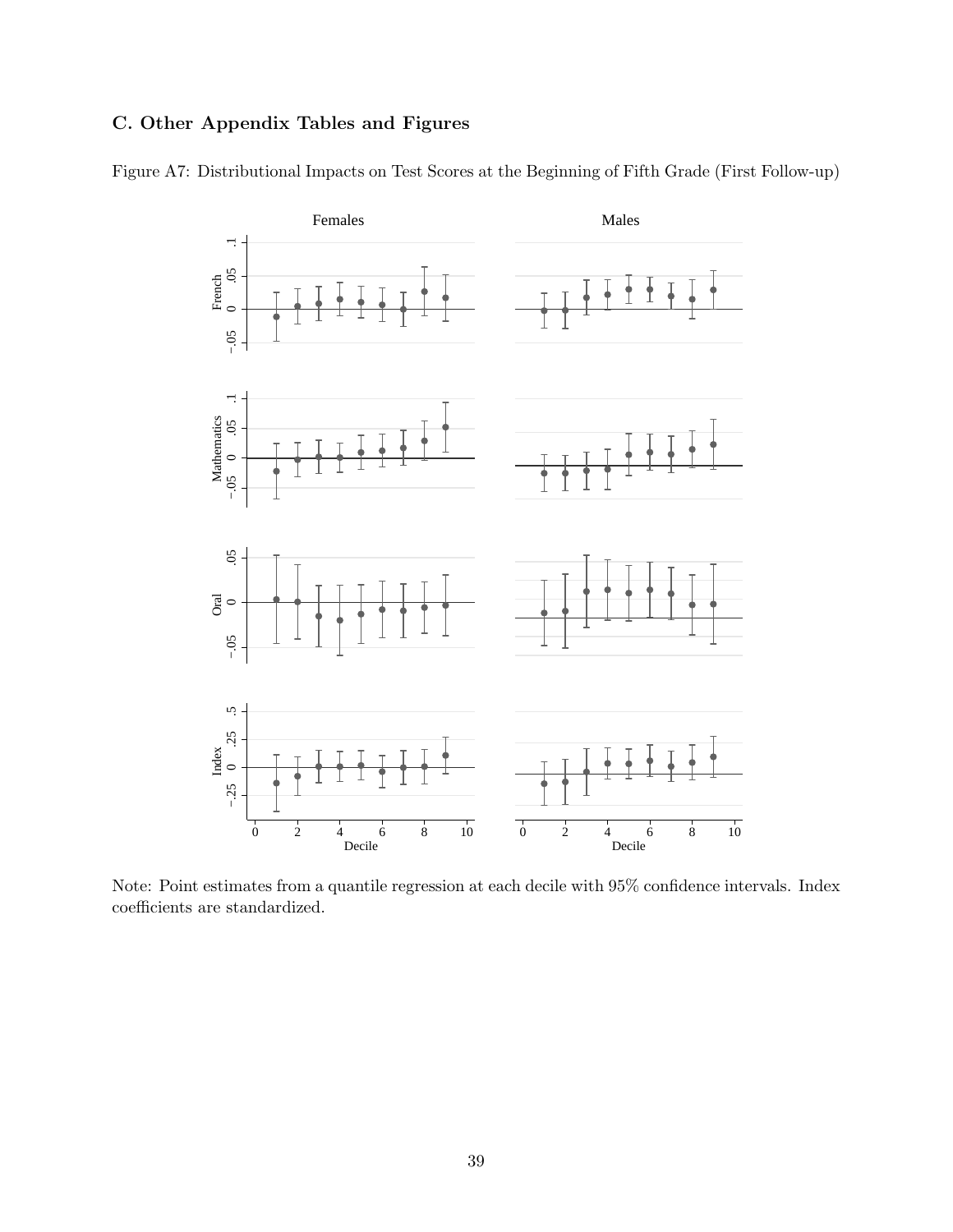

Figure A8: Distributional Impacts on Test Scores at the End of Fifth Grade (Second Follow-up)

Note: Point estimates from a quantile regression at each decile with 95% confidence intervals. Index and PPVT plot coefficients are standardized.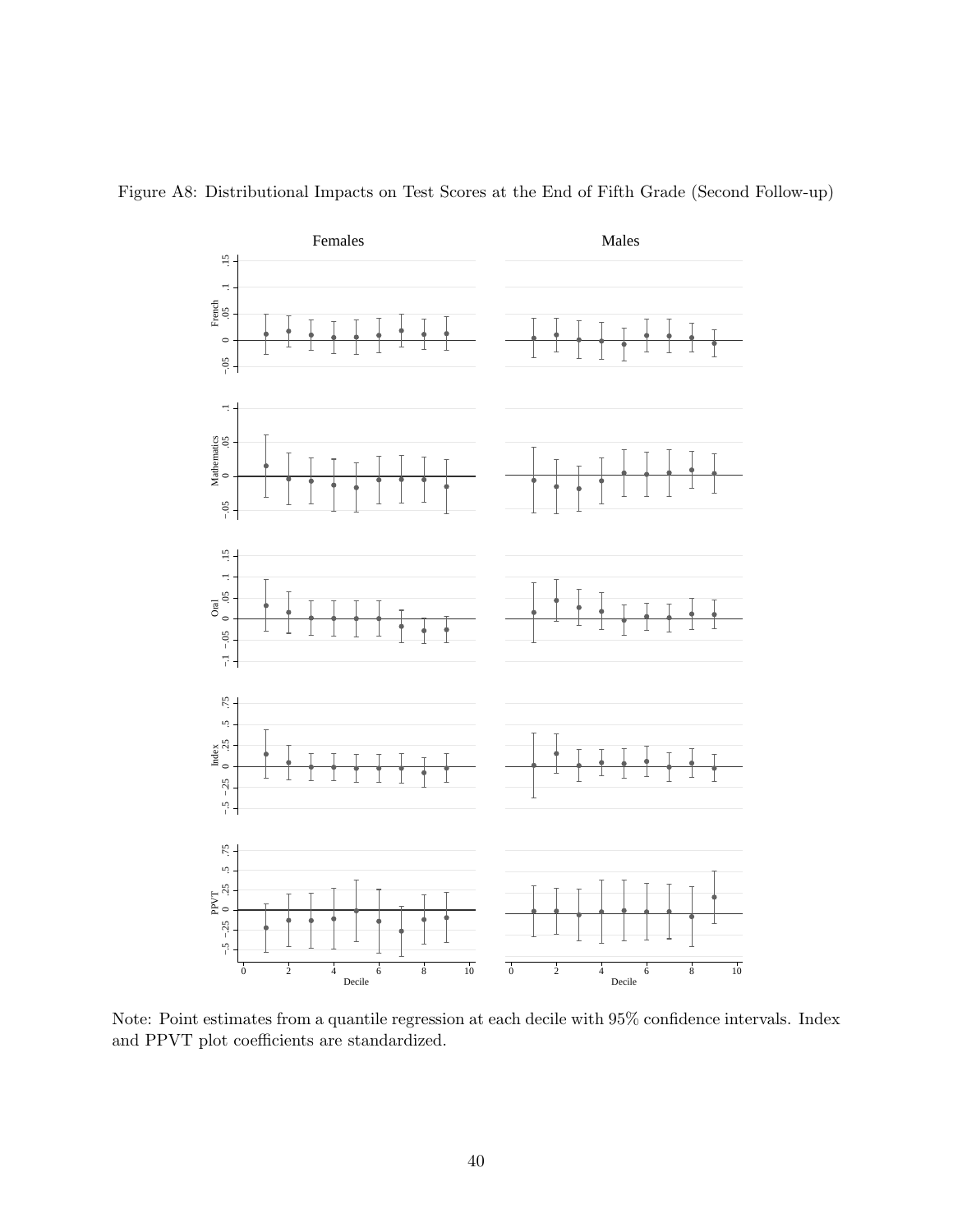|                                              | Females  |               |          | Males         |
|----------------------------------------------|----------|---------------|----------|---------------|
|                                              | Control  | Treat-Control | Control  | Treat-Control |
| Panel A: Test Scores                         |          |               |          |               |
| Percent Correct: French                      | 0.387    | 0.005         | 0.396    | $-0.004$      |
|                                              | (0.168)  | (0.015)       | (0.171)  | (0.016)       |
| Percent Correct: Math                        | 0.313    | 0.001         | 0.346    | $-0.013$      |
|                                              | (0.185)  | (0.017)       | (0.187)  | (0.017)       |
| Percent Correct: Oral                        | 0.537    | $-0.000$      | 0.570    | $-0.016$      |
|                                              | (0.241)  | (0.024)       | (0.244)  | (0.022)       |
| Index Score (standardized)                   | $-0.061$ | $-0.029$      | 0.088    | $-0.063$      |
|                                              | (0.970)  | (0.103)       | (0.989)  | (0.096)       |
| Panel B: Household Characteristics           |          |               |          |               |
| Days of school missed last week              | 0.155    | $-0.095*$     | 0.153    | $-0.051$      |
|                                              | (0.731)  | (0.055)       | (0.774)  | (0.057)       |
| Student works after school                   | 0.018    | $-0.010$      | 0.023    | $-0.017$      |
|                                              | (0.132)  | (0.011)       | (0.149)  | (0.010)       |
| Household size                               | 9.148    | 0.363         | 9.113    | $-0.107$      |
|                                              | (3.951)  | (0.466)       | (4.172)  | (0.402)       |
| Number of children in household              | 5.155    | $0.522*$      | 5.194    | $-0.081$      |
|                                              | (2.671)  | (0.300)       | (2.883)  | (0.284)       |
| Head has any education                       | 0.574    | $-0.127**$    | 0.541    | $-0.008$      |
|                                              | (0.495)  | (0.054)       | (0.499)  | (0.050)       |
| Percent of adult females with any education  | 0.313    | $-0.012$      | 0.322    | $-0.013$      |
|                                              | (0.396)  | (0.041)       | (0.392)  | (0.039)       |
| Distance to school (km)                      | 0.646    | $0.052\,$     | 0.628    | 0.132         |
|                                              | (0.745)  | (0.098)       | (0.768)  | (0.082)       |
| Parent involved in school                    | 0.438    | $-0.092*$     | 0.453    | $-0.051$      |
|                                              | (0.497)  | (0.052)       | (0.499)  | (0.049)       |
| Expenditure on household food $(1,000s$ CFA) | 22.679   | $-0.190$      | 21.689   | 1.270         |
|                                              | (16.038) | (1.686)       | (15.390) | (1.459)       |
| Expenditure on uniform $(1,000s$ CFA)        | 2.360    | 0.178         | 2.259    | $-0.065$      |
|                                              | (1.141)  | (0.482)       | (1.138)  | (0.380)       |
| Expenditure on tuition $(1,000s$ CFA)        | 1.060    | 0.078         | 1.034    | $-0.008$      |
|                                              | (1.036)  | (0.124)       | (1.006)  | (0.090)       |
| Expenditure on supplies $(1,000s$ CFA)       | 4.328    | $-0.182$      | 4.387    | $-0.573*$     |
|                                              | (4.824)  | (0.385)       | (3.560)  | (0.337)       |
| Student has tutor                            | 0.148    | $-0.066**$    | 0.139    | 0.044         |
|                                              | (0.356)  | (0.033)       | (0.347)  | (0.039)       |
| Home has electricity                         | 0.451    | 0.015         | 0.455    | 0.019         |
|                                              | (0.498)  | (0.054)       | (0.499)  | (0.053)       |
| Home has modern toilet                       | 0.493    | 0.011         | 0.529    | $-0.002$      |
|                                              | (0.501)  | (0.056)       | (0.500)  | (0.051)       |
| Land owned (hectares)                        | 3.200    | $-0.585$      | 2.605    | $-0.434$      |
|                                              | (12.592) | (0.815)       | (4.270)  | (0.383)       |
| Interview conducted in French                | 0.088    | $-0.013$      | 0.129    | $-0.005$      |
|                                              | (0.284)  | (0.028)       | (0.336)  | (0.033)       |

| Table A1: Baseline Descriptive Statistics and Balance (grade 4) |  |
|-----------------------------------------------------------------|--|
|-----------------------------------------------------------------|--|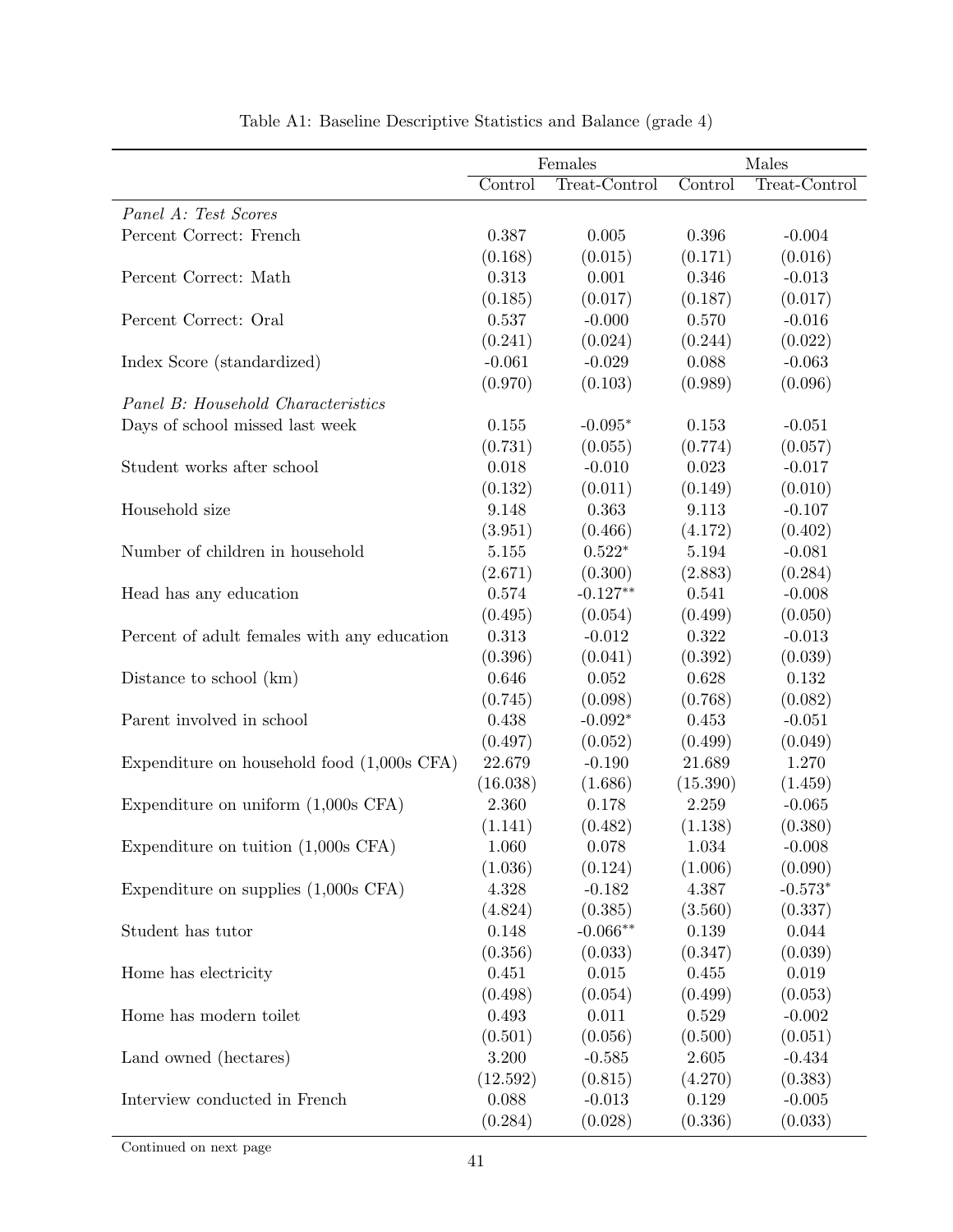|                                                | All Students |               |
|------------------------------------------------|--------------|---------------|
|                                                | Control      | Treat-Control |
| Panel C: School and Teacher Characteristics    |              |               |
| Distance to nearest city (km)                  | 18.033       | 0.213         |
|                                                | (24.555)     | (2.197)       |
| Locality population $(100,000s)$               | 1.410        | 0.031         |
|                                                | (4.428)      | (0.453)       |
| Locality has health center                     | 0.714        | 0.030         |
|                                                | (0.452)      | (0.043)       |
| School located in South                        | 0.187        | $-0.011$      |
|                                                | (0.390)      | (0.037)       |
| School has Electricity                         | 0.566        | 0.014         |
|                                                | (0.496)      | (0.048)       |
| Number of Teachers                             | 9.741        | 0.575         |
|                                                | (4.927)      | (0.517)       |
| Number of Pupils                               | 343.646      | 35.569        |
|                                                | (253.370)    | (26.048)      |
| School has library                             | 0.210        | $0.082*$      |
|                                                | (0.408)      | (0.043)       |
| Number of computers                            | 1.303        | 0.014         |
|                                                | (4.390)      | (0.404)       |
| Number of manuals in classroom                 | 66.431       | 5.679         |
|                                                | (51.957)     | (5.405)       |
| Percent teachers female                        | 0.318        | 0.010         |
|                                                | (0.234)      | (0.023)       |
| Average teacher age                            | 33.255       | $-0.097$      |
|                                                | (4.233)      | (0.390)       |
| Percent of teachers with Baccalaureate         | 0.413        | $-0.024$      |
|                                                | (0.223)      | (0.022)       |
| Average teacher experience                     | 6.607        | 0.134         |
|                                                | (3.694)      | (0.354)       |
| Percent teachers with training in past 5 years | 0.468        | 0.007         |
|                                                | (0.499)      | (0.049)       |
| Percent of principals with Baccalaureate       | 0.736        | $-0.058$      |
|                                                | (0.441)      | (0.045)       |

Table A1, continued: Baseline Descriptive Statistics and Balance (grade 4)

Columns 2 and 4 report the difference in means between treatment and control. Standard deviations in parentheses in columns 1 and 3. Clustered standard errors in parentheses in columns 2 and 4,  $*$   $p < 0.10$ ,  $**$   $p < 0.05$ ,  $**$   $p < 0.01$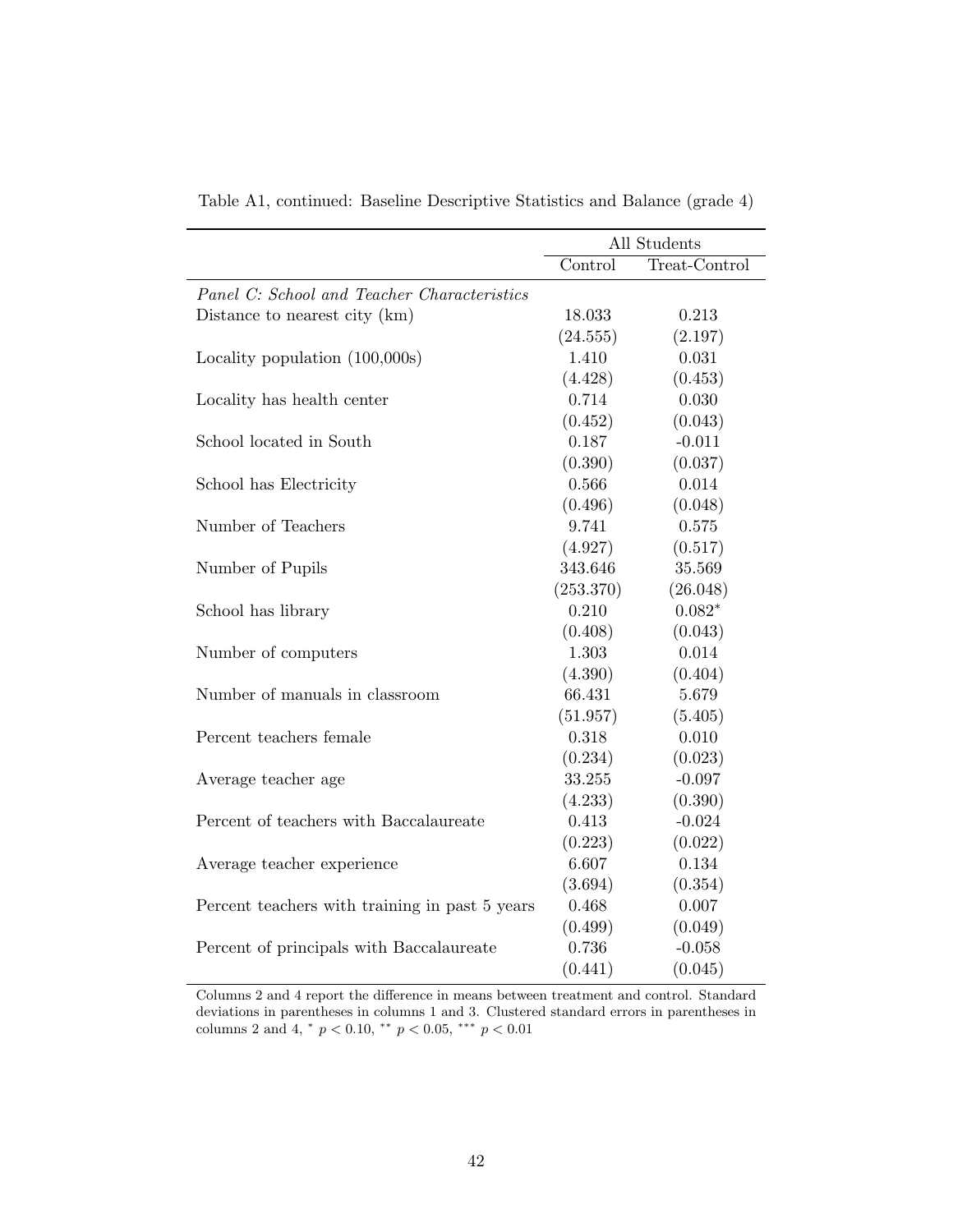|                                          | Females  |               | Males   |               |
|------------------------------------------|----------|---------------|---------|---------------|
|                                          | Control  | Treat-Control | Control | Treat-Control |
| Panel A: Household Characteristics       |          |               |         |               |
| Household size                           | 10.026   | 0.127         | 9.891   | 0.135         |
|                                          | (4.586)  | (0.466)       | (4.264) | (0.440)       |
| Number of children in household          | 5.481    | 0.354         | 5.459   | 0.112         |
|                                          | (2.852)  | (0.299)       | (2.773) | (0.273)       |
| Head has any education                   | 0.398    | 0.025         | 0.445   | $-0.010$      |
|                                          | (0.490)  | (0.048)       | (0.498) | (0.050)       |
| Percent adult females with any education | 0.232    | $-0.020$      | 0.216   | 0.037         |
|                                          | (0.347)  | (0.034)       | (0.329) | (0.037)       |
| Distance to school (km)                  | 0.640    | $-0.120**$    | 0.593   | $-0.064$      |
|                                          | (0.698)  | (0.059)       | (0.564) | (0.055)       |
| Home has electricity                     | 0.458    | 0.083         | 0.434   | 0.033         |
|                                          | (0.499)  | (0.052)       | (0.496) | (0.050)       |
| Home has modern toilet                   | 0.355    | 0.027         | 0.372   | $-0.060$      |
|                                          | (0.479)  | (0.050)       | (0.484) | (0.047)       |
| Land owned (hectares)                    | 2.403    | 0.872         | 2.795   | 0.190         |
|                                          | (4.043)  | (0.541)       | (5.213) | (0.587)       |
| Interview conducted in French            | 0.090    | 0.018         | 0.116   | 0.001         |
|                                          | (0.287)  | (0.031)       | (0.320) | (0.031)       |
|                                          |          | Everyone      |         |               |
| Panel B: School Characteristics          |          |               |         |               |
| Distance to nearest city (km)            | 18.347   | 0.097         |         |               |
|                                          | (24.781) | (2.104)       |         |               |
| Population in locality (100,000s)        | 0.917    | 0.269         |         |               |
|                                          | (2.744)  | (0.313)       |         |               |
| Locality has health center               | 0.709    | 0.026         |         |               |
|                                          | (0.454)  | (0.043)       |         |               |
| School located in South                  | 0.195    | 0.005         |         |               |
|                                          | (0.396)  | (0.037)       |         |               |

Table A2: First Follow-up Descriptive Statistics and Balance (grade 3)

Columns 2 and 4 report the difference in means between treatment and control. Standard deviations in parentheses in columns 1 and 3. Clustered standard errors in parentheses in columns 2 and 4.  $*$   $p < 0.10$ ,  $**$   $p < 0.05$ ,  $***$   $p < 0.01$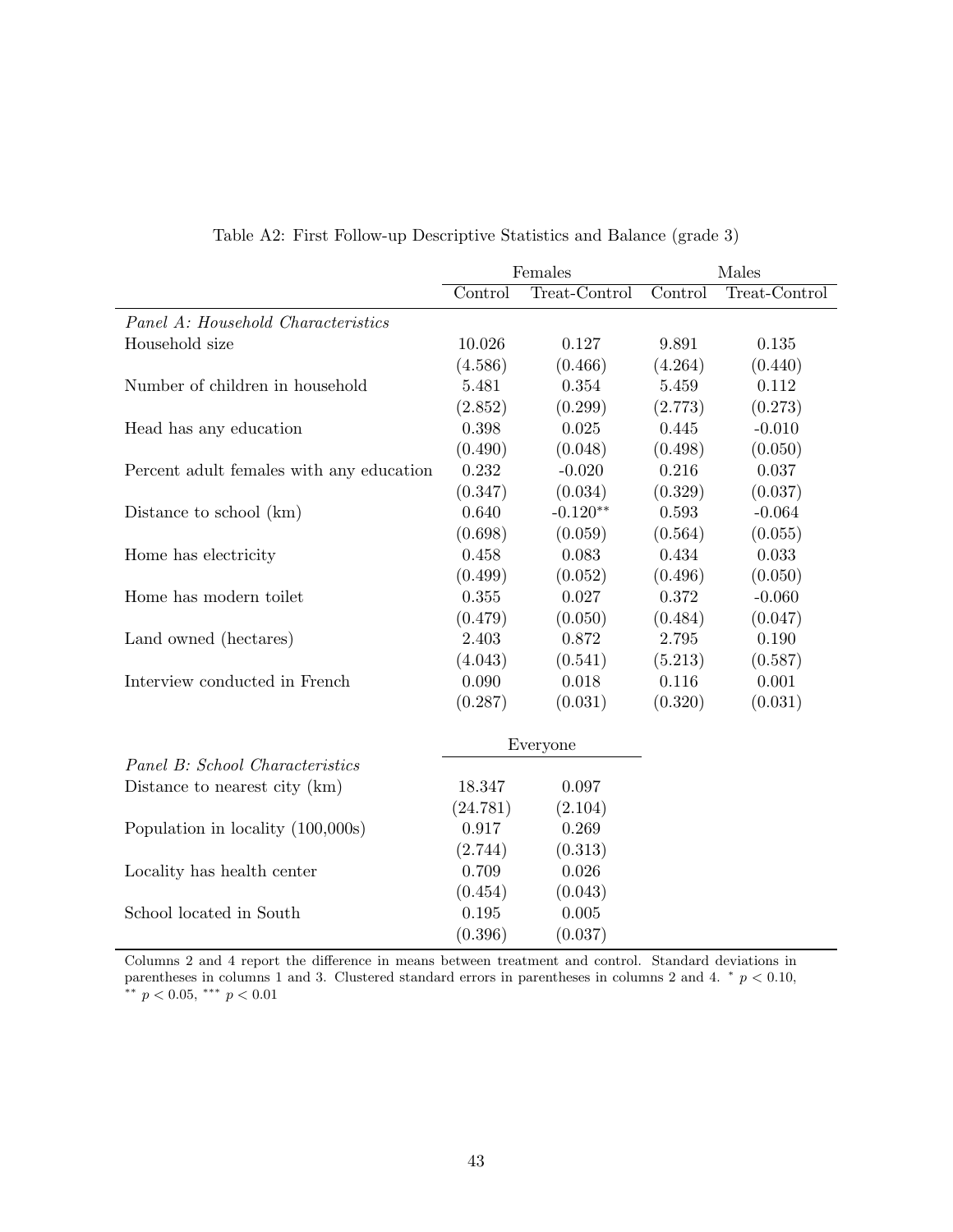Table A3: Summary Statistics of Nationally Representative Sample of Second and Fifth Grade Students

| Panel A: School and Teacher Characteristics |         |           |  |  |
|---------------------------------------------|---------|-----------|--|--|
| Locality has health center                  | 0.809   | (0.393)   |  |  |
| School has electricity                      | 0.359   | (0.480)   |  |  |
| Number of teachers                          | 9.809   | (5.007)   |  |  |
| Number of students                          | 500.683 | (386.209) |  |  |
| School has library                          | 0.217   | (0.412)   |  |  |
| Percent of teachers with Baccalaureate      | 0.474   | (0.499)   |  |  |
|                                             |         |           |  |  |
| Panel B: Household Characteristics          |         |           |  |  |
| Father literate                             | 0.585   | (0.493)   |  |  |
| Mother literate                             | 0.355   | (0.478)   |  |  |
| House has electricity                       | 0.595   | (0.491)   |  |  |
| House has TV                                | 0.598   | (0.490)   |  |  |
| House has modern toilet                     | 0.367   | (0.482)   |  |  |

Weighted means and standard deviations (in parentheses) shown. Source: PASEC 2006.

|              | Panel A: Beginning of Third Grade (First Follow-Up) |                   |                   |
|--------------|-----------------------------------------------------|-------------------|-------------------|
|              | French                                              | Math              | Oral              |
| Female       | 0.149                                               | 0.128             | 0.210             |
|              | [0.022, 0.272]                                      | [0.013, 0.247]    | [0.061, 0.356]    |
| Male         | 0.088                                               | 0.098             | 0.050             |
|              | $[-0.053, 0.209]$                                   | $[-0.029, 0.218]$ | $[-0.102, 0.194]$ |
| Observations | 2720                                                | 2718              | 1385              |

Table A4: Program Impacts on Grade 3 Test Scores, Standardized

Panel B: End of Third Grade (Second Follow-Up)

|              | French            | Math              | Oral              |
|--------------|-------------------|-------------------|-------------------|
| Female       | 0.182             | 0.083             | 0.228             |
|              | [0.030, 0.344]    | $[-0.076, 0.236]$ | [0.041, 0.411]    |
| Male         | 0.111             | 0.068             | 0.102             |
|              | $[-0.032, 0.264]$ | $[-0.086, 0.205]$ | $[-0.081, 0.277]$ |
| Observations | 1732              | 1721              | 853               |

Bootstrapped confidence intervals in square brackets are calculated using the 2.5 and 97.5 percentiles of the bootstrap distribution and are adjusted for clustering. Conditioning variables: Household size, number of children, education of head, distance to school, wealth index, interview language, baseline scores, missing dummies.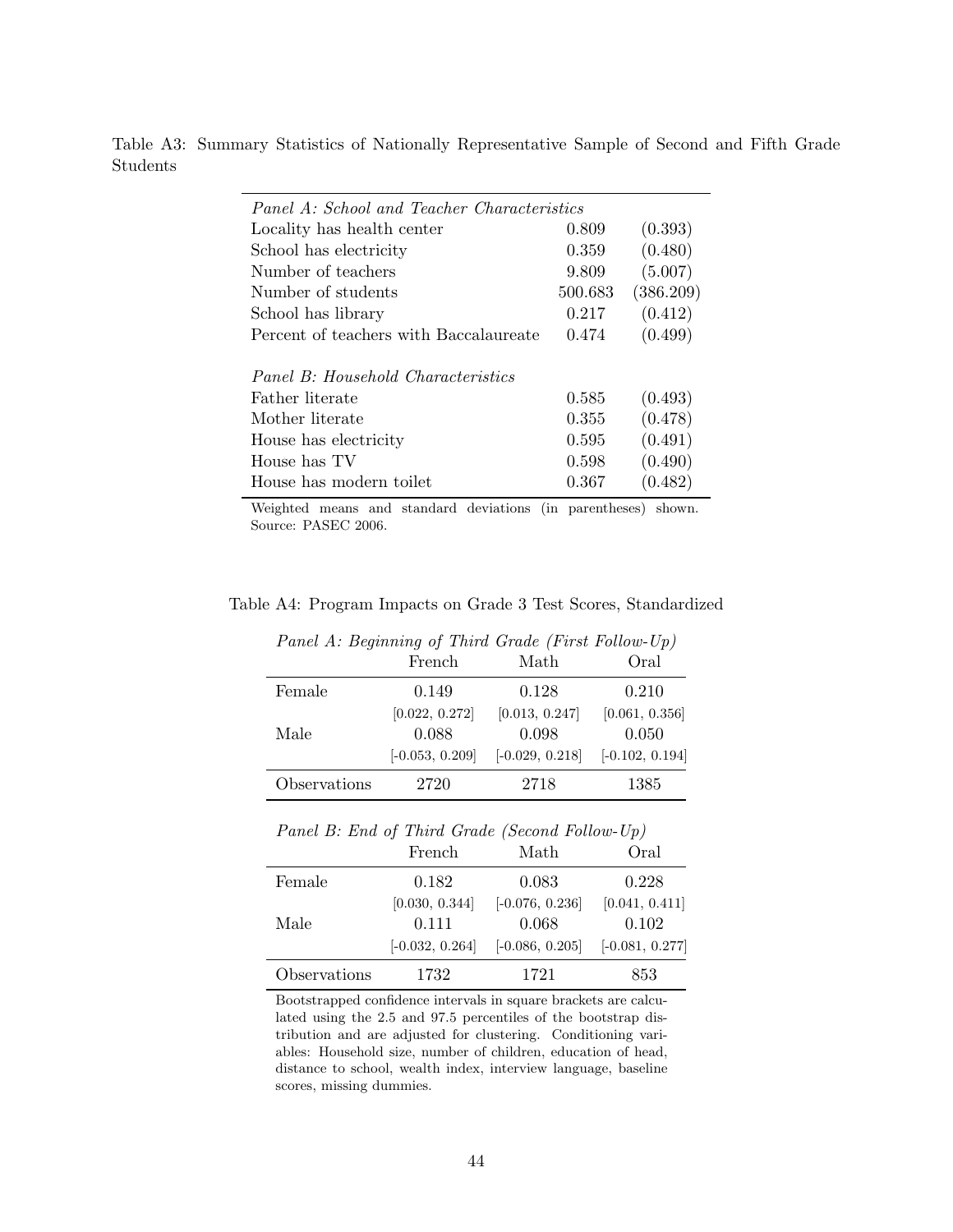| Table A5: Program Impacts on Grade 3 Test Scores, No Controls |  |  |
|---------------------------------------------------------------|--|--|
| Panel $A \cdot$ Beginning of Third Grade (First Follow-Un)    |  |  |

|                                                | 1 and 11. Degmmmg of Thera Craue (1 mot Follow Op) |                   |                   |                   |                   |  |  |  |  |
|------------------------------------------------|----------------------------------------------------|-------------------|-------------------|-------------------|-------------------|--|--|--|--|
|                                                | French                                             | Math              | Oral              | $Index^a$         |                   |  |  |  |  |
| Female                                         | 0.041                                              | 0.031             | 0.055             | 0.240             |                   |  |  |  |  |
|                                                | [0.004, 0.081]                                     | $[-0.009, 0.066]$ | [0.014, 0.097]    | [0.054, 0.415]    |                   |  |  |  |  |
| Male                                           | 0.018                                              | 0.020             | 0.012             | 0.042             |                   |  |  |  |  |
|                                                | $[-0.019, 0.056]$                                  | $[-0.017, 0.057]$ | $[-0.029, 0.053]$ | $[-0.137, 0.231]$ |                   |  |  |  |  |
| Observations                                   | 2720                                               | 2718              | 1385              | 1350              |                   |  |  |  |  |
| Panel B: End of Third Grade (Second Follow-Up) |                                                    |                   |                   |                   |                   |  |  |  |  |
|                                                | French                                             | Math              | Oral              | $Index^a$         | $PPVT^a$          |  |  |  |  |
| Female                                         | 0.046                                              | 0.021             | 0.065             | 0.290             | 0.134             |  |  |  |  |
|                                                | $[-0.000, 0.091]$                                  | $[-0.019, 0.062]$ | [0.013, 0.116]    | [0.061, 0.529]    | $[-0.137, 0.386]$ |  |  |  |  |
| Male                                           | 0.020                                              | 0.008             | 0.025             | 0.068             | 0.198             |  |  |  |  |
|                                                | $[-0.024, 0.061]$                                  | $[-0.031, 0.047]$ | $[-0.024, 0.076]$ | $[-0.134, 0.280]$ | $[-0.032, 0.436]$ |  |  |  |  |
| Observations                                   |                                                    |                   |                   |                   |                   |  |  |  |  |

 $\,^a$  The index and PPVT columns are in standardized units.

Bootstrapped confidence intervals in square brackets are calculated using the 2.5 and 97.5 percentiles of the bootstrap distribution and are adjusted for clustering.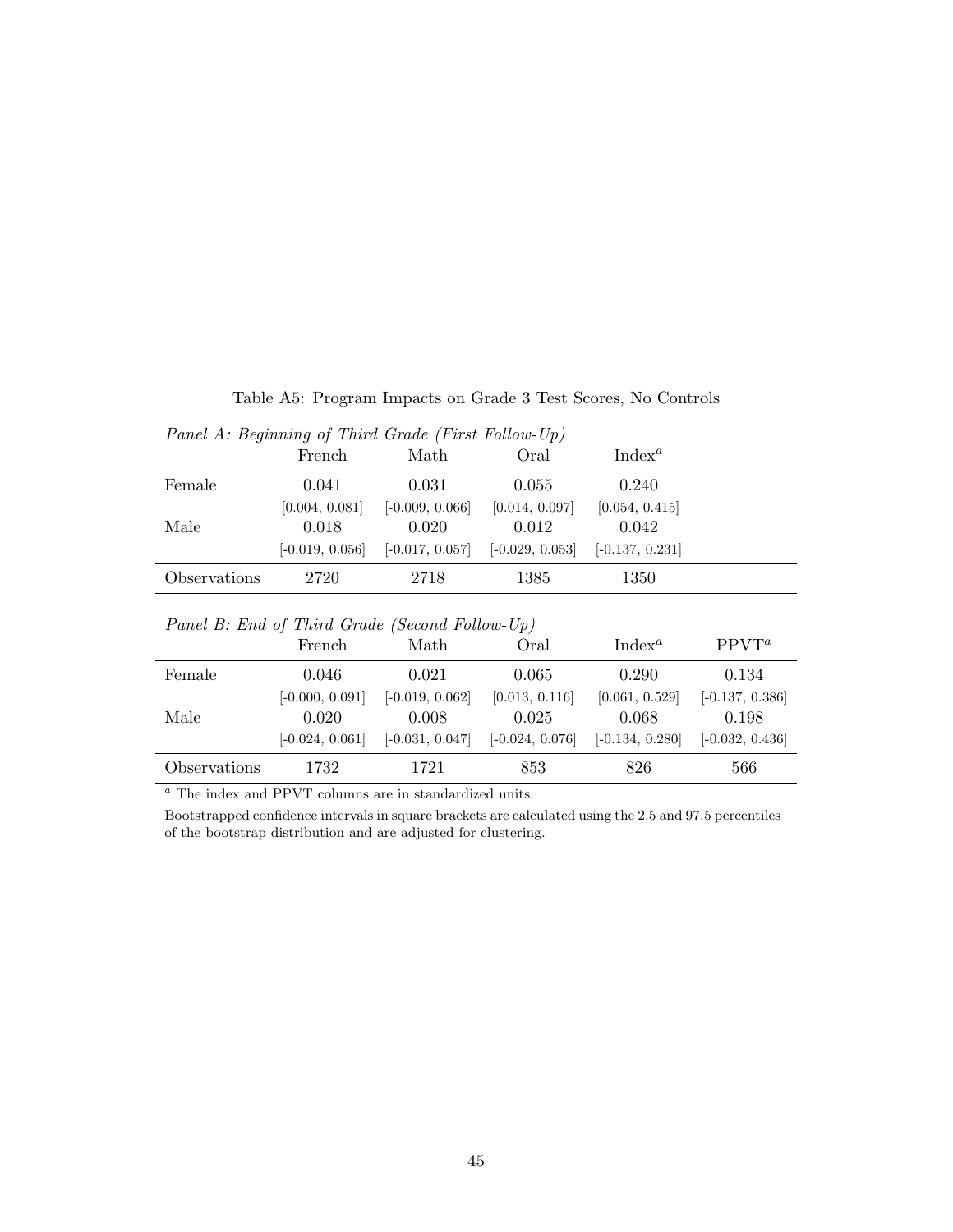|                  |                                               | French   | Math     |           | Oral       |         | Index <sup>a</sup> |         | $PPVT^a$ |          |
|------------------|-----------------------------------------------|----------|----------|-----------|------------|---------|--------------------|---------|----------|----------|
| Grade            | Female                                        | Male     | Female   | Male      | Female     | Male    | Female             | Male    | Female   | Male     |
|                  | Panel A: Beginning of Grade (First Follow-Up) |          |          |           |            |         |                    |         |          |          |
| 3                | $0.041**$                                     | 0.018    | $0.031*$ | 0.020     | $0.055***$ | 0.012   | $0.240**$          | 0.042   |          |          |
|                  | (0.020)                                       | (0.019)  | (0.018)  | (0.018)   | (0.021)    | (0.021) | (0.096)            | (0.095) |          |          |
|                  | [0.244]                                       | [0.249]  | [0.237]  | [0.238]   | [0.221]    | [0.220] | [0.992]            | [0.968] |          |          |
| $\overline{5}$   | 0.019                                         | 0.004    | 0.023    | $-0.003$  | $-0.001$   | 0.010   | 0.030              | 0.008   |          |          |
|                  | (0.017)                                       | (0.016)  | (0.017)  | (0.017)   | (0.022)    | (0.022) | (0.097)            | (0.097) |          |          |
|                  | [0.201]                                       | [0.203]  | [0.198]  | [0.207]   | [0.235]    | [0.240] | [0.956]            | [1.018] |          |          |
| $6\phantom{.}6$  | $0.016\,$                                     | 0.016    | 0.024    | $0.014\,$ |            |         |                    |         |          |          |
|                  | (0.016)                                       | (0.015)  | (0.016)  | (0.016)   |            |         |                    |         |          |          |
|                  | [0.195]                                       | [0.189]  | [0.201]  | [0.196]   |            |         |                    |         |          |          |
|                  |                                               |          |          |           |            |         |                    |         |          |          |
|                  | Panel B: End of Grade (Second Follow-Up)      |          |          |           |            |         |                    |         |          |          |
| $\overline{2}$   | $-0.010$                                      | 0.013    | $-0.005$ | $-0.000$  |            |         |                    |         |          |          |
|                  | (0.023)                                       | (0.023)  | (0.022)  | (0.021)   |            |         |                    |         |          |          |
|                  | [0.254]                                       | [0.260]  | [0.246]  | [0.241]   |            |         |                    |         |          |          |
| 3                | $0.046**$                                     | 0.020    | 0.021    | 0.008     | $0.065**$  | 0.025   | 0.290              | 0.068   | 0.134    | $0.198*$ |
|                  | (0.022)                                       | (0.021)  | (0.020)  | (0.021)   | (0.027)    | (0.026) | (0.118)            | (0.109) | (0.131)  | (0.117)  |
|                  | [0.237]                                       | [0.231]  | [0.233]  | [0.221]   | [0.230]    | [0.223] | [1.026]            | [0.917] | [1.006]  | [0.949]  |
| $\overline{4}$   | $-0.009$                                      | 0.001    | $-0.021$ | 0.003     |            |         |                    |         |          |          |
|                  | (0.019)                                       | (0.017)  | (0.019)  | (0.019)   |            |         |                    |         |          |          |
|                  | [0.201]                                       | [0.195]  | [0.201]  | [0.208]   |            |         |                    |         |          |          |
| $\overline{5}$   | 0.009                                         | $-0.005$ | $-0.002$ | $-0.020$  | $-0.005$   | 0.020   | $-0.046$           | 0.051   | $-0.106$ | $-0.046$ |
|                  | (0.020)                                       | (0.018)  | (0.020)  | (0.019)   | (0.024)    | (0.021) | (0.115)            | (0.109) | (0.128)  | (0.125)  |
|                  | [0.195]                                       | [0.198]  | [0.206]  | [0.202]   | [0.212]    | [0.199] | [0.953]            | [0.988] | [1.006]  | [1.022]  |
| $\boldsymbol{6}$ | 0.004                                         | 0.007    | 0.000    | $-0.002$  |            |         |                    |         |          |          |
|                  | (0.017)                                       | (0.016)  | (0.018)  | (0.016)   |            |         |                    |         |          |          |
|                  | [0.183]                                       | [0.174]  | [0.193]  | [0.169]   |            |         |                    |         |          |          |

Table A6: Program Impacts on Test Scores at Different Grades

 $\mathrm{^a}$  The index and PPVT columns are in standardized units.

Clustered standard errors in parentheses and standard deviation of control sample in brackets.  $* p < 0.10, ** p < 0.05$ ,  $^{\ast\ast\ast}$   $p < 0.01$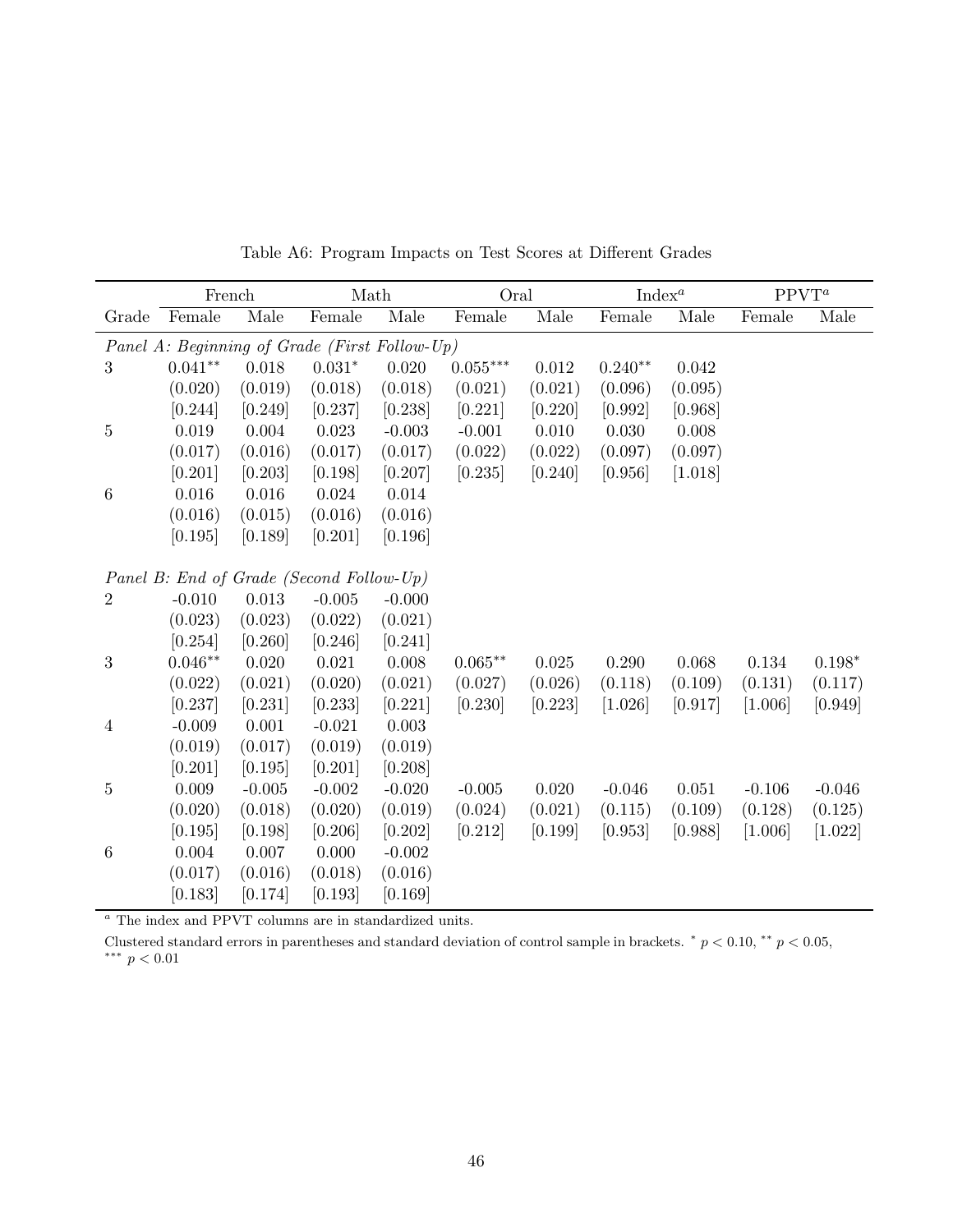|                                            | Grade 3    | Grade 5   | Grade 3 - Grade 5 |
|--------------------------------------------|------------|-----------|-------------------|
| Panel A: Teacher Outcomes                  |            |           |                   |
| Teacher has Baccalaureate                  | $-0.052$   | 0.018     | $-0.070$          |
|                                            | (0.047)    | (0.046)   | (0.064)           |
| Teacher had training in past 5 years       | $0.083**$  | $0.101**$ | $-0.018$          |
|                                            | (0.039)    | (0.047)   | (0.056)           |
| Minutes spent preparing lesson             | 2.115      | 0.061     | 2.054             |
|                                            | (1.726)    | (1.614)   | (2.023)           |
| Number of manuals                          | 6.209      | 6.493     | $-0.284$          |
|                                            | (4.231)    | (4.964)   | (5.296)           |
| Number of measuring instruments            | 0.138      | 0.228     | $-0.090$          |
|                                            | (0.179)    | (0.193)   | (0.210)           |
| Number of chairs                           | 0.018      | $0.071**$ | $-0.053$          |
|                                            | (0.038)    | (0.035)   | (0.041)           |
| Teaches with books                         | 0.004      | 0.012     | $-0.008$          |
|                                            | (0.013)    | (0.012)   | (0.015)           |
| Teaches with computers                     | $-0.005$   | 0.034     | $-0.038$          |
|                                            | (0.019)    | (0.024)   | (0.029)           |
| Times per day ask for silence              | $-1.638**$ | 1.109     | $-2.747***$       |
|                                            | (0.686)    | (0.830)   | (0.931)           |
| Times per day punish a student             | $-0.126$   | $0.741**$ | $-0.868**$        |
|                                            | (0.277)    | (0.370)   | (0.407)           |
| Number of students who left in past year   | 0.303      | 1.063     | $-0.760$          |
|                                            | (0.730)    | (0.800)   | (1.095)           |
| Number of students who joined in past year | 0.262      | $-0.030$  | 0.292             |
|                                            | (0.212)    | (0.185)   | (0.194)           |
| Panel B: Household Outcomes                |            |           |                   |
| Days of school missed last week            | 0.106      | 0.010     | 0.096             |
|                                            | (0.075)    | (0.055)   | (0.086)           |
| Student works after school                 | $-0.008$   | $-0.016$  | 0.008             |
|                                            | (0.012)    | (0.014)   | (0.014)           |
| Parent involved in school                  | 0.037      | 0.026     | 0.011             |
|                                            | (0.038)    | (0.038)   | (0.039)           |
| Expenditure on uniform $(1,000s$ CFA)      | $-0.003$   | $-0.070$  | 0.067             |
|                                            | (0.070)    | (0.056)   | (0.055)           |
| Expenditure on tuition $(1,000s$ CFA)      | 0.303      | 0.035     | 0.269             |
|                                            | (0.303)    | (0.164)   | (0.313)           |
| Expenditure on supplies (1,000s CFA)       | $-0.162$   | $-0.111$  | $-0.050$          |
|                                            | (0.232)    | (0.320)   | (0.302)           |
| Student has tutor                          | $-0.027$   | $-0.009$  | $-0.017$          |
|                                            | (0.026)    | (0.029)   | (0.031)           |
| Expenditure on children $(1,000s$ CFA)     | 0.303      | $-0.175$  | 0.477             |
|                                            | (0.611)    | (0.662)   | (0.683)           |

Table A7: Program Impacts on Teacher and Household Outcomes, First Follow-Up

Column 3 reports the difference in impacts between grade 3 and grade 5. Clustered standard errors in parentheses. \*  $p < 0.10$ , \*\*  $p < 0.05$ , \*\*\*  $p < 0.01$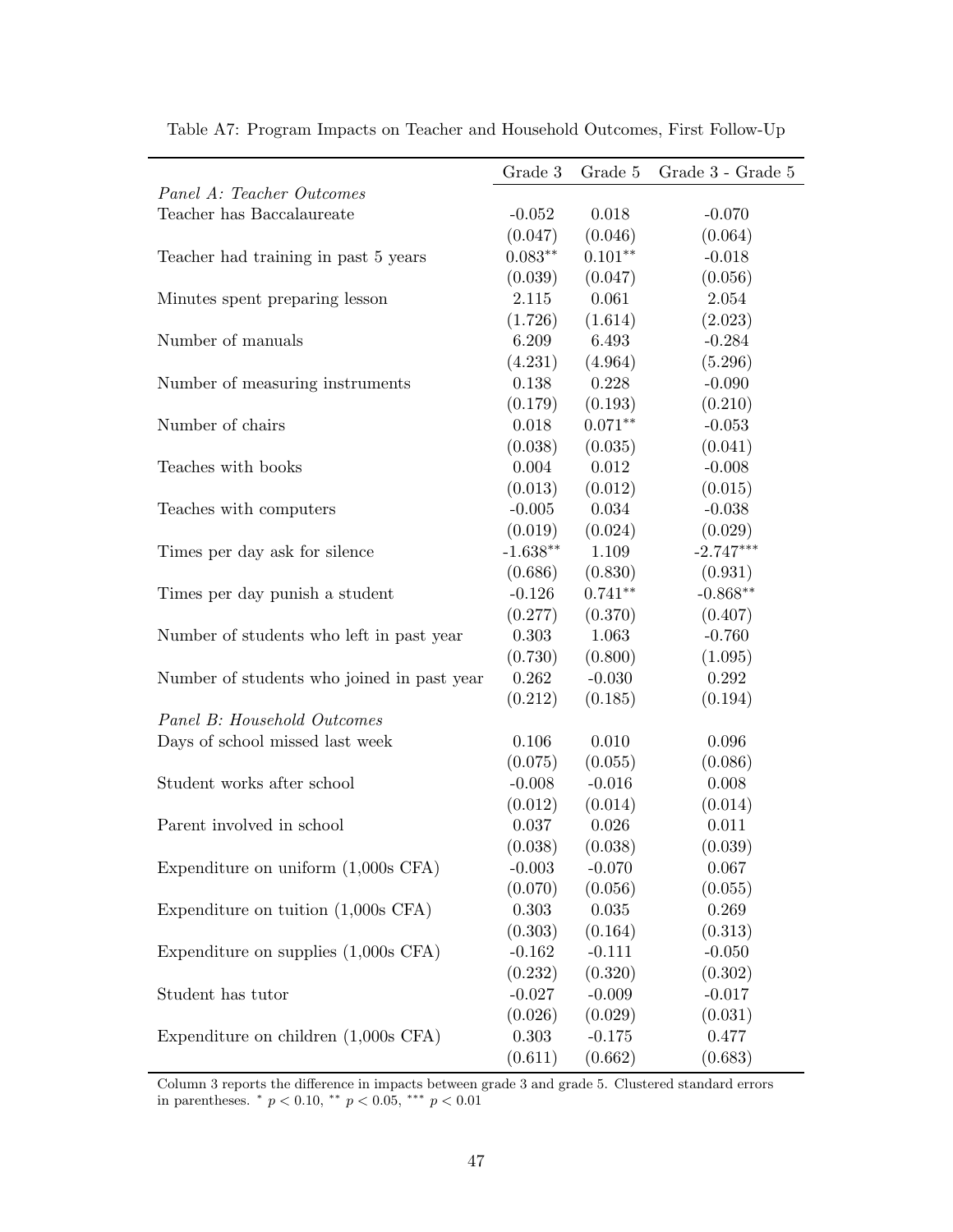|                                         | Not Missing | <b>Missing</b> | Not Missing - Missing |
|-----------------------------------------|-------------|----------------|-----------------------|
| Panel A: Treatment Status               |             |                |                       |
| Treated                                 | 0.337       | 0.312          | 0.025                 |
|                                         | (0.022)     | (0.086)        | (0.089)               |
| Panel B: Control School Characteristics |             |                |                       |
| School located in South                 | 0.186       | 0.439          | $-0.253**$            |
|                                         | (0.022)     | (0.114)        | (0.116)               |
| School located in Rural Area            | 0.736       | 1.000          | $-0.264***$           |
|                                         | (0.025)     | (0.000)        | (0.025)               |
| Locality Population $(100,000s)$        | 0.981       | 0.024          | $0.957***$            |
|                                         | (0.173)     | (0.006)        | (0.173)               |
| Number of Teachers                      | 9.946       | 7.090          | $2.856***$            |
|                                         | (0.278)     | (0.951)        | (0.991)               |
| Number of Pupils                        | 341.617     | 238.326        | 103.291***            |
|                                         | (14.283)    | (35.026)       | (37.826)              |
| Percent Correct: French, Grade 3        | 0.540       | 0.418          | $0.123***$            |
|                                         | (0.010)     | (0.044)        | (0.045)               |
| Percent Correct: Math, Grade 3          | 0.550       | 0.408          | $0.142***$            |
|                                         | (0.009)     | (0.041)        | (0.042)               |
| Percent Correct: Oral, Grade 3          | 0.361       | 0.212          | $0.149***$            |
|                                         | (0.010)     | (0.036)        | (0.037)               |
| Percent Correct: Index, Grade 3         | $-0.012$    | $-0.666$       | $0.653***$            |
|                                         | (0.047)     | (0.197)        | (0.203)               |
| Percent Correct: French, Grade 5        | 0.483       | 0.379          | $0.104***$            |
|                                         | (0.008)     | (0.030)        | (0.032)               |
| Percent Correct: Math, Grade 5          | 0.441       | 0.342          | $0.099***$            |
|                                         | (0.009)     | (0.036)        | (0.037)               |
| Percent Correct: Oral, Grade 5          | 0.648       | 0.572          | 0.076                 |
|                                         | (0.011)     | (0.049)        | (0.050)               |
| Percent Correct: Index, Grade 5         | 0.026       | $-0.483$       | $0.509***$            |
|                                         | (0.045)     | (0.173)        | (0.179)               |

Table A8: Characteristics of Schools by Baseline Missing Status, First Follow-Up

Column 3 reports the difference in means between not missing and missing schools. Clustered standard errors in parentheses. \*  $p < 0.10$ , \*\*  $p < 0.05$ , \*\*\*  $p < 0.01$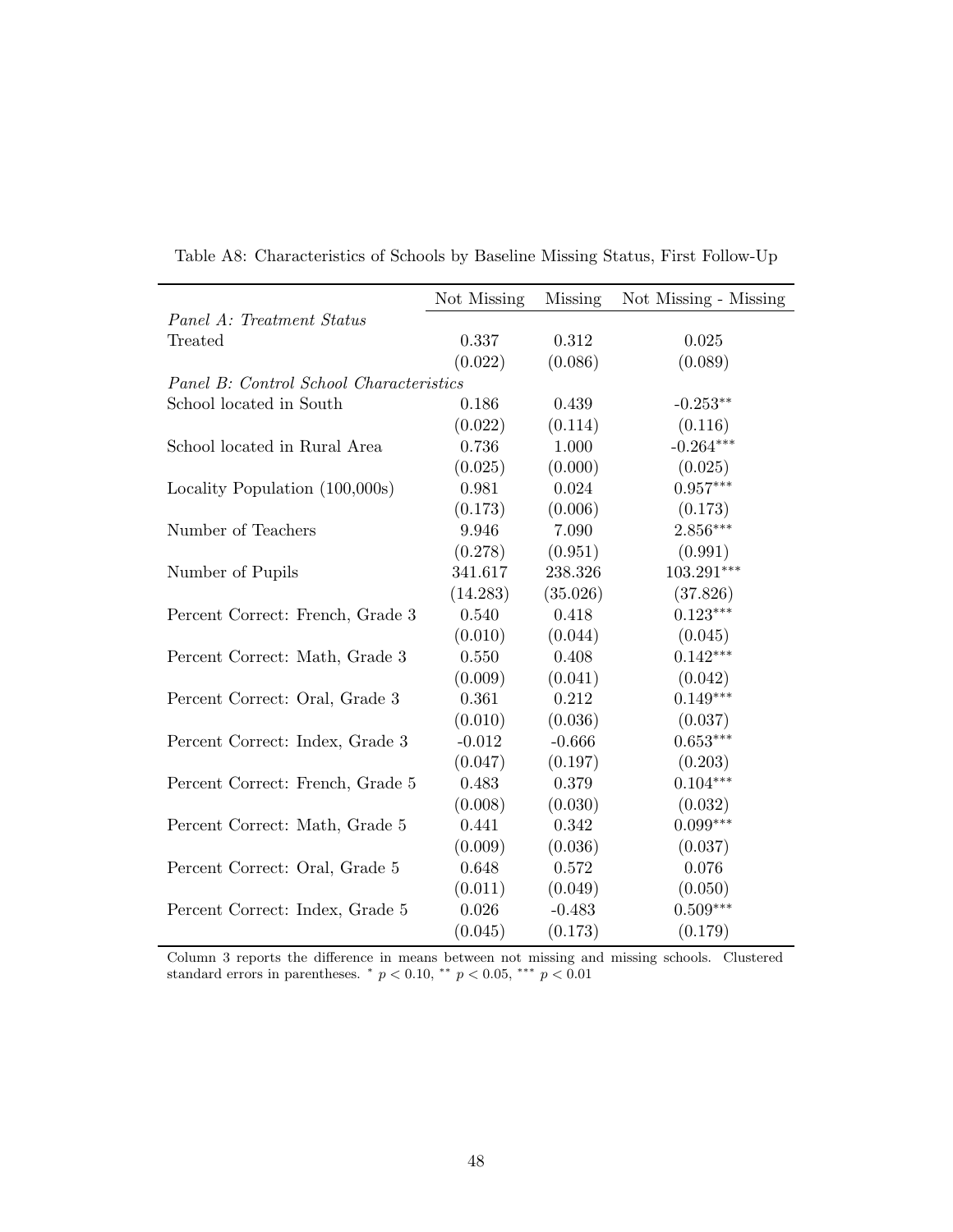Table A9: Program Impacts on Grade <sup>5</sup> Test Scores by Baseline Ability

|                                            | French            |                   |                   | Math              | Index <sup>a</sup><br>Oral |                   |                    |                   |  |
|--------------------------------------------|-------------------|-------------------|-------------------|-------------------|----------------------------|-------------------|--------------------|-------------------|--|
|                                            | Female            | Male              | Female            | Male              | Female                     | Male              | Female             | Male              |  |
| Low                                        | 0.001             | 0.017             | $-0.008$          | $-0.010$          | $-0.022$                   | 0.030             | $-0.047$           | 0.045             |  |
|                                            | $[-0.025, 0.031]$ | $[-0.007, 0.046]$ | $[-0.036, 0.022]$ | $[-0.038, 0.017]$ | $[-0.065, 0.018]$          | $[-0.019, 0.081]$ | $[-0.218, 0.110]$  | $[-0.121, 0.221]$ |  |
| High                                       | 0.002             | $-0.001$          | 0.020             | 0.009             | 0.003                      | 0.029             | $-0.024$           | 0.098             |  |
|                                            | $[-0.039, 0.038]$ | $[-0.039, 0.032]$ | $[-0.020, 0.063]$ | $[-0.024, 0.048]$ | $[-0.029, 0.040]$          | [0.001, 0.058]    | $[-0.187, 0.128]$  | $[-0.062, 0.256]$ |  |
| $p$ -value $(diff)$                        | 0.972             | 0.373             | 0.247             | 0.377             | 0.378                      | 0.974             | 0.835              | 0.648             |  |
| Panel B: End of Grade 5 (Second Follow-up) |                   |                   |                   |                   |                            |                   |                    |                   |  |
|                                            |                   | French            |                   | Math              | Oral                       |                   | Index <sup>a</sup> |                   |  |
|                                            | Female            | Male              | Female            | Male              | Female                     | Male              | Female             | Male              |  |
| Low                                        | $-0.015$          | 0.012             | $-0.025$          | $-0.015$          | $-0.062$                   | 0.010             | $-0.187$           | $-0.017$          |  |
|                                            |                   |                   |                   |                   |                            | $[-0.052, 0.074]$ | $[-0.402, 0.025]$  | $[-0.295, 0.246]$ |  |
|                                            | $[-0.046, 0.015]$ | $[-0.025, 0.051]$ | $[-0.062, 0.014]$ | $[-0.054, 0.027]$ | $[-0.113, -0.006]$         |                   |                    |                   |  |
| High                                       | 0.025             | $-0.010$          | 0.014             | $-0.022$          | 0.018                      | 0.007             | 0.034              | 0.021             |  |

clustering. See text or Table <sup>2</sup> for control variables.The P-value row shows the p-value of the difference in the two treatment effects of the column.

Panel A: Beginning of Grade <sup>5</sup> (First Follow-up)

p-value (diff) 0.082 0.363 0.150 0.791 0.020 0.930 0.103 0.815

<sup>a</sup> The index columns are in standardized units. Bootstrapped confidence intervals in square brackets are calculated using the 2.5 and 97.5 percentiles of the bootstrap distribution and are adjusted for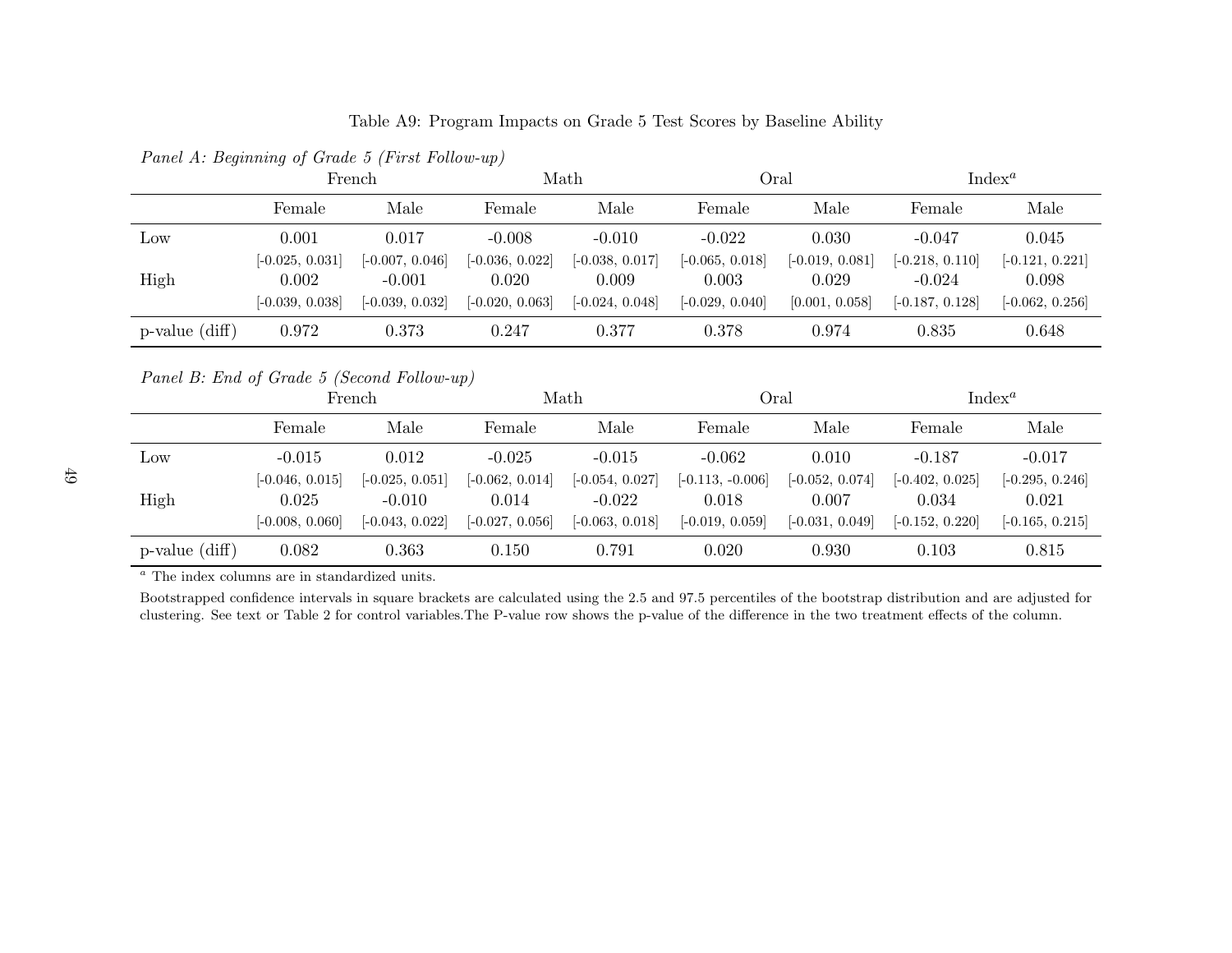| Table A10: Program Impacts on Grade 5 Test Scores by Region |  |
|-------------------------------------------------------------|--|
|-------------------------------------------------------------|--|

| <i>I which II. Deginating of Grade of Large Lottow ap/</i>                                    |                   |                        |                   |                   |                   |                   |                   |                   |          |          |
|-----------------------------------------------------------------------------------------------|-------------------|------------------------|-------------------|-------------------|-------------------|-------------------|-------------------|-------------------|----------|----------|
|                                                                                               |                   | Oral<br>Math<br>French |                   | $Index^a$         |                   |                   |                   |                   |          |          |
|                                                                                               | Female            | Male                   | Female            | Male              | Female            | Male              | Female            | Male              |          |          |
| South                                                                                         | $-0.032$          | $-0.012$               | $-0.005$          | $-0.014$          | 0.060             | 0.034             | 0.092             | $-0.057$          |          |          |
|                                                                                               | $[-0.095, 0.029]$ | $[-0.060, 0.037]$      | $[-0.067, 0.055]$ | $[-0.071, 0.055]$ | $[-0.019, 0.142]$ | $[-0.043, 0.116]$ | $[-0.205, 0.385]$ | $[-0.383, 0.263]$ |          |          |
| North                                                                                         | 0.017             | 0.018                  | 0.018             | 0.012             | $-0.021$          | 0.018             | $-0.004$          | 0.082             |          |          |
|                                                                                               | $[-0.007, 0.042]$ | $[-0.006, 0.042]$      | $[-0.010, 0.044]$ | $[-0.015, 0.041]$ | $[-0.053, 0.011]$ | $[-0.013, 0.049]$ | $[-0.130, 0.128]$ | $[-0.044, 0.204]$ |          |          |
| $p-value$ (diff)                                                                              | 0.162             | 0.303                  | 0.511             | 0.454             | 0.073             | 0.698             | 0.554             | 0.443             |          |          |
| Panel B: End of Grade 5 (Second Follow-up)<br>$Index^a$<br>$PPVT^a$<br>Math<br>Oral<br>French |                   |                        |                   |                   |                   |                   |                   |                   |          |          |
|                                                                                               |                   |                        |                   |                   |                   |                   |                   |                   |          |          |
|                                                                                               | Female            | Male                   | Female            | Male              | Female            | Male              | Female            | Male              | Female   | Male     |
| South                                                                                         | $-0.019$          | 0.014                  | $-0.023$          | 0.003             | $-0.001$          | 0.053             | 0.010             | 0.163             | $-0.242$ | $-0.188$ |

Panel A: Beginning of Grade <sup>5</sup> (First Follow-up)

|                     | ттепен            |                   |                   | iviatii           |                   | viai<br>THUCY     |                   |                   | 11 V 1            |                   |
|---------------------|-------------------|-------------------|-------------------|-------------------|-------------------|-------------------|-------------------|-------------------|-------------------|-------------------|
|                     | Female            | Male              | Female            | Male              | Female            | Male              | Female            | Male              | Female            | Male              |
| South               | $-0.019$          | 0.014             | $-0.023$          | 0.003             | $-0.001$          | 0.053             | 0.010             | 0.163             | $-0.242$          | $-0.188$          |
| $\mathfrak{S}$      | $[-0.073, 0.047]$ | $[-0.047, 0.067]$ | $[-0.085, 0.035]$ | $[-0.063, 0.057]$ | $[-0.086, 0.088]$ | $[-0.039, 0.139]$ | $[-0.328, 0.318]$ | $[-0.174, 0.544]$ | $[-0.923, 0.540]$ | $[-0.770, 0.416]$ |
| North               | 0.013             | $-0.006$          | 0.003             | $-0.018$          | $-0.006$          | 0.014             | $-0.011$          | 0.033             | $-0.097$          | 0.061             |
|                     | $[-0.012, 0.041]$ | $[-0.036, 0.027]$ | $[-0.028, 0.030]$ | $[-0.054, 0.013]$ | $[-0.044, 0.031]$ | $[-0.023, 0.054]$ | $[-0.161, 0.134]$ | $[-0.139, 0.206]$ | $[-0.352, 0.205]$ | $[-0.161, 0.311]$ |
| $p$ -value $(diff)$ | 0.325             | 0.561             | 0.468             | 0.551             | 0.917             | 0.437             | 0.911             | 0.550             | 0.712             | 0.454             |

a The index and PPVT columns are in standardized units.

Bootstrapped confidence intervals in square brackets are calculated using the 2.5 and 97.5 percentiles of the bootstrap distribution and are adjusted for clustering. See text or Table <sup>2</sup> for control variables.The P-value row shows the p-value of the difference in the two treatment effects of the column.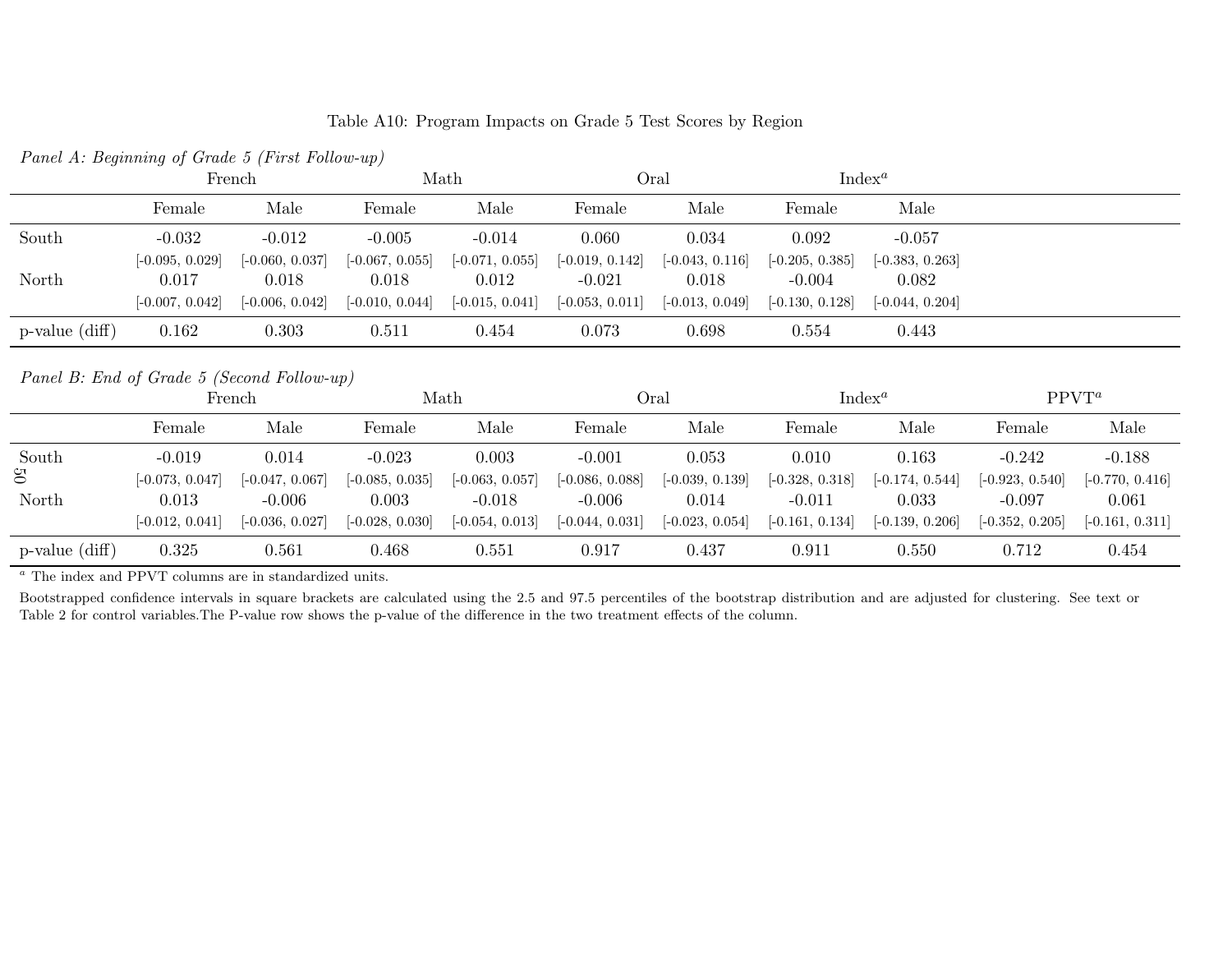| Table A11: Program Impacts on Grade 3 Test Scores by Region, Standardized |  |  |  |
|---------------------------------------------------------------------------|--|--|--|
|---------------------------------------------------------------------------|--|--|--|

Panel A: Beginning of Grade 3 (First Follow-up)

|       |                   | French            |                   | Math              | Oral              |                   |  |
|-------|-------------------|-------------------|-------------------|-------------------|-------------------|-------------------|--|
|       | Female            | Male              | Female            | Male              | Female            | Male              |  |
| South | 0.505             | 0.314             | 0.288             | 0.375             | 0.456             | 0.215             |  |
|       | [0.231, 0.775]    | [0.024, 0.580]    | [0.025, 0.550]    | [0.106, 0.641]    | [0.199, 0.728]    | $[-0.152, 0.511]$ |  |
| North | 0.060             | 0.038             | 0.089             | 0.032             | 0.156             | 0.013             |  |
|       | $[-0.082, 0.203]$ | $[-0.111, 0.185]$ | $[-0.040, 0.222]$ | $[-0.095, 0.164]$ | $[-0.012, 0.338]$ | $[-0.147, 0.168]$ |  |

Panel B: End of Grade 3 (Second Follow-up)

|       | French            |                   |                   | Math              | Oral              |                   |  |
|-------|-------------------|-------------------|-------------------|-------------------|-------------------|-------------------|--|
|       | Female            | Male              | Female            | Male              | Female            | Male              |  |
| South | 0.369             | 0.282             | 0.287             | 0.417             | 0.606             | 0.227             |  |
|       | $[-0.002, 0.695]$ | $[-0.053, 0.672]$ | $[-0.091, 0.615]$ | [0.057, 0.771]    | [0.207, 0.992]    | $[-0.152, 0.584]$ |  |
| North | 0.148             | 0.052             | 0.042             | $-0.034$          | 0.130             | 0.061             |  |
|       | $[-0.020, 0.334]$ | $[-0.119, 0.222]$ | $[-0.129, 0.202]$ | $[-0.205, 0.135]$ | $[-0.076, 0.350]$ | $[-0.134, 0.260]$ |  |

Bootstrapped confidence intervals in square brackets are calculated using the 2.5 and 97.5 percentiles of the bootstrap distribution and are adjusted for clustering. See text or Table 2 for control variables.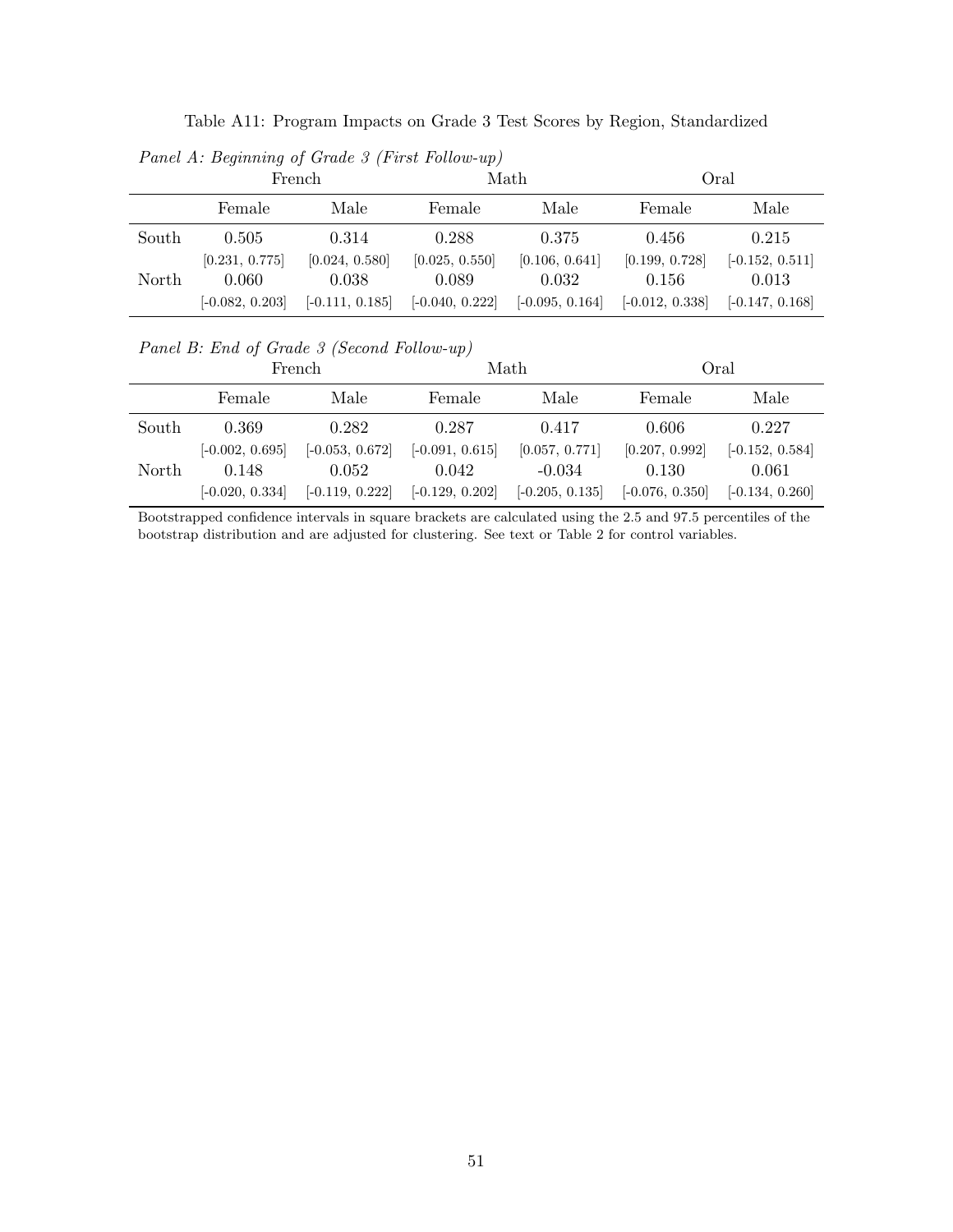|                                              | Females  |               | Males    |               |  |
|----------------------------------------------|----------|---------------|----------|---------------|--|
|                                              | Control  | Treat-Control | Control  | Treat-Control |  |
| Panel A: Test Scores                         |          |               |          |               |  |
| Percent Correct: French                      | 0.431    | $-0.089*$     | 0.489    | $-0.079$      |  |
|                                              | (0.249)  | (0.050)       | (0.273)  | (0.062)       |  |
| Percent Correct: Math                        | 0.304    | $-0.035$      | 0.362    | $-0.012$      |  |
|                                              | (0.225)  | (0.046)       | (0.230)  | (0.055)       |  |
| Percent Correct: Oral                        | 0.114    | $0.056*$      | 0.168    | 0.014         |  |
|                                              | (0.110)  | (0.033)       | (0.160)  | (0.035)       |  |
| Index Score (standardized)                   | $-0.352$ | $-0.073$      | $-0.013$ | $-0.291$      |  |
|                                              | (0.895)  | (0.256)       | (0.999)  | (0.250)       |  |
| Panel B: Household Characteristics           |          |               |          |               |  |
| Days of school missed last week              | 0.158    | 0.101         | 0.041    | $-0.005$      |  |
|                                              | (0.727)  | (0.218)       | (0.286)  | (0.054)       |  |
| Student works after school                   | 0.000    | 0.074         | 0.000    | 0.000         |  |
|                                              | (0.000)  | (0.049)       | (0.000)  | (0.000)       |  |
| Household size                               | 10.140   | $-0.103$      | 9.918    | $-1.418*$     |  |
|                                              | (4.116)  | (1.112)       | (4.242)  | (0.768)       |  |
| Number of children in household              | 5.754    | $-0.199$      | 6.061    | $-0.990*$     |  |
|                                              | (2.523)  | (0.771)       | (3.105)  | (0.577)       |  |
| Head has any education                       | 0.648    | $-0.056$      | 0.681    | $-0.125$      |  |
|                                              | (0.482)  | (0.112)       | (0.471)  | (0.121)       |  |
| Percent of a dult females with any education | 0.324    | $-0.057$      | 0.357    | 0.063         |  |
|                                              | (0.363)  | (0.084)       | (0.408)  | (0.108)       |  |
| Distance to school (km)                      | 0.817    | $-0.274$      | 0.976    | $-0.524***$   |  |
|                                              | (1.045)  | (0.176)       | (1.100)  | (0.179)       |  |
| Parent involved in school                    | 0.228    | $0.327***$    | 0.265    | 0.020         |  |
|                                              | (0.423)  | (0.117)       | (0.446)  | (0.106)       |  |
| Expenditure on household food $(1,000s$ CFA) | 13.289   | 4.599         | 14.918   | $-1.613$      |  |
|                                              | (8.821)  | (2.909)       | (9.403)  | (2.092)       |  |
| Expenditure on uniform $(1,000s$ CFA)        | 4.500    | $-1.440*$     | 3.000    | 0.000         |  |
|                                              | (0.866)  | (0.694)       | (0.500)  | (0.776)       |  |
| Expenditure on tuition $(1,000s$ CFA)        | 1.368    | $-0.031$      | 1.033    | $-0.072$      |  |
|                                              | (1.493)  | (0.352)       | (0.862)  | (0.194)       |  |
| Expenditure on supplies $(1,000s$ CFA)       | 2.618    | $-0.205$      | 2.824    | 0.086         |  |
|                                              | (1.880)  | (0.431)       | (2.084)  | (0.486)       |  |
| Student has tutor                            | 0.035    | $-0.035$      | 0.041    | 0.031         |  |
|                                              | (0.186)  | (0.025)       | (0.200)  | (0.057)       |  |
| Home has electricity                         | 0.281    | $-0.021$      | 0.224    | 0.168         |  |
|                                              | (0.453)  | (0.104)       | (0.422)  | (0.115)       |  |
| Home has modern toilet                       | 0.298    | $-0.187**$    | 0.306    | 0.087         |  |
|                                              | (0.462)  | (0.090)       | (0.466)  | (0.119)       |  |
| Land owned (hectares)                        | 1.965    | 2.628         | 2.551    | $-0.372$      |  |
|                                              | (2.803)  | (1.917)       | (3.731)  | (0.730)       |  |
| Interview conducted in French                | 0.193    | $-0.045$      | 0.265    | $-0.122$      |  |
|                                              | (0.398)  | (0.087)       | (0.446)  | (0.102)       |  |

Table A12: Baseline Descriptive Statistics and Balance (grade 2), South

Continued on next page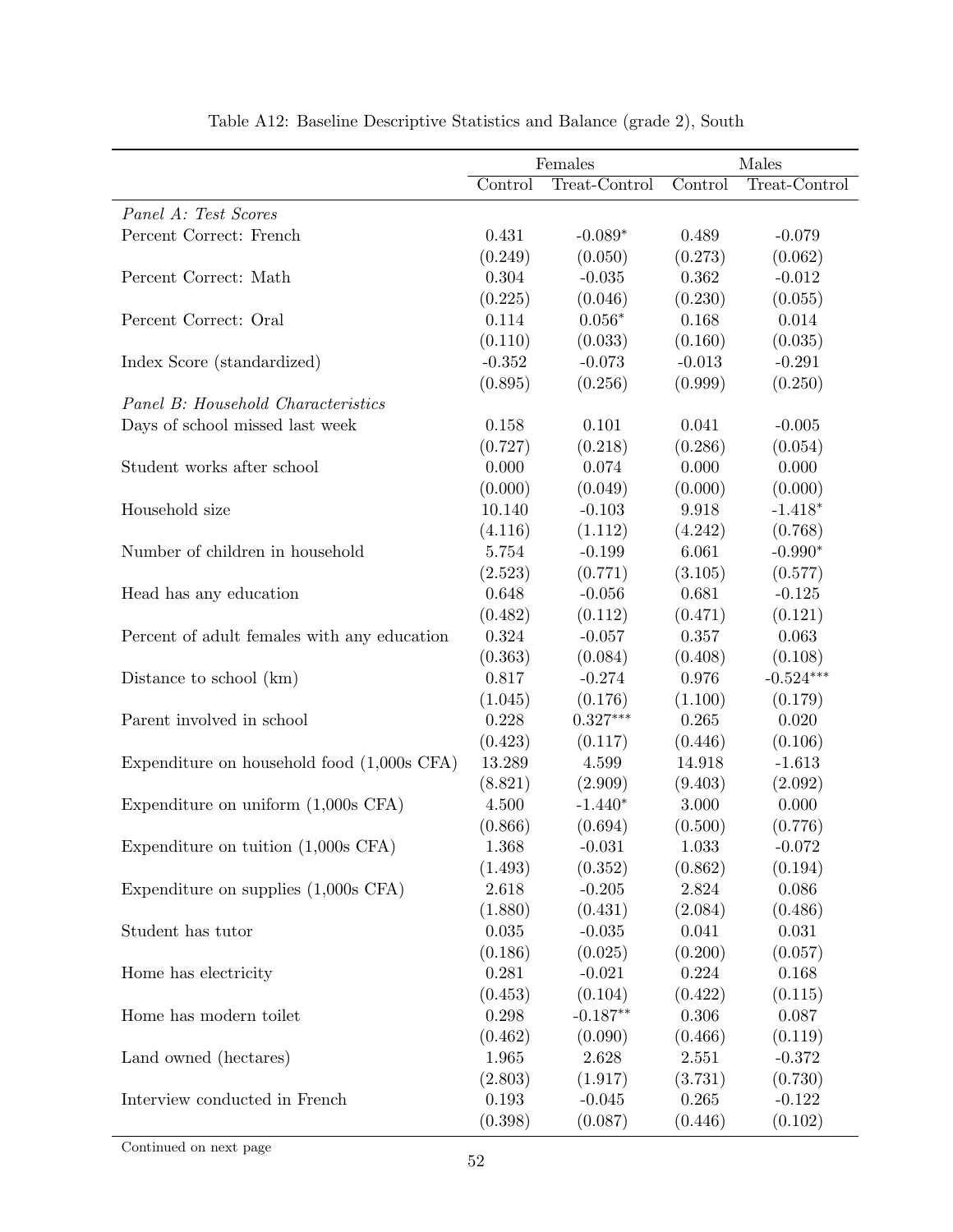|                                                | All Students |               |  |
|------------------------------------------------|--------------|---------------|--|
|                                                | Control      | Treat-Control |  |
| Panel C: School and Teacher Characteristics    |              |               |  |
| Distance to nearest city (km)                  | 16.378       | $-0.873$      |  |
|                                                | (16.536)     | (3.097)       |  |
| Locality population (100,000s)                 | 0.139        | $-0.035$      |  |
|                                                | (0.374)      | (0.074)       |  |
| Locality has health center                     | 0.740        | $-0.010$      |  |
|                                                | (0.439)      | (0.100)       |  |
| School has Electricity                         | 0.497        | $-0.014$      |  |
|                                                | (0.501)      | (0.114)       |  |
| Number of Teachers                             | 10.348       | $-0.303$      |  |
|                                                | (5.293)      | (1.233)       |  |
| Number of Pupils                               | 366.652      | $-8.090$      |  |
|                                                | (248.773)    | (56.467)      |  |
| School has library                             | 0.069        | 0.099         |  |
|                                                | (0.254)      | (0.077)       |  |
| Number of computers                            | 0.580        | 0.060         |  |
|                                                | (3.866)      | (0.658)       |  |
| Number of manuals in classroom                 | 53.021       | $-5.602$      |  |
|                                                | (42.262)     | (9.259)       |  |
| Percent teachers female                        | 0.237        | $-0.013$      |  |
|                                                | (0.221)      | (0.045)       |  |
| Average teacher age                            | 32.932       | $-0.001$      |  |
|                                                | (3.176)      | (0.771)       |  |
| Percent teachers with Baccalaureate            | 0.419        | $-0.049$      |  |
|                                                | (0.214)      | (0.051)       |  |
| Average teacher experience                     | 6.487        | $-0.345$      |  |
|                                                | (2.570)      | (0.572)       |  |
| Percent teachers with training in past 5 years | 0.370        | 0.089         |  |
|                                                | (0.483)      | (0.115)       |  |
| Percent of principals with Baccalaureate       | 0.730        | $-0.185*$     |  |
|                                                | (0.444)      | (0.110)       |  |

Table A12, continued: Baseline Descriptive Statistics and Balance (grade 2), South

Columns 2 and 4 report the difference in means between treatment and control. Standard deviations in parentheses in columns 1 and 3. Clustered standard errors in parentheses in columns 2 and 4,  $*$   $p < 0.10$ ,  $**$   $p < 0.05$ ,  $**$   $p < 0.01$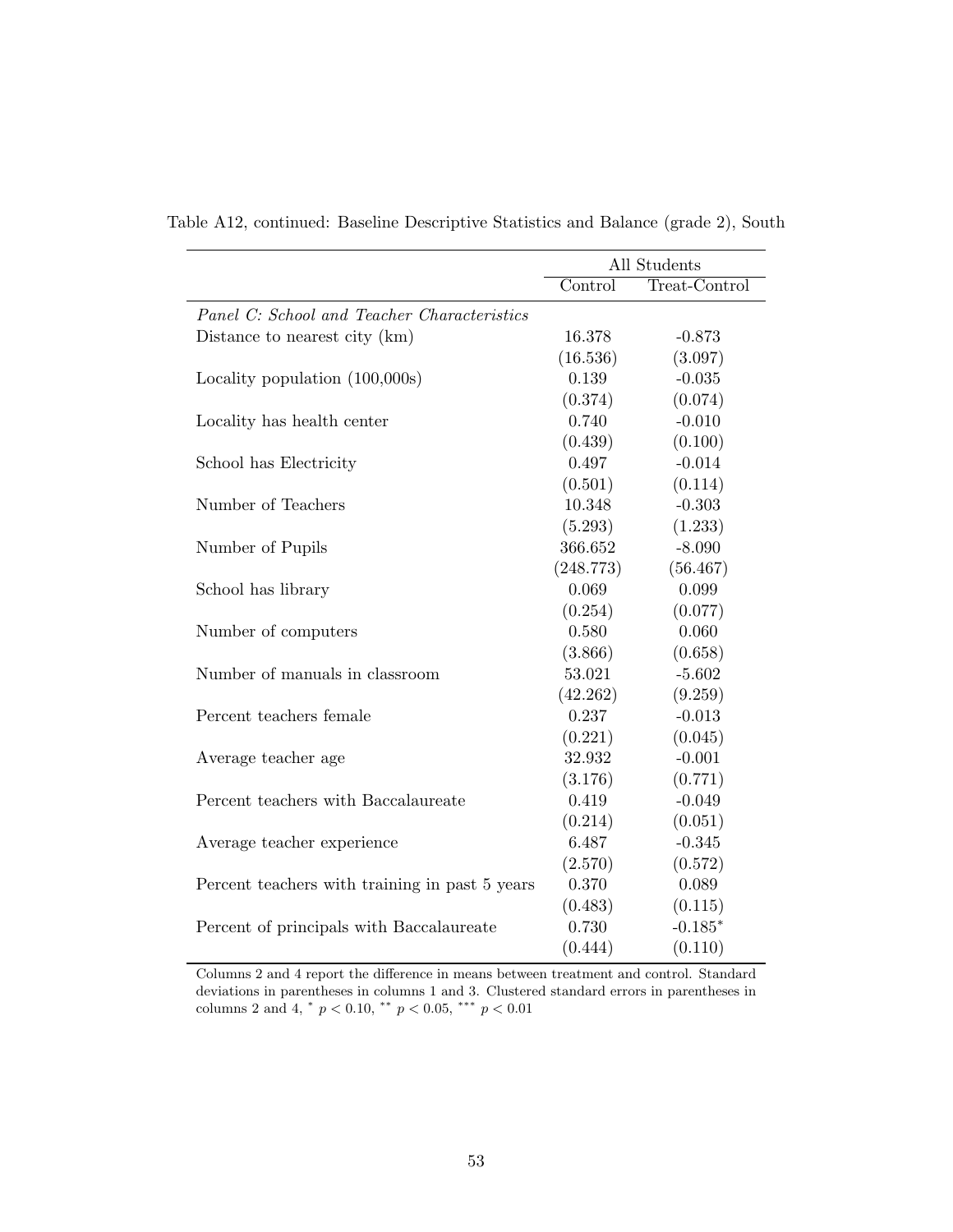|                                              | Females   |               | Males     |               |
|----------------------------------------------|-----------|---------------|-----------|---------------|
|                                              | Control   | Treat-Control | Control   | Treat-Control |
| Panel A: Test Scores                         |           |               |           |               |
| Percent Correct: French                      | 0.409     | 0.017         | 0.424     | 0.004         |
|                                              | (0.212)   | (0.019)       | (0.213)   | (0.020)       |
| Percent Correct: Math                        | 0.360     | $-0.000$      | 0.386     | 0.001         |
|                                              | (0.221)   | (0.019)       | (0.235)   | (0.021)       |
| Percent Correct: Oral                        | 0.232     | 0.003         | 0.248     | 0.009         |
|                                              | (0.167)   | (0.018)       | (0.174)   | (0.021)       |
| Index Score (standardized)                   | $-0.034$  | 0.035         | $0.100\,$ | 0.050         |
|                                              | (0.956)   | (0.102)       | (0.989)   | (0.114)       |
| Panel B: Household Characteristics           |           |               |           |               |
| Days of school missed last week              | 0.222     | 0.046         | 0.145     | 0.091         |
|                                              | (1.155)   | (0.116)       | (0.620)   | (0.099)       |
| Student works after school                   | 0.012     | 0.003         | 0.012     | $-0.004$      |
|                                              | (0.111)   | (0.013)       | (0.108)   | (0.011)       |
| Household size                               | 9.182     | 0.310         | 9.183     | 0.003         |
|                                              | (4.019)   | (0.456)       | (4.028)   | (0.501)       |
| Number of children in household              | 5.083     | 0.277         | 5.214     | $-0.141$      |
|                                              | (2.567)   | (0.283)       | (2.557)   | (0.329)       |
| Head has any education                       | 0.595     | $-0.060$      | 0.569     | 0.070         |
|                                              | (0.492)   | (0.056)       | (0.496)   | (0.056)       |
| Percent of adult females with any education  | 0.375     | $-0.036$      | 0.364     | $-0.026$      |
|                                              | (0.407)   | (0.046)       | (0.422)   | (0.047)       |
| Distance to school (km)                      | 0.668     | 0.021         | 0.696     | $-0.020$      |
|                                              | (0.757)   | (0.085)       | (0.959)   | (0.097)       |
| Parent involved in school                    | 0.402     | $0.098*$      | 0.427     | 0.003         |
|                                              | (0.491)   | (0.056)       | (0.496)   | (0.057)       |
| Expenditure on household food $(1,000s$ CFA) | 23.812    | 0.497         | 23.151    | 2.162         |
|                                              | (16.769)  | (1.697)       | (15.317)  | (1.732)       |
| Expenditure on uniform $(1,000s$ CFA)        | 2.174     | 0.526         | 2.348     | $-0.410$      |
|                                              | (1.221)   | (0.568)       | (0.994)   | (0.389)       |
| Expenditure on tuition $(1,000s$ CFA)        | $1.054\,$ | $-0.008$      | $1.121\,$ | 0.023         |
|                                              | (0.966)   | (0.113)       | (1.345)   | (0.136)       |
| Expenditure on supplies $(1,000s$ CFA)       | 3.659     | 0.204         | 4.559     | $-1.078*$     |
|                                              | (2.558)   | (0.304)       | (8.232)   | (0.585)       |
| Student has tutor                            | 0.174     | 0.013         | 0.180     | $-0.035$      |
|                                              | (0.380)   | (0.045)       | (0.385)   | (0.041)       |
| Home has electricity                         | 0.525     | 0.046         | 0.518     | $-0.009$      |
|                                              | (0.500)   | (0.058)       | (0.501)   | (0.057)       |
| Home has modern toilet                       | 0.583     | 0.019         | 0.623     | $-0.042$      |
|                                              | (0.494)   | (0.057)       | (0.486)   | (0.055)       |
| Land owned (hectares)                        | 2.298     | $-0.244$      | 2.499     | 0.840         |
|                                              | (3.173)   | (0.357)       | (3.808)   | (0.982)       |
| Interview conducted in French                | 0.095     | $-0.025$      | 0.093     | $-0.037$      |
|                                              | (0.294)   | (0.029)       | (0.292)   | (0.031)       |

Table A13: Baseline Descriptive Statistics and Balance (grade 2), North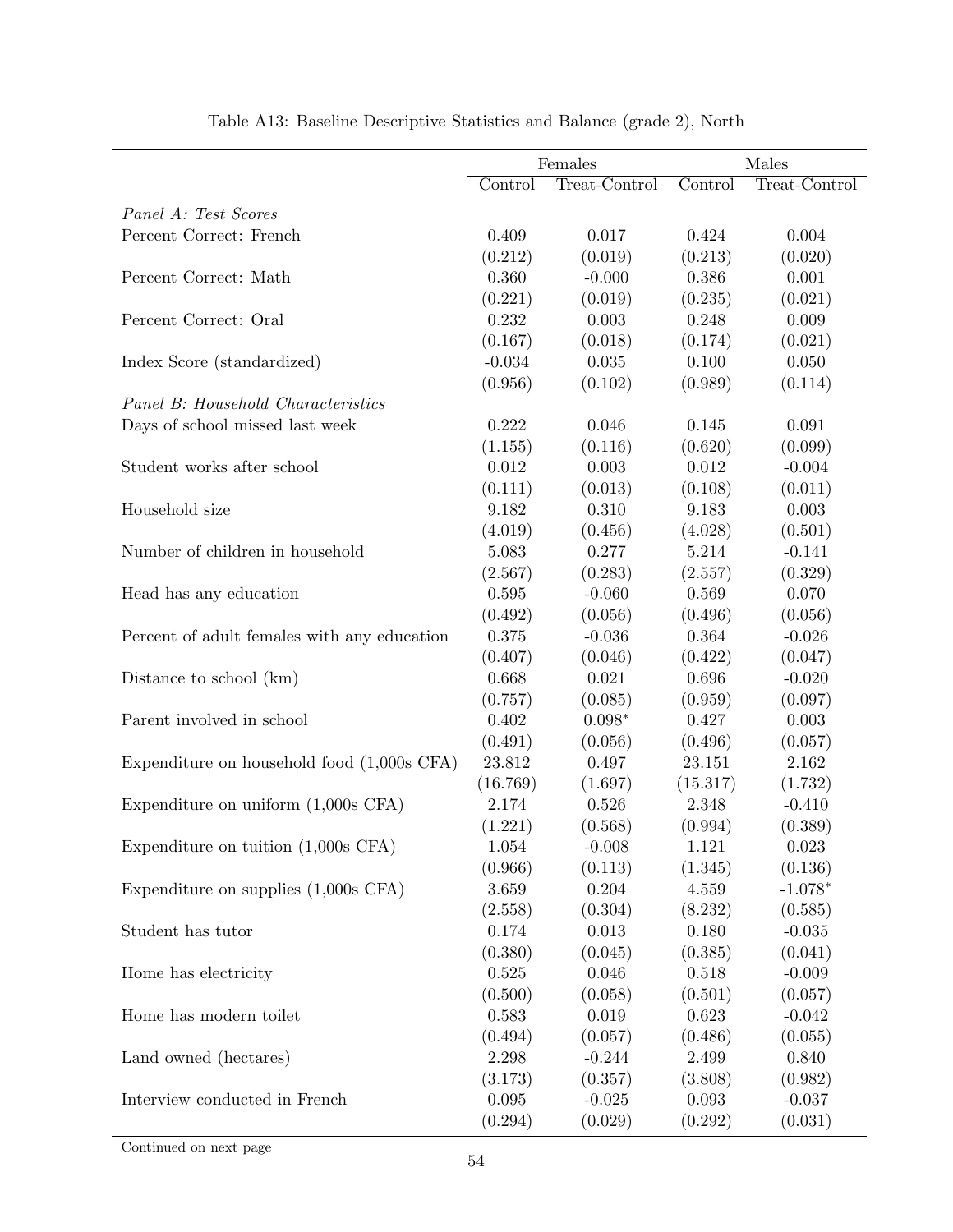|                                                | All Students |               |  |
|------------------------------------------------|--------------|---------------|--|
|                                                | Control      | Treat-Control |  |
| Panel C: School and Teacher Characteristics    |              |               |  |
| Distance to nearest city (km)                  | 18.830       | 0.084         |  |
|                                                | (26.534)     | (2.562)       |  |
| Locality population (100,000s)                 | 1.666        | 0.039         |  |
|                                                | (4.828)      | (0.556)       |  |
| Locality has health center                     | 0.703        | 0.034         |  |
|                                                | (0.457)      | (0.048)       |  |
| School has Electricity                         | 0.582        | 0.018         |  |
|                                                | (0.493)      | (0.052)       |  |
| Number of Teachers                             | 9.527        | 0.606         |  |
|                                                | (4.878)      | (0.562)       |  |
| Number of Pupils                               | 335.334      | 36.625        |  |
|                                                | (252.917)    | (28.665)      |  |
| School has library                             | 0.237        | 0.073         |  |
|                                                | (0.426)      | (0.048)       |  |
| Number of computers                            | 1.440        | $-0.034$      |  |
|                                                | (4.481)      | (0.461)       |  |
| Number of manuals in classroom                 | 61.414       | 5.074         |  |
|                                                | (45.676)     | (5.153)       |  |
| Percent teachers female                        | 0.334        | 0.014         |  |
|                                                | (0.234)      | (0.025)       |  |
| Average teacher age                            | 33.160       | $-0.162$      |  |
|                                                | (4.446)      | (0.444)       |  |
| Percent teachers with Baccalaureate            | 0.411        | $-0.013$      |  |
|                                                | (0.229)      | (0.025)       |  |
| Average teacher experience                     | 6.574        | 0.171         |  |
|                                                | (3.901)      | (0.406)       |  |
| Percent teachers with training in past 5 years | 0.496        | $0.097*$      |  |
|                                                | (0.500)      | (0.054)       |  |
| Percent of principals with Baccalaureate       | 0.736        | $-0.021$      |  |
|                                                | (0.441)      | (0.048)       |  |

Table A13, continued: Baseline Descriptive Statistics and Balance (grade 2), North

Columns 2 and 4 report the difference in means between treatment and control. Standard deviations in parentheses in columns 1 and 3. Clustered standard errors in parentheses in columns 2 and 4,  $*$   $p < 0.10$ ,  $**$   $p < 0.05$ ,  $**$   $p < 0.01$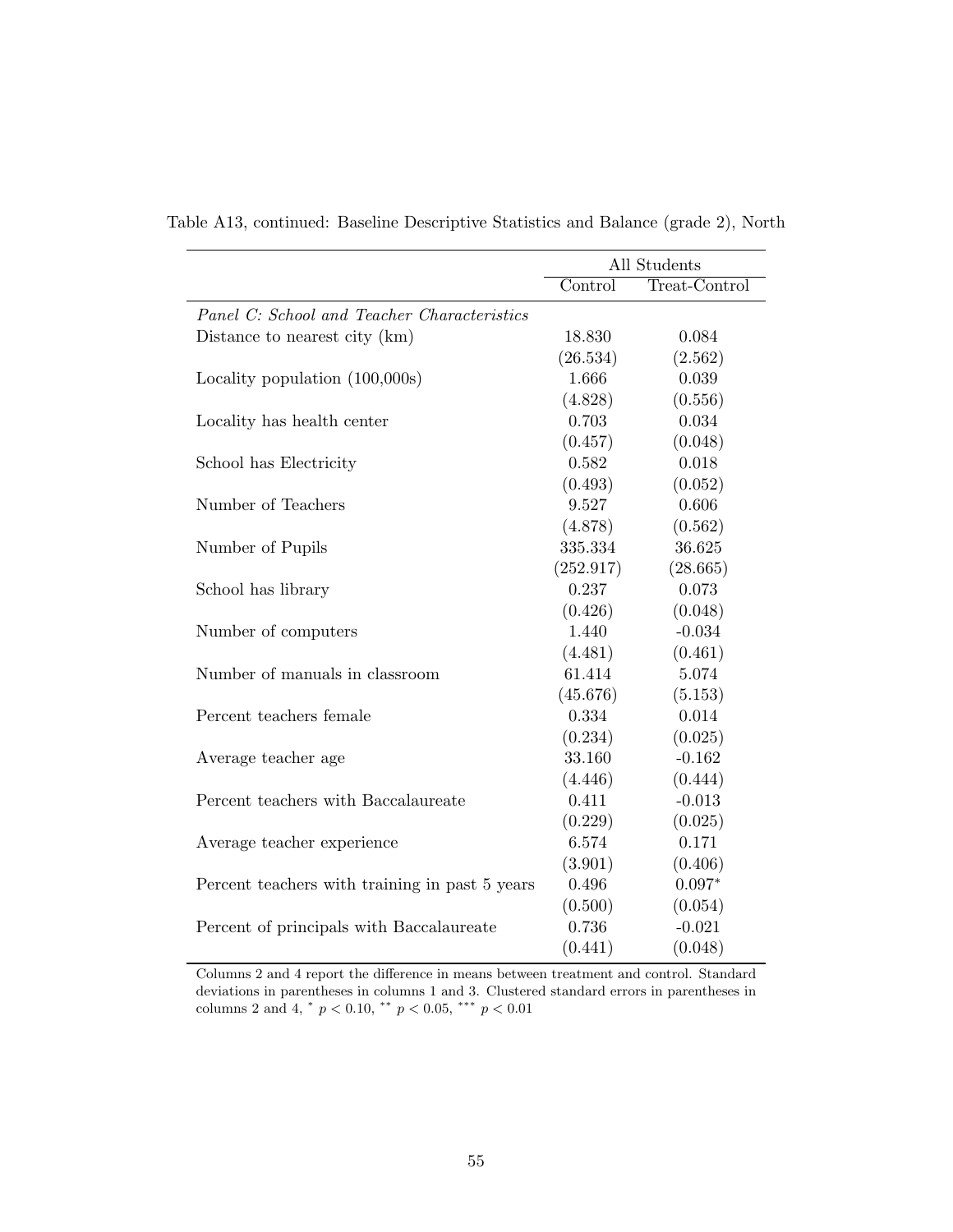| Female   |           |             | Male     |          |             |
|----------|-----------|-------------|----------|----------|-------------|
| South    | North     | South-North | South    | North    | South-North |
| $-0.016$ | $-0.033*$ | 0.017       | 0.047    | 0.006    | 0.041       |
| (0.016)  | (0.019)   | (0.025)     | (0.050)  | (0.019)  | (0.053)     |
| $0.498*$ | 0.107     | 0.391       | 0.195    | 0.009    | 0.185       |
| (0.277)  | (0.087)   | (0.291)     | (0.167)  | (0.133)  | (0.214)     |
| 0.026    | 0.043     | $-0.017$    | $-0.094$ | 0.061    | $-0.155$    |
| (0.102)  | (0.058)   | (0.117)     | (0.101)  | (0.055)  | (0.115)     |
| 0.011    | 0.026     | $-0.015$    | $-0.034$ | $-0.039$ | 0.005       |
| (0.240)  | (0.083)   | (0.254)     | (0.335)  | (0.054)  | (0.339)     |
| 1.294    | 0.064     | 1.230       | 1.404    | 0.059    | 1.345       |
| (1.418)  | (0.158)   | (1.427)     | (1.509)  | (0.132)  | (1.515)     |
| $-0.042$ | $-0.026$  | $-0.015$    | $-0.040$ | $-0.221$ | 0.181       |
| (0.532)  | (0.356)   | (0.640)     | (0.561)  | (0.342)  | (0.658)     |
| $-0.032$ | $-0.046$  | 0.014       | $-0.044$ | $-0.013$ | $-0.031$    |
| (0.022)  | (0.042)   | (0.048)     | (0.049)  | (0.042)  | (0.064)     |
|          |           |             |          |          |             |

Table A14: Program Impacts on Grade 3 Household Characteristics by Region, First Follow-Up

Columns 3 and 6 report the difference in program impacts between South and North. Clustered standard errors in parentheses. \*  $p < 0.10,$  \*\*  $p < 0.05,$  \*\*\*  $p < 0.01$ 

|                                                                                                                                                                       | Grade 3                                       |                                               |                                               | Grade 5                                       |                                               |                                               |
|-----------------------------------------------------------------------------------------------------------------------------------------------------------------------|-----------------------------------------------|-----------------------------------------------|-----------------------------------------------|-----------------------------------------------|-----------------------------------------------|-----------------------------------------------|
|                                                                                                                                                                       | French                                        | Math                                          | Oral                                          | French                                        | Math                                          | Oral                                          |
| Baseline Sample Size                                                                                                                                                  | 2722                                          | 2752                                          | 1388                                          | 2724                                          | 2726                                          | 1362                                          |
| First Followup Sample Size<br>New Observations<br>Total Attrition<br>% Attrition<br>% Attrition, Treated<br>% Attrition, Control                                      | 2720<br>322<br>324<br>0.119<br>0.118<br>0.119 | 2718<br>299<br>333<br>0.121<br>0.117<br>0.123 | 1385<br>177<br>180<br>0.130<br>0.113<br>0.138 | 2648<br>262<br>338<br>0.124<br>0.116<br>0.128 | 2643<br>261<br>344<br>0.126<br>0.116<br>0.131 | 1347<br>155<br>170<br>0.125<br>0.114<br>0.130 |
| Second Followup Sample Size<br>Total Attrition <sup>*</sup><br>$%$ Attrition <sup>*</sup><br>% Attrition <sup>*</sup> , Treated<br>% Attrition <sup>*</sup> , Control | 1732<br>290<br>0.157<br>0.160<br>0.155        | 1721<br>301<br>0.162<br>0.165<br>0.159        | 853<br>208<br>0.222<br>0.230<br>0.215         | 1606<br>355<br>0.197<br>0.204<br>0.189        | 1606<br>357<br>0.197<br>0.206<br>0.189        | 833<br>186<br>0.206<br>0.224<br>0.188         |
| Observed in All Waves                                                                                                                                                 | 1464                                          | 1461                                          | 709                                           | 1396                                          | 1392                                          | 696                                           |

Table A15: Student Test Score Sample Sizes and Attrition

\*Attrition in the second follow-up is based on cohorts 1 and 3, since cohort 2 schools were dropped in the second follow-up. A student in the second follow-up has attrited if they have a baseline test score but not a second follow-up test score (regardless of their status in the first follow-up).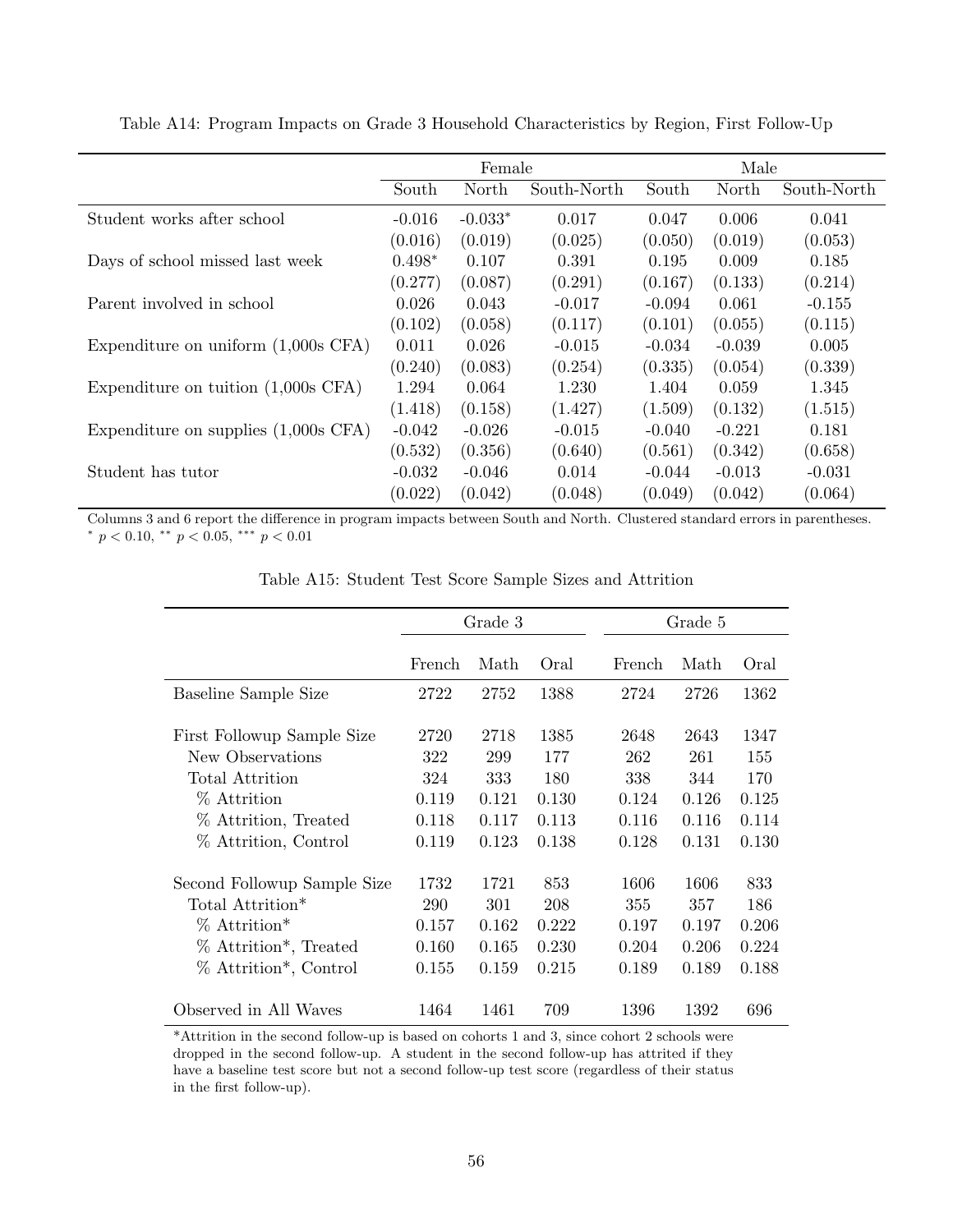|                                              | Grade 2          |                     | Grade 4          |                     |
|----------------------------------------------|------------------|---------------------|------------------|---------------------|
|                                              | Females          | Males               | Females          | Males               |
| Panel A: Test Scores                         |                  |                     |                  |                     |
| Percent Correct: French                      | 0.003            | $-0.013$            | 0.010            | $-0.009$            |
|                                              | (0.019)          | (0.021)             | (0.016)          | (0.015)             |
| Percent Correct: Math                        | $-0.001$         | $-0.009$            | 0.012            | $-0.016$            |
|                                              | (0.019)          | (0.020)             | (0.018)          | (0.017)             |
| Percent Correct: Oral                        | 0.019            | 0.007               | 0.001            | $-0.012$            |
|                                              | (0.017)          | (0.019)             | (0.025)          | (0.022)             |
| Index Score (standardized)                   | 0.028            | $-0.056$            | $-0.014$         | $-0.068$            |
|                                              | (0.105)          | (0.113)             | (0.100)          | (0.094)             |
|                                              |                  |                     |                  |                     |
| Panel B: Household Characteristics           |                  |                     |                  |                     |
| Days of school missed last week              | 0.074            | 0.078               | $-0.100*$        | $-0.053$            |
|                                              | (0.114)          | (0.092)             | (0.058)          | (0.063)             |
| Student works after school                   | 0.017            | $-0.000$            | $-0.012$         | $-0.015$            |
|                                              | (0.016)          | (0.009)             | (0.012)          | (0.011)             |
| Household size                               | 0.069            | $-0.358$            | 0.439            | $-0.045$            |
|                                              | (0.432)          | (0.474)             | (0.512)          | (0.419)             |
| Number of children in household              | 0.045            | $-0.276$            | $0.579*$         | $-0.074$            |
|                                              | (0.281)          | (0.315)             | (0.329)          | (0.304)             |
| Head has any education                       | $-0.095*$        | 0.046               | $-0.132**$       | $-0.035$            |
|                                              | (0.053)          | (0.054)             | (0.058)          | (0.053)             |
| Percent of adult females with any education  | $-0.020$         | $-0.004$            | 0.006            | $-0.026$            |
|                                              | (0.044)          | (0.046)             | (0.043)          | (0.042)             |
| Distance to school (km)                      | $-0.051$         | $-0.131$            | 0.062            | $0.165*$            |
|                                              | (0.084)          | (0.094)             | (0.108)          | (0.092)             |
| Parent involved in school                    | $0.114**$        | $-0.009$            | $-0.070$         | $-0.070$            |
|                                              | (0.053)          | (0.053)             | (0.055)          | (0.052)             |
| Expenditure on household food $(1,000s$ CFA) | 2.122            | $-0.121$            | 0.324            | 2.192               |
|                                              | (1.670)<br>0.543 | (1.572)<br>$-0.271$ | (1.850)<br>0.064 | (1.568)<br>$-0.313$ |
| Expenditure on uniform $(1,000s$ CFA)        | (0.528)          |                     |                  |                     |
|                                              | 0.066            | (0.537)             | (0.507)<br>0.016 | (0.368)<br>0.001    |
| Expenditure on tuition $(1,000s$ CFA)        | (0.111)          | $-0.011$<br>(0.128) | (0.123)          | (0.097)             |
| Expenditure on supplies $(1,000s$ CFA)       | $-0.047$         | $-0.986*$           | $-0.011$         | $-0.693*$           |
|                                              | (0.254)          | (0.565)             | (0.416)          | (0.371)             |
| Student has tutor                            | 0.008            | $-0.049$            | $-0.055$         | 0.060               |
|                                              | (0.038)          | (0.037)             | (0.035)          | (0.042)             |
| Home has electricity                         | 0.067            | 0.016               | 0.081            | 0.024               |
|                                              | (0.055)          | (0.055)             | (0.057)          | (0.055)             |
| Home has modern toilet                       | 0.020            | $-0.047$            | 0.045            | $-0.017$            |
|                                              | (0.055)          | (0.054)             | (0.059)          | (0.054)             |
| Land owned (hectares)                        | $-0.045$         | 0.661               | $-0.120$         | $-0.310$            |
|                                              | (0.469)          | (0.915)             | (0.466)          | (0.421)             |
| Interview conducted in French                | $-0.026$         | $-0.048$            | $-0.002$         | $-0.025$            |
| 57                                           | (0.030)          | (0.033)             | (0.031)          | (0.034)             |
|                                              |                  |                     |                  |                     |

Table A16: Difference (Treat-Control) in Baseline Characteristics Among First Follow-up Non-Attriters

Continued on next page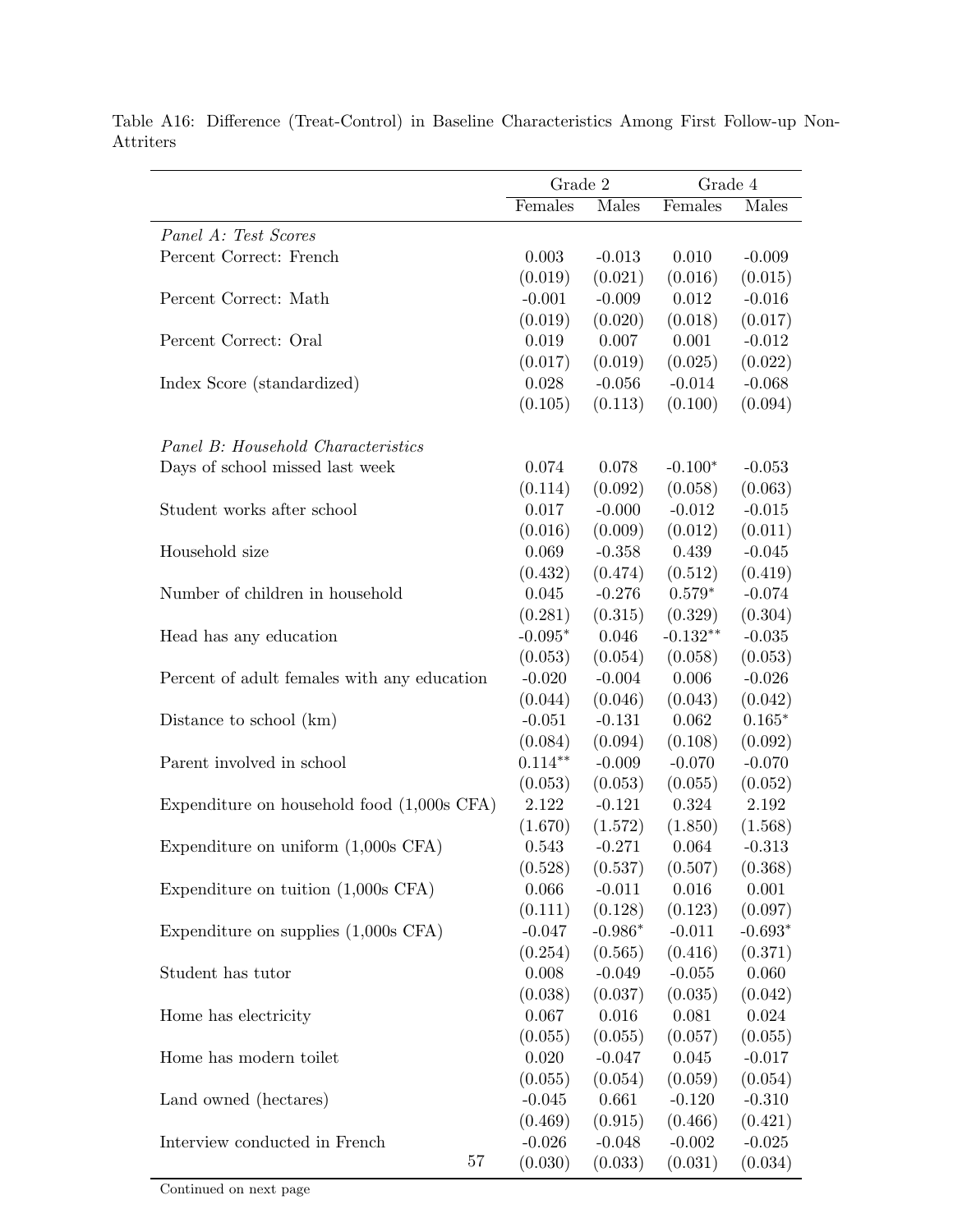|                                                | Grade 2 (All students) | Grade 4 (All Students) |
|------------------------------------------------|------------------------|------------------------|
| Panel C: School and Teacher Characteristics    |                        |                        |
| Distance to nearest city (km)                  | 0.347                  | 0.035                  |
|                                                | (2.203)                | (2.341)                |
| Locality population (100,000s)                 | $-0.063$               | 0.142                  |
|                                                | (0.407)                | (0.473)                |
| Locality has health center                     | 0.032                  | 0.032                  |
|                                                | (0.044)                | (0.043)                |
| School located in South                        | $-0.016$               | $-0.021$               |
|                                                | (0.038)                | (0.037)                |
| School has Electricity                         | 0.021                  | 0.037                  |
|                                                | (0.049)                | (0.049)                |
| Number of Teachers                             | 0.464                  | 0.534                  |
|                                                | (0.515)                | (0.515)                |
| Number of Pupils                               | 33.657                 | 31.181                 |
|                                                | (25.444)               | (26.044)               |
| School has library                             | $0.085**$              | $0.094**$              |
|                                                | (0.043)                | (0.044)                |
| Number of computers                            | $-0.000$               | 0.052                  |
|                                                | (0.397)                | (0.409)                |
| Number of manuals in classroom                 | 3.810                  | 6.530                  |
|                                                | (4.564)                | (5.498)                |
| Percent teachers female                        | 0.007                  | 0.012                  |
|                                                | (0.023)                | (0.023)                |
| Average teacher age                            | $-0.126$               | 0.051                  |
|                                                | (0.394)                | (0.392)                |
| Percent teachers with Baccalaureate            | $-0.012$               | $-0.017$               |
|                                                | (0.023)                | (0.023)                |
| Average teacher experience                     | 0.085                  | 0.220                  |
|                                                | (0.345)                | (0.355)                |
| Percent teachers with training in past 5 years | $0.092*$               | 0.012                  |
|                                                | (0.050)                | (0.050)                |
| Percent principals with Baccalaureate          | $-0.034$               | $-0.037$               |
|                                                | (0.045)                | (0.045)                |

Table A16, continued: Difference (Treat-Control) in Baseline Characteristics Among First Followup Non-Attriters

Point estimates of the difference in characteristic between treated students and non-treated students, among students who did not attrit between baseline and first follow-up. Clustered standard errors in parentheses.  $* \neq 0.10, **$  $p < 0.05$ , \*\*\*  $p < 0.01$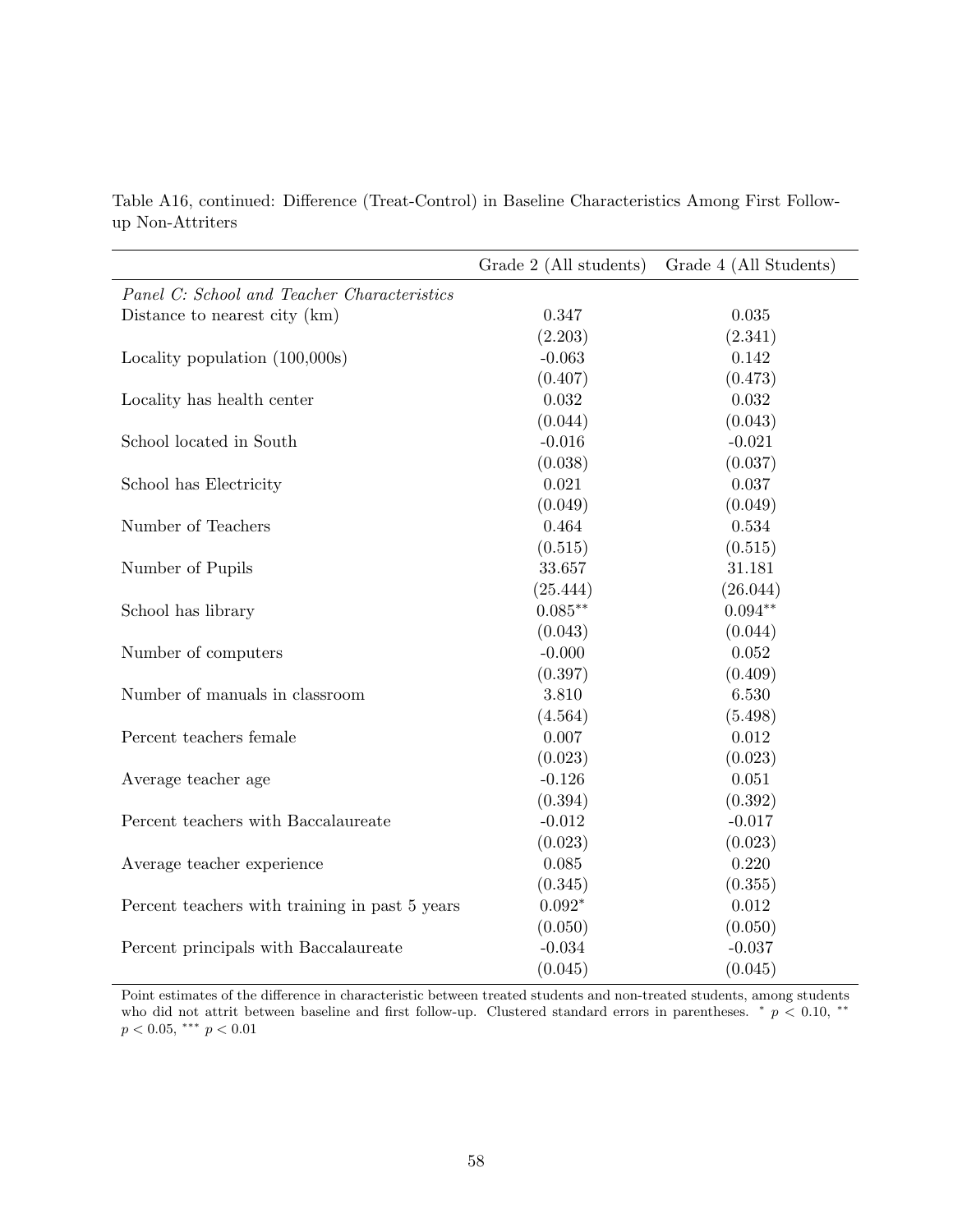|                                              | Grade 2          |                     | Grade 4             |                     |
|----------------------------------------------|------------------|---------------------|---------------------|---------------------|
|                                              | Females          | Males               | Females             | Males               |
| Panel A: Test Scores                         |                  |                     |                     |                     |
| Percent Correct: French                      | 0.021            | $-0.009$            | 0.004               | $-0.001$            |
|                                              | (0.023)          | (0.025)             | (0.018)             | (0.018)             |
| Percent Correct: Math                        | 0.011            | $-0.011$            | 0.004               | $-0.011$            |
|                                              | (0.022)          | (0.024)             | (0.020)             | (0.020)             |
| Percent Correct: Oral                        | 0.020            | 0.001               | $-0.006$            | $-0.004$            |
|                                              | (0.019)          | (0.023)             | (0.029)             | (0.027)             |
| Index Score (standardized)                   | 0.104            | 0.008               | $-0.049$            | $-0.005$            |
|                                              | (0.128)          | (0.133)             | (0.116)             | (0.110)             |
| Panel B: Household Characteristics           |                  |                     |                     |                     |
| Days of school missed last week              | 0.043            | 0.064               | $-0.126*$           | $-0.152$            |
|                                              | (0.169)          | (0.111)             | (0.076)             | (0.097)             |
| Student works after school                   | 0.026            | $-0.007$            | $-0.015$            | $-0.031$            |
|                                              | (0.018)          | (0.013)             | (0.017)             | (0.019)             |
| Household size                               | 0.551            | 0.339               | 0.426               | $-0.399$            |
|                                              | (0.513)          | (0.538)             | (0.596)             | (0.529)             |
| Number of children in household              | 0.207            | $-0.027$            | 0.466               | $-0.249$            |
|                                              | (0.341)          | (0.366)             | (0.404)             | (0.375)             |
| Head has any education                       | $-0.074$         | 0.041               | $-0.105$            | $-0.036$            |
|                                              | (0.064)          | (0.063)             | (0.069)             | (0.064)             |
| Percent of adult females with any education  | $-0.025$         | 0.017               | 0.038               | $-0.035$            |
|                                              | (0.055)          | (0.055)             | (0.053)             | (0.049)             |
| Distance to school (km)                      | $-0.097$         | $-0.163$            | 0.045               | $0.206**$           |
|                                              | (0.116)          | (0.103)             | (0.117)             | (0.102)             |
| Parent involved in school                    | 0.097            | 0.021               | $-0.041$            | $-0.087$            |
|                                              | (0.065)          | (0.063)             | (0.066)             | (0.063)             |
| Expenditure on household food $(1,000s$ CFA) | 3.075            | 1.924               | $-0.047$            | 0.751               |
|                                              | (2.020)          | (1.853)             | (2.281)             | (2.110)             |
| Expenditure on uniform $(1,000s$ CFA)        | 0.297            | $-0.438$            | $-0.122$            | $-0.500$            |
|                                              | (0.736)          | (0.644)             | (0.693)             | (0.442)             |
| Expenditure on tuition $(1,000s$ CFA)        | 0.053<br>(0.135) | $-0.129$<br>(0.177) | $-0.092$<br>(0.170) | $-0.126$<br>(0.146) |
| Expenditure on supplies $(1,000s$ CFA)       | 0.129            | $-1.238$            | $-0.650$            | $-0.425$            |
|                                              | (0.355)          | (0.982)             | (0.670)             | (0.445)             |
| Student has tutor                            | 0.020            | $-0.028$            | $-0.064$            | 0.049               |
|                                              | (0.041)          | (0.043)             | (0.043)             | (0.046)             |
| Home has electricity                         | 0.070            | $-0.004$            | 0.067               | 0.019               |
|                                              | (0.067)          | (0.066)             | (0.070)             | (0.068)             |
| Home has modern toilet                       | $-0.052$         | $-0.006$            | 0.054               | $-0.065$            |
|                                              | (0.066)          | (0.064)             | (0.069)             | (0.066)             |
| Land owned (hectares)                        | 0.257            | 1.246               | 0.206               | $-0.481$            |
|                                              | (0.550)          | (1.009)             | (0.462)             | (0.575)             |
| Interview conducted in French                | $-0.020$         | $-0.038$            | $-0.006$            | 0.010               |
| 59                                           | (0.039)          | (0.041)             | (0.036)             | (0.041)             |

Table A17: Difference (Treat-Control) in Baseline Characteristics Among Second Follow-up Non-Attriters

Continued on next page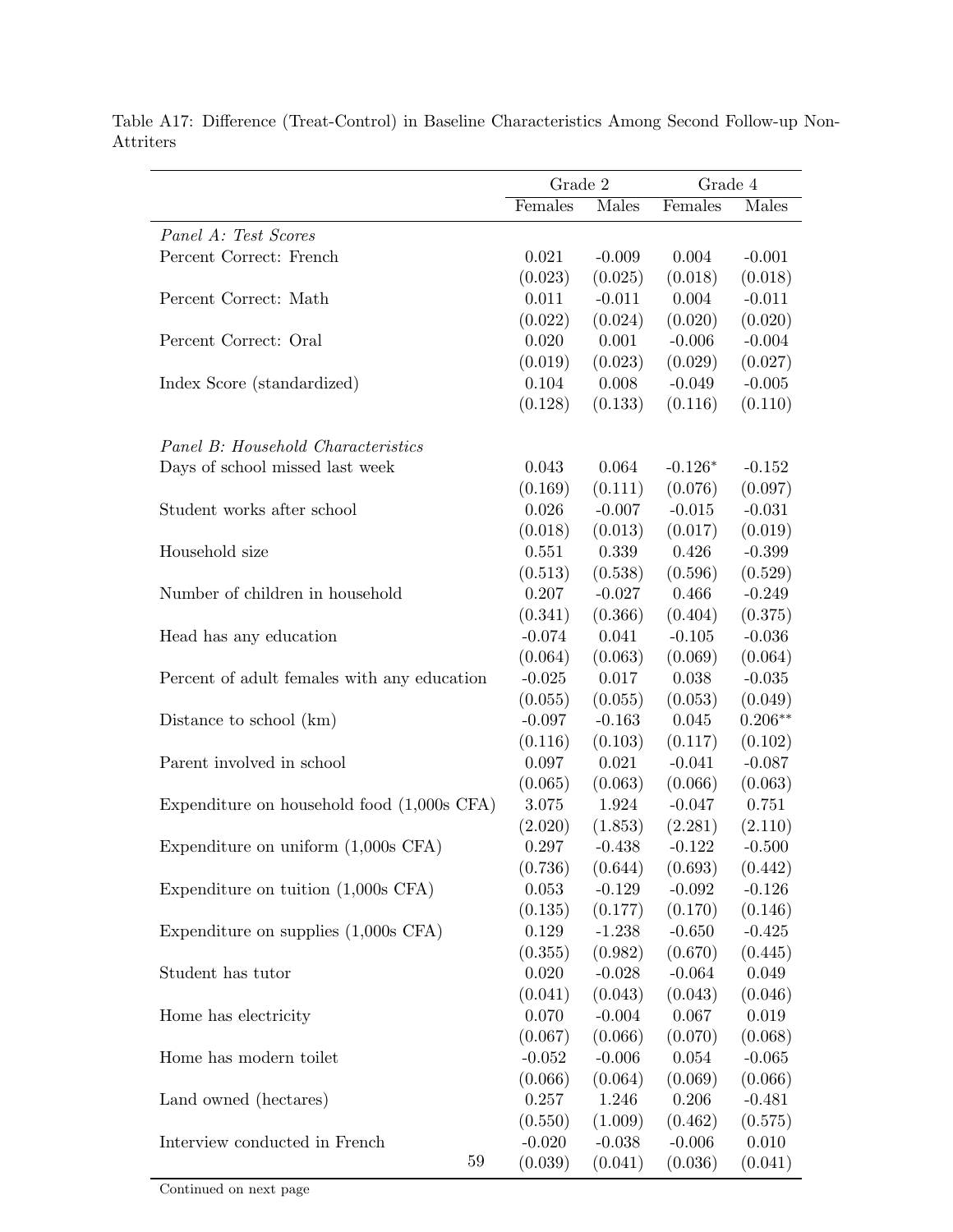|                                                | Grade 2 (All students) | Grade 4 (All Students) |
|------------------------------------------------|------------------------|------------------------|
| Panel C: School and Teacher Characteristics    |                        |                        |
| Distance to nearest city (km)                  | $-0.513$               | $-0.985$               |
|                                                | (2.436)                | (2.579)                |
| Locality population (100,000s)                 | 0.160                  | 0.295                  |
|                                                | (0.442)                | (0.500)                |
| Locality has health center                     | 0.076                  | 0.069                  |
|                                                | (0.052)                | (0.052)                |
| School located in South                        | $-0.024$               | $-0.040$               |
|                                                | (0.046)                | (0.044)                |
| School has Electricity                         | $-0.019$               | 0.003                  |
|                                                | (0.056)                | (0.057)                |
| Number of Teachers                             | 0.636                  | 0.708                  |
|                                                | (0.587)                | (0.609)                |
| Number of Pupils                               | 43.355                 | 47.491                 |
|                                                | (28.603)               | (30.330)               |
| School has library                             | $0.087*$               | 0.079                  |
|                                                | (0.047)                | (0.049)                |
| Number of computers                            | $-0.144$               | $-0.170$               |
|                                                | (0.485)                | (0.515)                |
| Number of manuals in classroom                 | 3.572                  | $10.830*$              |
|                                                | (5.758)                | (6.374)                |
| Percent teachers female                        | 0.028                  | 0.032                  |
|                                                | (0.026)                | (0.026)                |
| Average teacher age                            | $-0.056$               | 0.020                  |
|                                                | (0.459)                | (0.454)                |
| Percent teachers with Baccalaureate            | $-0.016$               | $-0.017$               |
|                                                | (0.027)                | (0.027)                |
| Average teacher experience                     | 0.138                  | 0.168                  |
|                                                | (0.394)                | (0.404)                |
| Percent teachers with training in past 5 years | 0.071                  | 0.024                  |
|                                                | (0.058)                | (0.058)                |
| Percent principals with Baccalaureate          | $-0.022$               | $-0.026$               |
|                                                | (0.052)                | (0.053)                |

Table A17, continued: Difference (Treat-Control) in Baseline Characteristics Among Second Followup Non-Attriters

Point estimates of the difference in characteristic between treated students and non-treated students, among students who did not attrit between baseline and first follow-up. Clustered standard errors in parentheses.  $* \neq 0.10, **$  $p < 0.05$ , \*\*\*  $p < 0.01$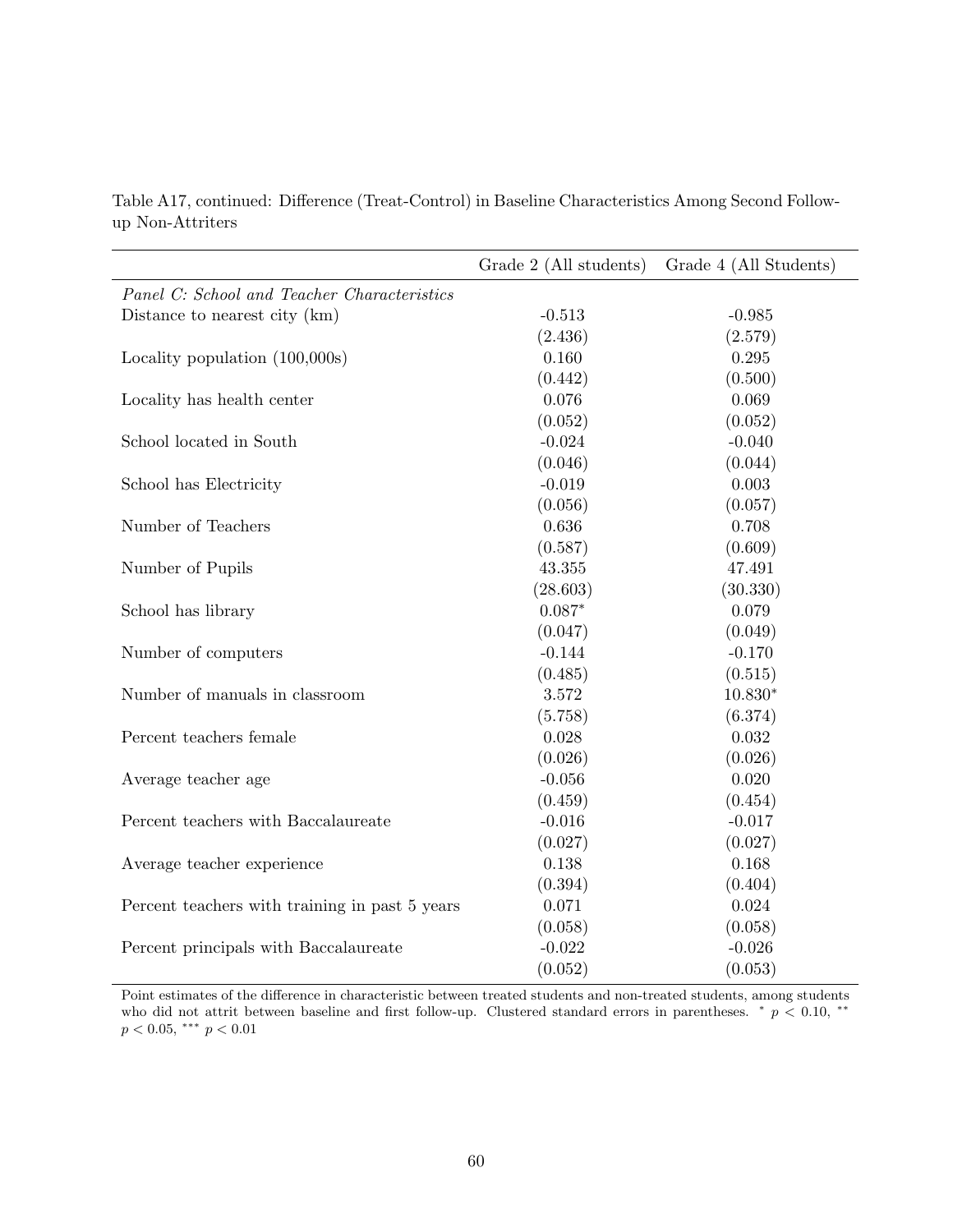### References

- ANSD (2007). La pauvrete au senegal: de la devaluation de 1994 a 2001-2002. Technical report, Agence Nationale de la Statistique et de la Demographie.
- Banerjee, A. V., Cole, S., Duflo, E., and Linden, L. (2007). Remedying education: Evidence from two randomized experiments in india. The Quarterly Journal of Economics, 122(3):1235–1264.
- Blimpo, M., Evans, D., and Lahire, N. (2014). School-based management and educational outcomes, lessons from a randomized field experiment.
- Bruns, B., Filmer, D., and Patrinos, H. A. (2011). Making schools work: New evidence on accountability reforms. World Bank Publications.
- Galiani, S., Gertler, P., and Schargrodsky, E. (2008). School decentralization: Helping the good get better, but leaving the poor behind. Journal of Public Economics, 92(10):2106–2120.
- Galiani, S. and Perez-Truglia, R. (2013). School management in developing countries. Education Policy in Developing Countries, 4:193.
- Glewwe, P., Hanushek, E. A., Humpage, S., and Ravina, R. (2013). School resources and educational outcomes in developing countries: A review of the literature from 1990 to 2010. Education Policy in Developing Countries, 4:13.
- Glewwe, P. and Kremer, M. (2006). Schools, teachers, and education outcomes in developing countries. Handbook of the Economics of Education, 2:945–1017.
- Glewwe, P., Kremer, M., and Moulin, S. (2009). Many children left behind? textbooks and test scores in kenya. American Economic Journal: Applied Economics, 1(1):112–135.
- Glewwe, P., Kremer, M., Moulin, S., and Zitzewitz, E. (2004). Retrospective vs. prospective analyses of school inputs: the case of flip charts in kenya. Journal of Development Economics, 74(1):251–268.
- Hanushek, E. A. (2006). School resources. Handbook of the Economics of Education, 2:865–908.